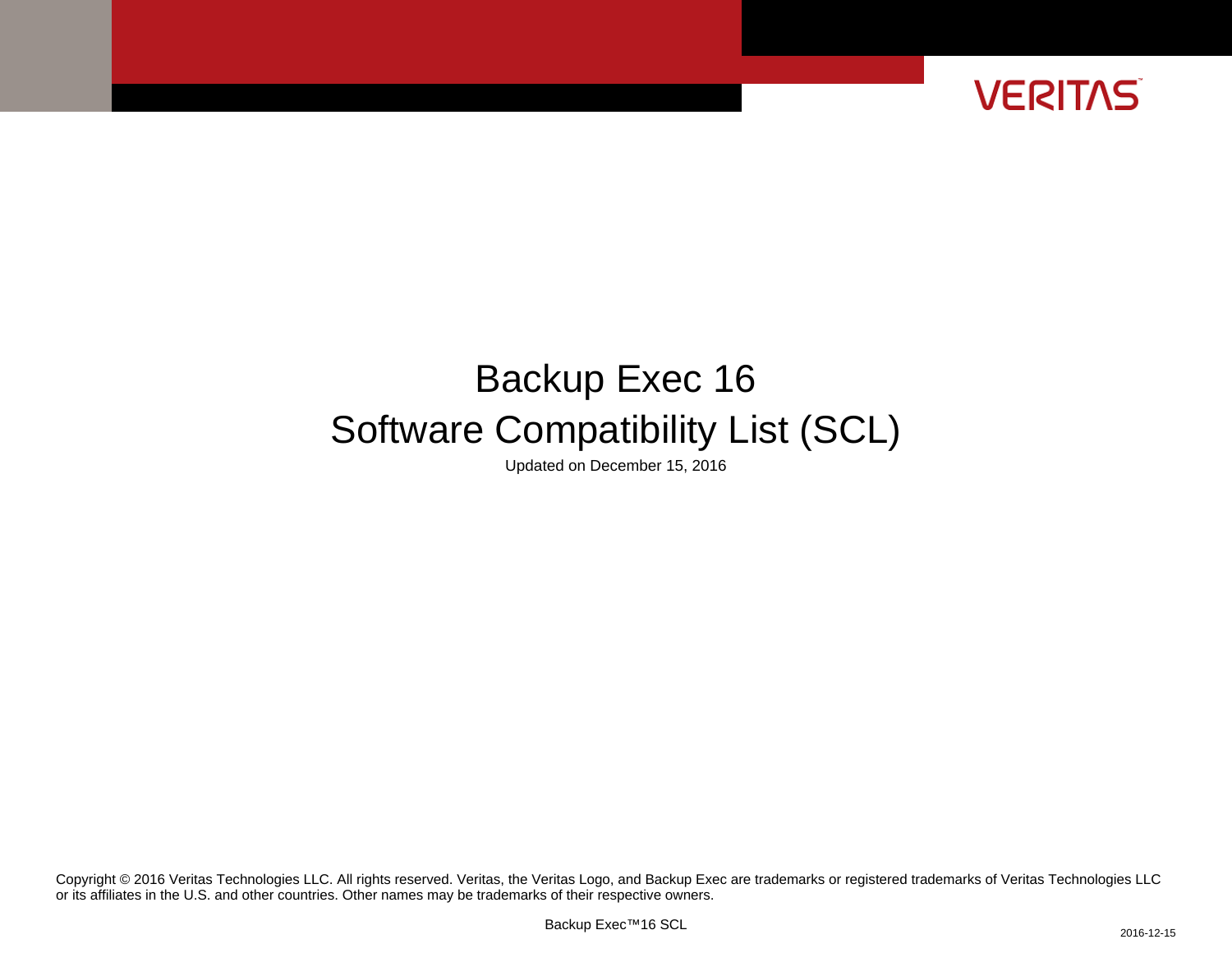# Introduction

This document lists the available operating systems, platforms, and applications specifically supported by Veritas to be compatible with Backup Exec ™ 16.

The following guidelines regarding this Software Compatibility List (SCL) should be understood:

#### **• Veritas support of 3rd party manufacturer products:**

Veritas will cooperate with 3rd party vendors and attempt to assist in the diagnosis of problems found between the 3rd party products and Veritas products. Veritas Technical Support, for the combination of Veritas and 3rd party products listed in this document, is conditional on the 3rd party product being supported by the original manufacturer or vendor. If the original vendor has ceased providing support for a version of their product, Veritas also will no longer be able to provide support on that product in combination with our products.

#### **• Minor update version support:**

The contents of this document including 3rd party applications, databases, operating systems, in combination with Veritas products represent what has been tested in Veritas labs, or in Veritas-supervised partner labs, but is not intended to be a complete list of supported products and versions. Manufacturers of these products may frequently release minor version updates to their products as maintenance during their product's normal life cycle. (e.g. version 1.x.x.x) that may not be explicitly listed in this document. In these situations where the base or major version of the product is listed as supported in this document but the minor maintenance update is not, Veritas will provide "reasonable effort" support on these versions until specific testing of them has completed.

### **• Not every combination of software and hardware has been tested:**

Veritas provides reasonable effort to qualify Backup Exec with as many different operating systems, service packs, hardware platforms, database application service packs, and other applications as possible. However, due to the number of combinations, it is not possible to test all combinations for compatibility. If a particular service pack or version is not listed as specifically supported by Veritas, it may work fine but it has not been explicitly tested by Veritas with Backup Exec and may not be eligible for support.

#### **• Alternative Configurations:**

Our Licensed Software is designed to interoperate with many types of systems, applications, and hardware. Sometimes a customer may choose to use our Licensed Software in an **"Alternative Configuration"**, namely, an environment that has not been validated, approved, or verified to operate with our Licensed Software or which does not support such Licensed Software or only supports limited functionality. Veritas does not support Alternative Configurations, and we have no obligation to provide Support Services to Licensed Software in an Alternative Configuration. Veritas makes no warranty with respect to use of Licensed Software in an Alternative Configuration and any such use is at your own risk. A **"Supported Configuration"** might be converted into an Alternative Configuration where a vendor modifies one of its components that is part of the original Supported Configuration. As a consequence, your Licensed Software would then be operating in an Alternative Configuration. If you experience a problem with the Licensed Software in an Alternative Configuration or if your issue deals with script that was not developed by Veritas or an authorized consulting partner, then we may ask you to reproduce the problem in a Supported Configuration environment. Please note we have no obligation to attempt to resolve problems that cannot be replicated in a Supported Configuration. However, if the problem can be replicated in a Supported Configuration, we will investigate the problem in that Supported Configuration and attempt to resolve it. If the problem cannot be replicated in a Supported Configuration, then Veritas has no obligation to investigate or attempt to resolve the problem.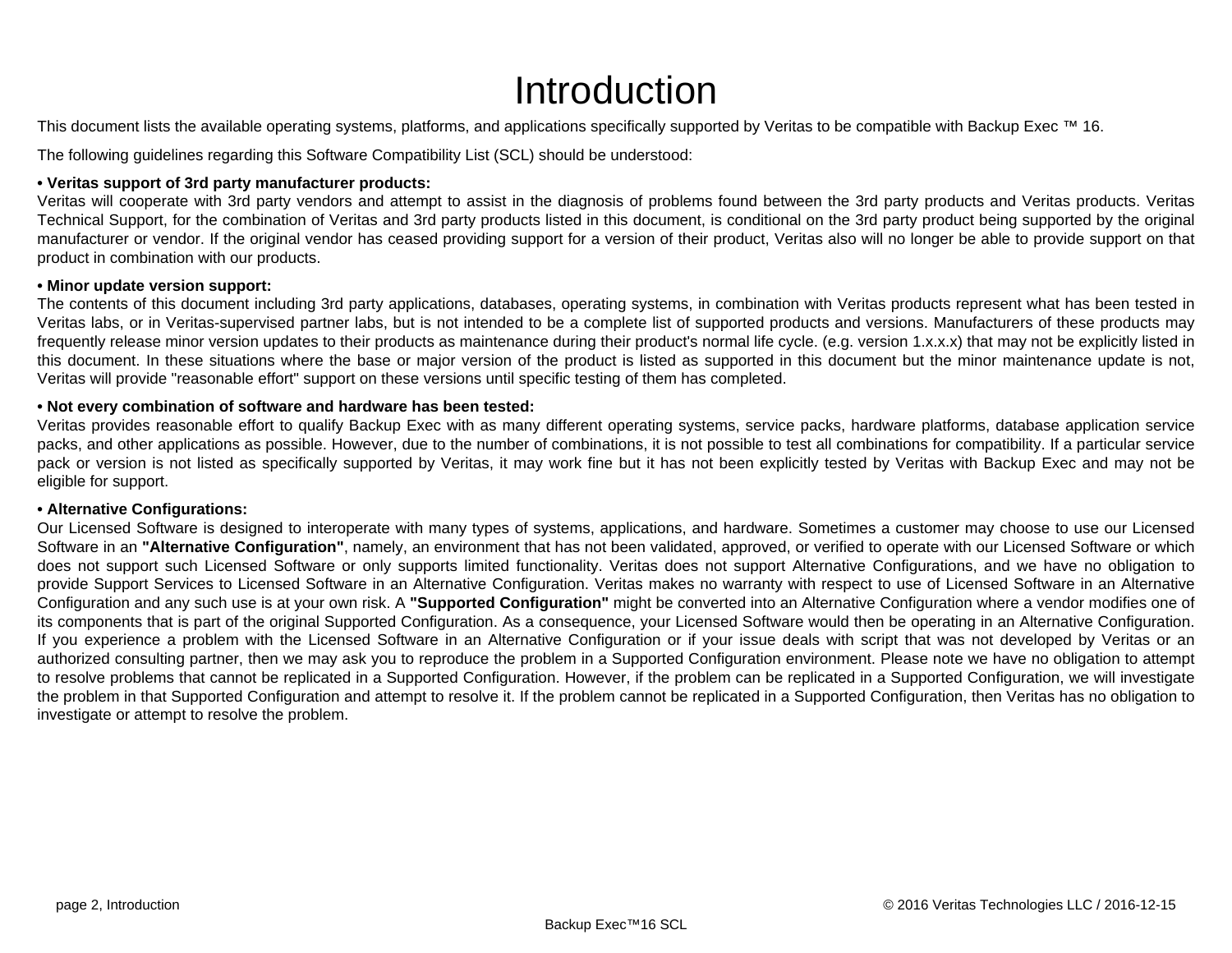|                                                              | Contents                                                           |                                                |
|--------------------------------------------------------------|--------------------------------------------------------------------|------------------------------------------------|
| <b>Getting Started</b>                                       | <b>Backup Exec Server Operating</b><br><b>System Compatibility</b> | <b>Agent Operating System</b><br>Compatibility |
| <b>Agent for Applications and Databases</b><br>Compatibility | Agent for VMware and Hyper-V<br>Compatibility                      | <b>Backup Exec Upgrade Compatibility</b>       |
| <b>Backup Exec Feature Specific</b><br>Compatibility         | 3rd Party Software Compatibility                                   | End-of-Life information                        |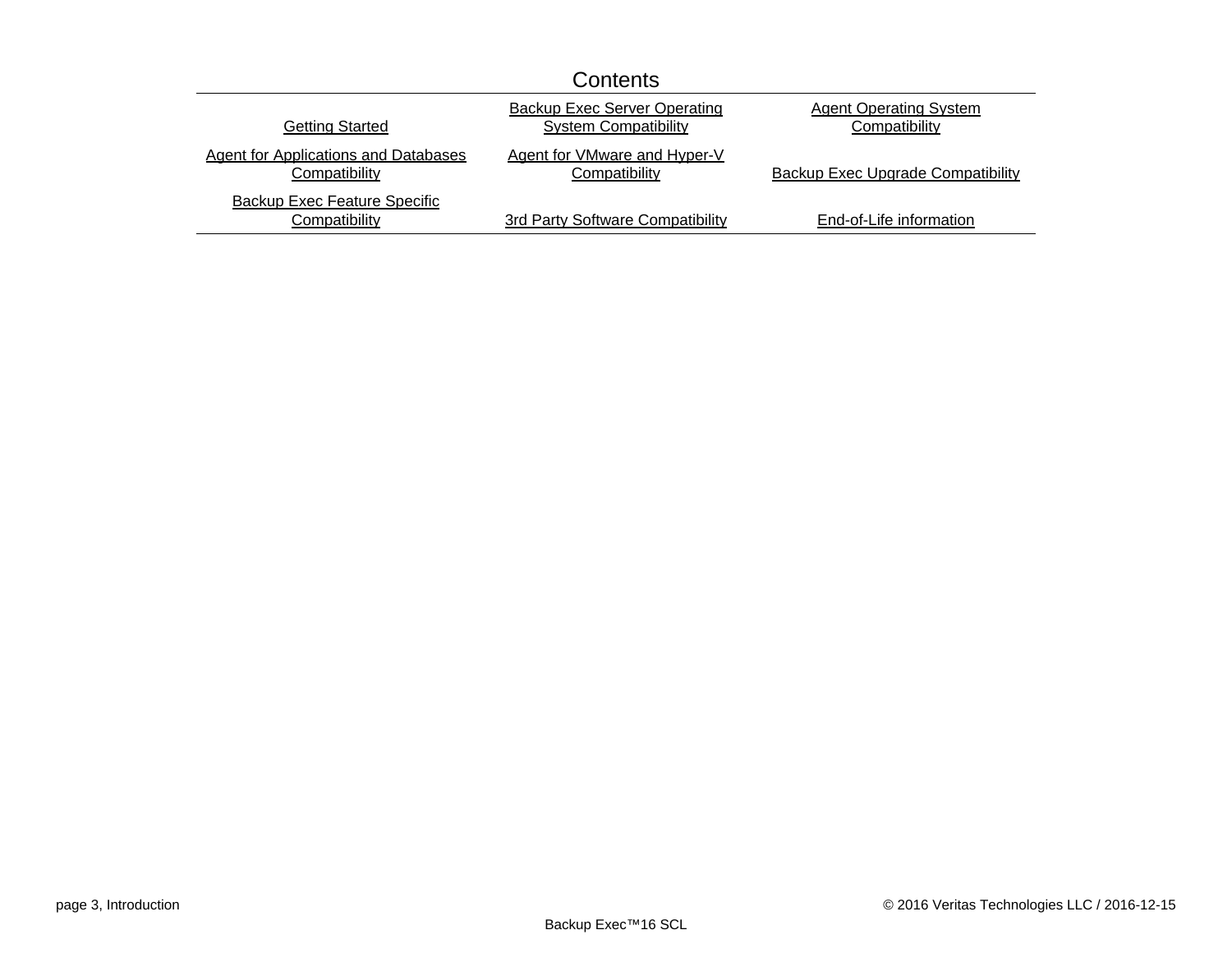# Getting Started

# Backup Exec Documentation

<span id="page-3-0"></span>

| <b>Item</b>                                         | Location                                                                      |
|-----------------------------------------------------|-------------------------------------------------------------------------------|
| Backup Exec 16 Administrator's Guide                | <https: article.000116155="" en_us="" support="" www.veritas.com=""></https:> |
| Backup Exec 16 Command Line Interface (BEMCLI) Help | <https: article.000116189="" en_us="" support="" www.veritas.com=""></https:> |
| Backup Exec 16 Readme                               | <https: article.000116164="" en_us="" support="" www.veritas.com=""></https:> |
| Backup Exec 16 Hardware Compatibility List (HCL)    | <http: 000115688="" docs="" www.veritas.com=""></http:>                       |

# Supported languages for the Backup Exec

• Backup Exec supports only the following languages. No other combination of Backup Exec and operating system language configurations are tested or qualified.

Languages

Chinese (Simplified), Chinese (Traditional), English, French, German, Italian, Japanese, Korean, Brazilian Portuguese, Russian, Spanish

# Minimum System Requirements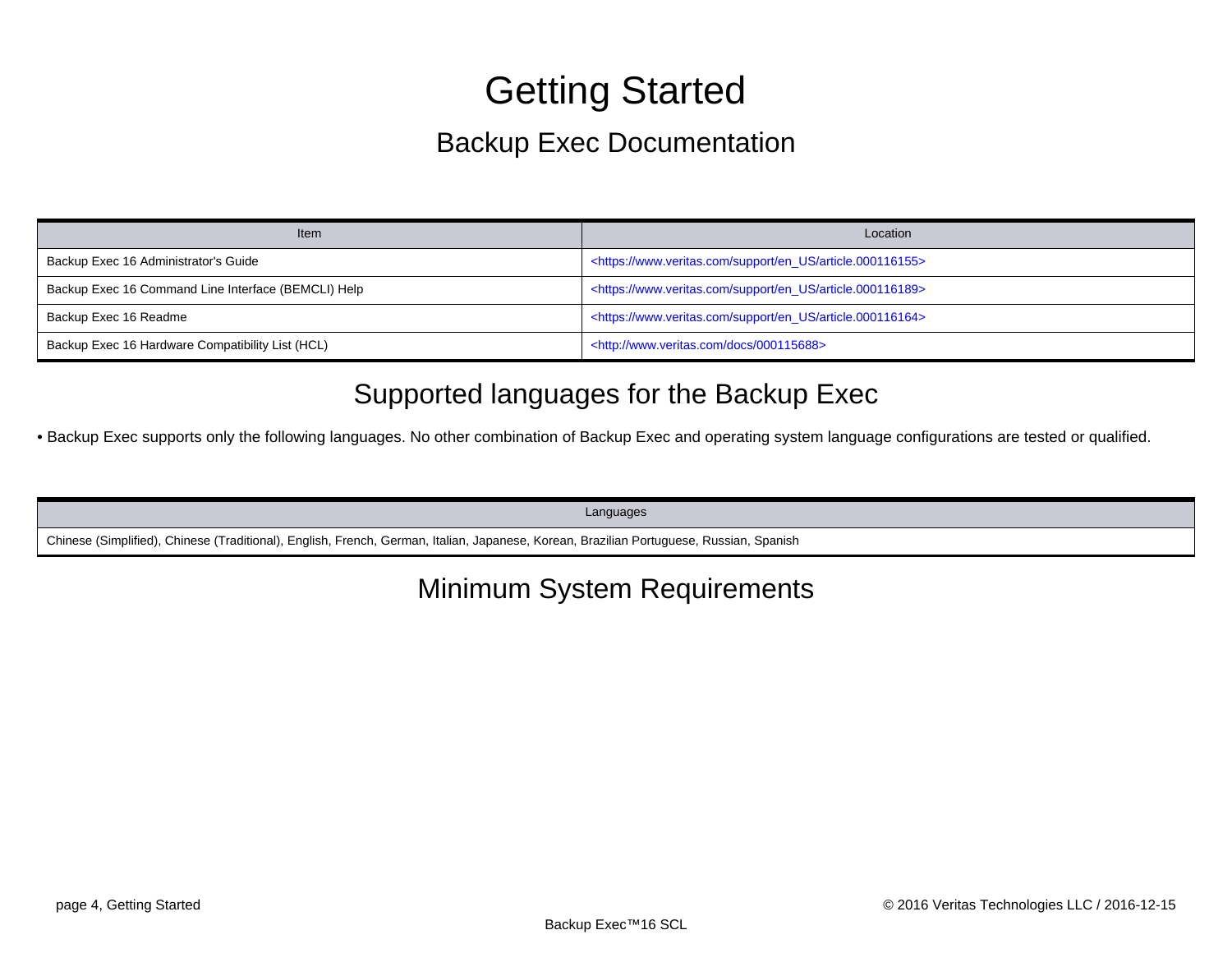| <b>Items</b>                          | Requirements                                                                                                                                                                                                                                                                                                                                                                                              |
|---------------------------------------|-----------------------------------------------------------------------------------------------------------------------------------------------------------------------------------------------------------------------------------------------------------------------------------------------------------------------------------------------------------------------------------------------------------|
| <b>Operating System</b>               | The Backup Exec Server can only be installed on 64 bit OS platforms.                                                                                                                                                                                                                                                                                                                                      |
|                                       | You cannot install a Backup Exec server on a computer that runs the Windows Server Core installation option of Windows Server 2008/2012/2012R2/2016. You<br>can only install the Backup Exec Agent for Windows on Server Core computers.                                                                                                                                                                  |
|                                       | You cannot install SQL Express or SQL Server on a Windows Server 2008 computer that is configured in a Read Only Domain Controller (RODC) role. The<br>Read Only Domain Controller role does not let you use the local accounts that are required for SQL Express and SQL Server. When you install Backup Exec on<br>an RODC computer you must select a remote SQL instance for the Backup Exec Database. |
|                                       | For Windows Server 2012 and later computers, you cannot install Backup Exec or the Agent for Windows on a volume that is enabled for deduplication in<br>Windows or a ReFS volume.                                                                                                                                                                                                                        |
| <b>Additional application support</b> |                                                                                                                                                                                                                                                                                                                                                                                                           |
| <b>Internet Browser</b>               | Internet Explorer 7.0 or later                                                                                                                                                                                                                                                                                                                                                                            |
| <b>Processor</b>                      | Intel 64, Xeon (64bit), AMD64, or compatible                                                                                                                                                                                                                                                                                                                                                              |
| <b>Screen resolution</b>              | 1024 x 768                                                                                                                                                                                                                                                                                                                                                                                                |
| Default instance database repository  | SQL Express 2014 SP2                                                                                                                                                                                                                                                                                                                                                                                      |
| <b>Memory</b>                         | Required: 1GB RAM above the operating system's requirements for the exclusive use by Backup Exec.                                                                                                                                                                                                                                                                                                         |
|                                       | Recommended: 2 GB RAM (or more for better performance)                                                                                                                                                                                                                                                                                                                                                    |
|                                       | Note: RAM requirements may vary depending on the operations performed, the options installed, and the specific computer configuration.                                                                                                                                                                                                                                                                    |
|                                       | For the Central Admin Server Option: 1 GB RAM is required; 2 GB RAM is recommended.                                                                                                                                                                                                                                                                                                                       |
|                                       | Symantec Recovery Disk: 1 GB minimum (dedicated) for the multi-lingual version.                                                                                                                                                                                                                                                                                                                           |
|                                       | Virtual Memory Recommendations: 20 MB above the Windows recommended size for total paging file size (total for all disk volumes).<br>Refer to your Microsoft Windows documentation for instructions on how to view or set the paging file size.                                                                                                                                                           |
|                                       | For memory requirements for the Deduplication Option, you should review the topic 'Requirements for the Deduplication Option' in the Backup Exec 16<br>Administrator's Guide.                                                                                                                                                                                                                             |
| <b>Installation disk space</b>        | 1.26 GB (Typical installation)                                                                                                                                                                                                                                                                                                                                                                            |
|                                       | 1.91 GB (Includes all options)                                                                                                                                                                                                                                                                                                                                                                            |
|                                       | Note: Disk space requirements may vary depending on the operations performed, the options installed, and the specific system configuration. The Backup Exec<br>Database and catalogs require additional space. An additional 525 MB is required for SQL Express. Any disk storage that you use also requires additional<br>space.                                                                         |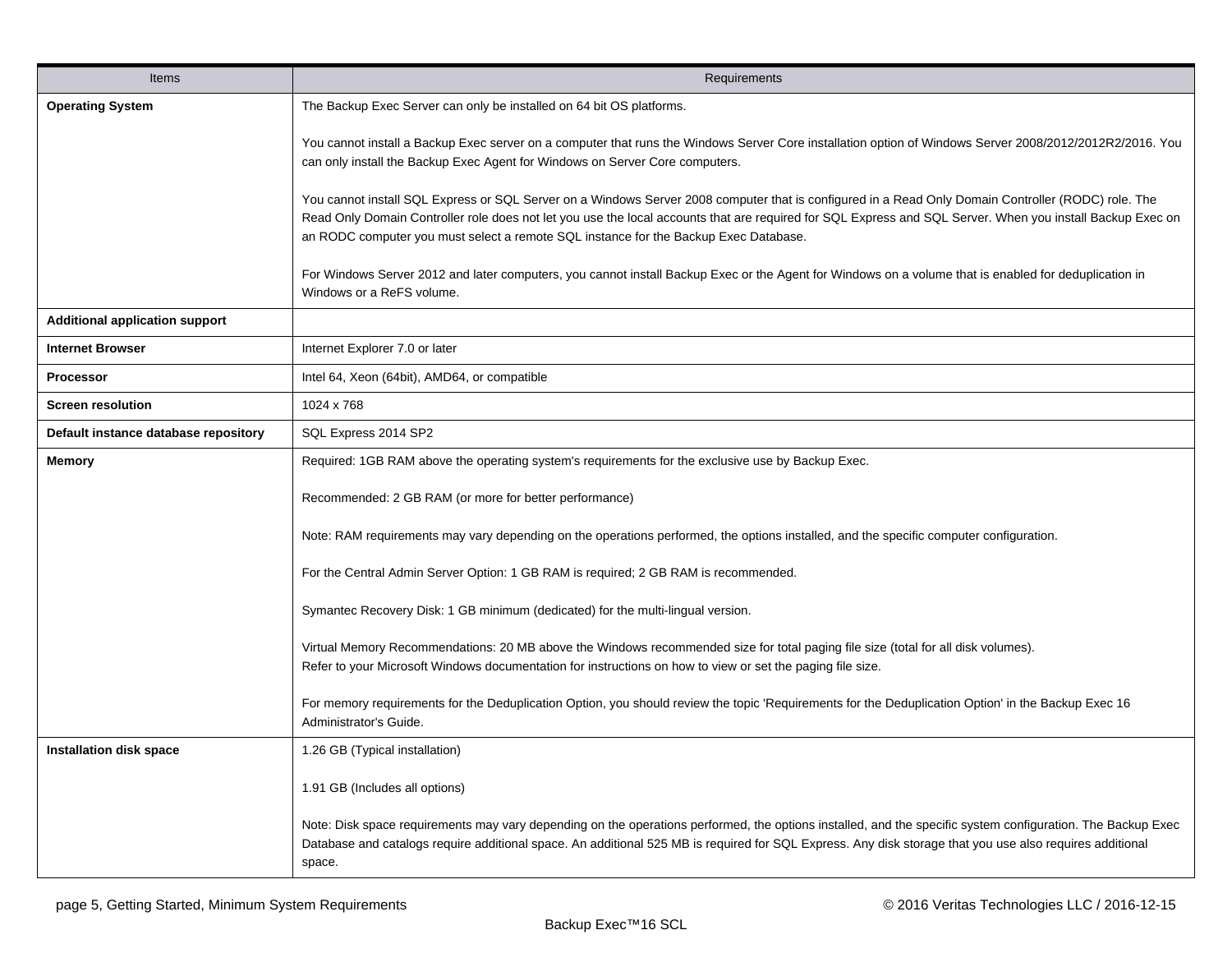| Items                   | <b>Requirements</b>                                                                                                                                                                                                                                                                                                                                                                                                                                                |
|-------------------------|--------------------------------------------------------------------------------------------------------------------------------------------------------------------------------------------------------------------------------------------------------------------------------------------------------------------------------------------------------------------------------------------------------------------------------------------------------------------|
| <b>Other Hardware</b>   | The following hardware is recommended:<br>• Network interface card or a virtual network adapter card<br>• CD/DVD drive<br>• A mouse                                                                                                                                                                                                                                                                                                                                |
| <b>Storage Hardware</b> | You can use storage media drives, robotic libraries, removable storage devices, and non-removable hard drives.<br>You can find a list of compatible types of storage at the following URL:<br>http://www.veritas.com/docs/000024527<br>Support is available for the first drive in each robotic library when you purchase Backup Exec. To enable support for each additional robotic library drive, you<br>must purchase the Backup Exec Library Expansion Option. |

# **Certifications**

| Name              | Source                                                                                                                                                                     |
|-------------------|----------------------------------------------------------------------------------------------------------------------------------------------------------------------------|
| <b>FIPS 140-2</b> | Click to view the validation certificate: <http: 140-1="" 140crt="" cmvp="" csrc.nist.gov="" documents="" fips140consolidatedcertlist0018.pdf="" groups="" stm=""></http:> |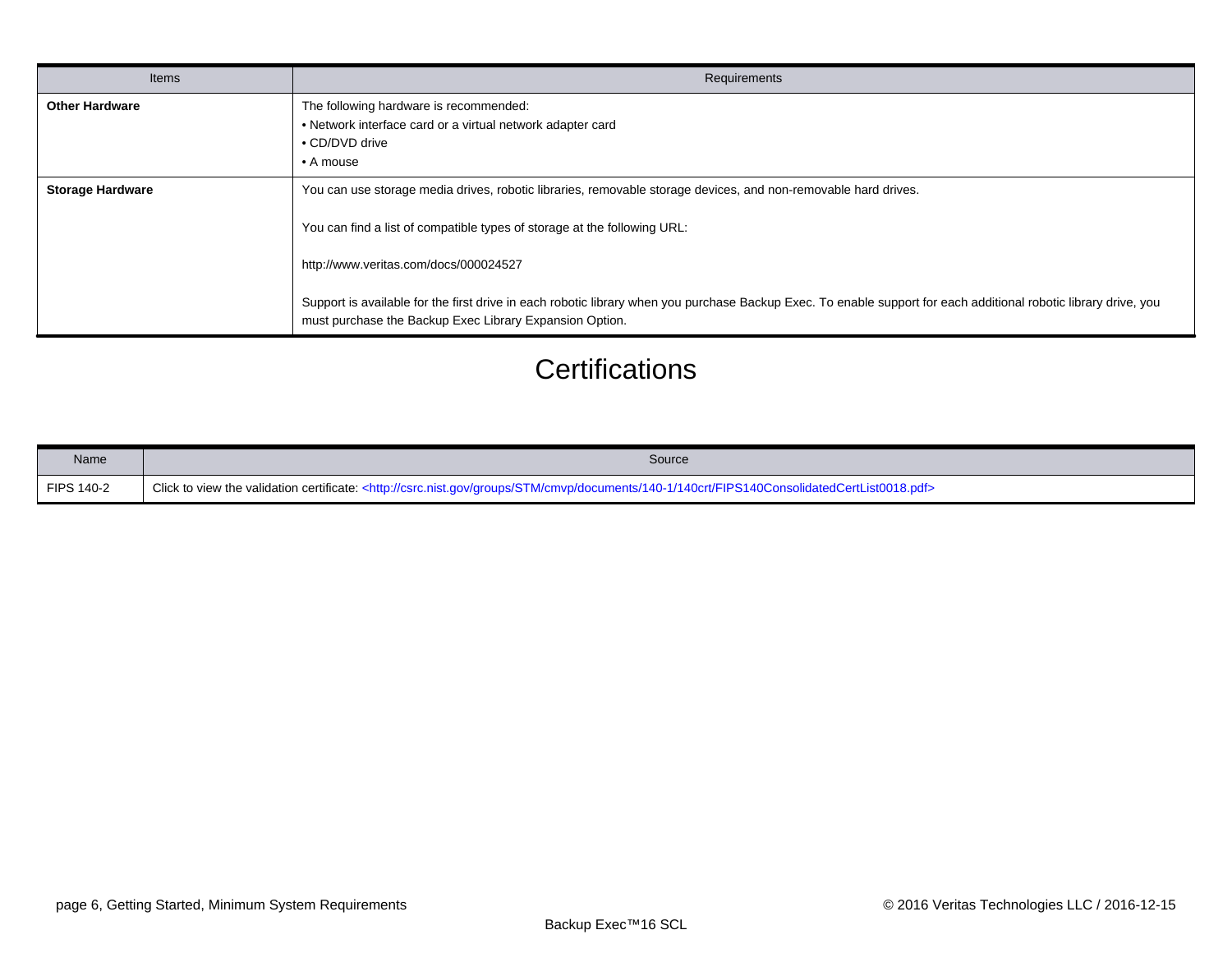# <span id="page-6-0"></span>Backup Exec Server Operating System Compatibility

# Windows Operating System Compatibility

#### **Notes:**

• Backup Exec 16 Small Business Edition and Backup Exec Quickstart Edition are compatible with all supported Windows Operating Systems that are listed in the following sections.

## **Microsoft**

### Microsoft - Windows Essential Business Server 2008

| <b>Name</b>                            | Version  | <b>Service Pack</b> | <b>CPU Architecture</b> |
|----------------------------------------|----------|---------------------|-------------------------|
| Windows Essential Business Server 2008 | Premium  | SP <sub>2</sub>     | x86-64                  |
| Windows Essential Business Server 2008 | Standard | SP <sub>2</sub>     | x86-64                  |

### Microsoft - Windows Server 2008

| Name                | Version                   | Service Pack    | <b>CPU</b> Architecture |
|---------------------|---------------------------|-----------------|-------------------------|
| Windows Server 2008 | <b>Datacenter Edition</b> | SP <sub>2</sub> | x86-64                  |
| Windows Server 2008 | <b>Enterprise Edition</b> | SP <sub>2</sub> | x86-64                  |
| Windows Server 2008 | Foundation                | SP <sub>2</sub> | x86-64                  |
| Windows Server 2008 | <b>Standard Edition</b>   | SP <sub>2</sub> | x86-64                  |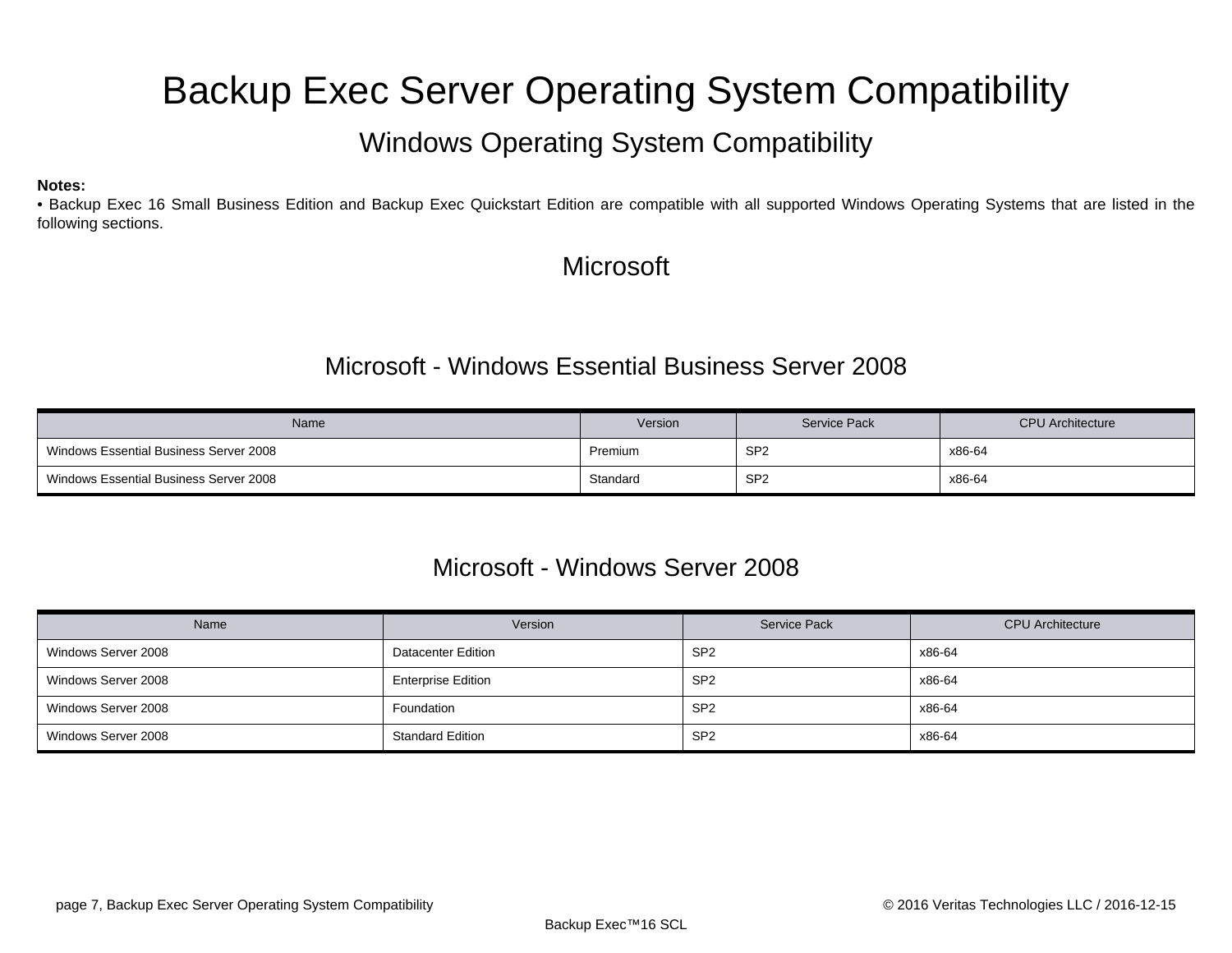## Microsoft - Windows Server 2008 R2

| Name                   | Version                   | Service Pack    | <b>CPU</b> Architecture |
|------------------------|---------------------------|-----------------|-------------------------|
| Windows Server 2008 R2 | <b>Datacenter Edition</b> | SP <sub>1</sub> | x86-64                  |
| Windows Server 2008 R2 | <b>Enterprise Edition</b> | SP <sub>1</sub> | x86-64                  |
| Windows Server 2008 R2 | Foundation                | SP <sub>1</sub> | x86-64                  |
| Windows Server 2008 R2 | <b>Standard Edition</b>   | SP <sub>1</sub> | x86-64                  |
| Windows Server 2008 R2 | <b>Storage Server</b>     | SP <sub>1</sub> | x86-64                  |

### Microsoft - Windows Server 2012

| Name                | Version        | Service Pack | <b>CPU</b> Architecture |
|---------------------|----------------|--------------|-------------------------|
| Windows Server 2012 | Datacenter     |              | x86-64                  |
| Windows Server 2012 | Essentials     |              | x86-64                  |
| Windows Server 2012 | Foundation     |              | x86-64                  |
| Windows Server 2012 | Standard       |              | x86-64                  |
| Windows Server 2012 | Storage Server |              | x86-64                  |

### Microsoft - Windows Server 2012 R2

| Name                   | Version               | Service Pack | <b>CPU</b> Architecture |
|------------------------|-----------------------|--------------|-------------------------|
| Windows Server 2012 R2 | Datacenter            |              | x86-64                  |
| Windows Server 2012 R2 | Essentials            |              | x86-64                  |
| Windows Server 2012 R2 | Foundation            |              | x86-64                  |
| Windows Server 2012 R2 | Standard              |              | x86-64                  |
| Windows Server 2012 R2 | <b>Storage Server</b> |              | x86-64                  |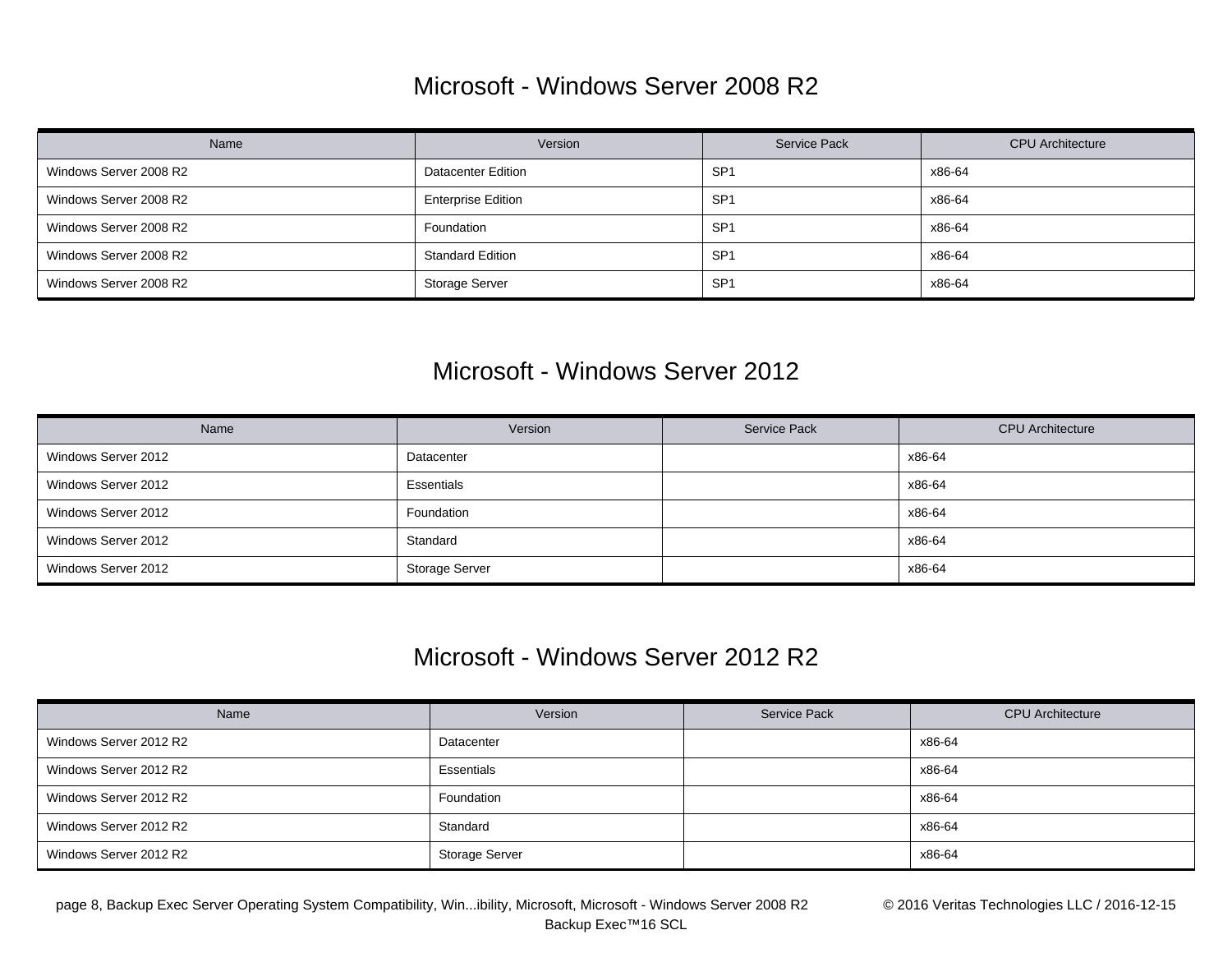### Microsoft - Windows Server 2016

| Name                | Version        | Service Pack | <b>CPU</b> Architecture |
|---------------------|----------------|--------------|-------------------------|
| Windows Server 2016 | Datacenter     |              | x86-64                  |
| Windows Server 2016 | Essentials     |              | x86-64                  |
| Windows Server 2016 | Standard       |              | x86-64                  |
| Windows Server 2016 | Storage Server |              | x86-64                  |

### Microsoft - Windows Small Business Server 2008

| Name                               | Version  | Service Pack    | <b>CPU</b> Architecture |
|------------------------------------|----------|-----------------|-------------------------|
| Windows Small Business Server 2008 | Standard | SP <sub>2</sub> | x86-64                  |

### Microsoft - Windows Small Business Server 2011

| <b>Name</b>                        | Version        | <b>Service Pack</b> | <b>CPU</b> Architecture |
|------------------------------------|----------------|---------------------|-------------------------|
| Windows Small Business Server 2011 | Essentials     | <b>SP</b><br>ິ      | x86-64                  |
| Windows Small Business Server 2011 | Premium Add-on | SP <sup>.</sup>     | x86-64                  |
| Windows Small Business Server 2011 | Standard       | SP <sup>-</sup>     | x86-64                  |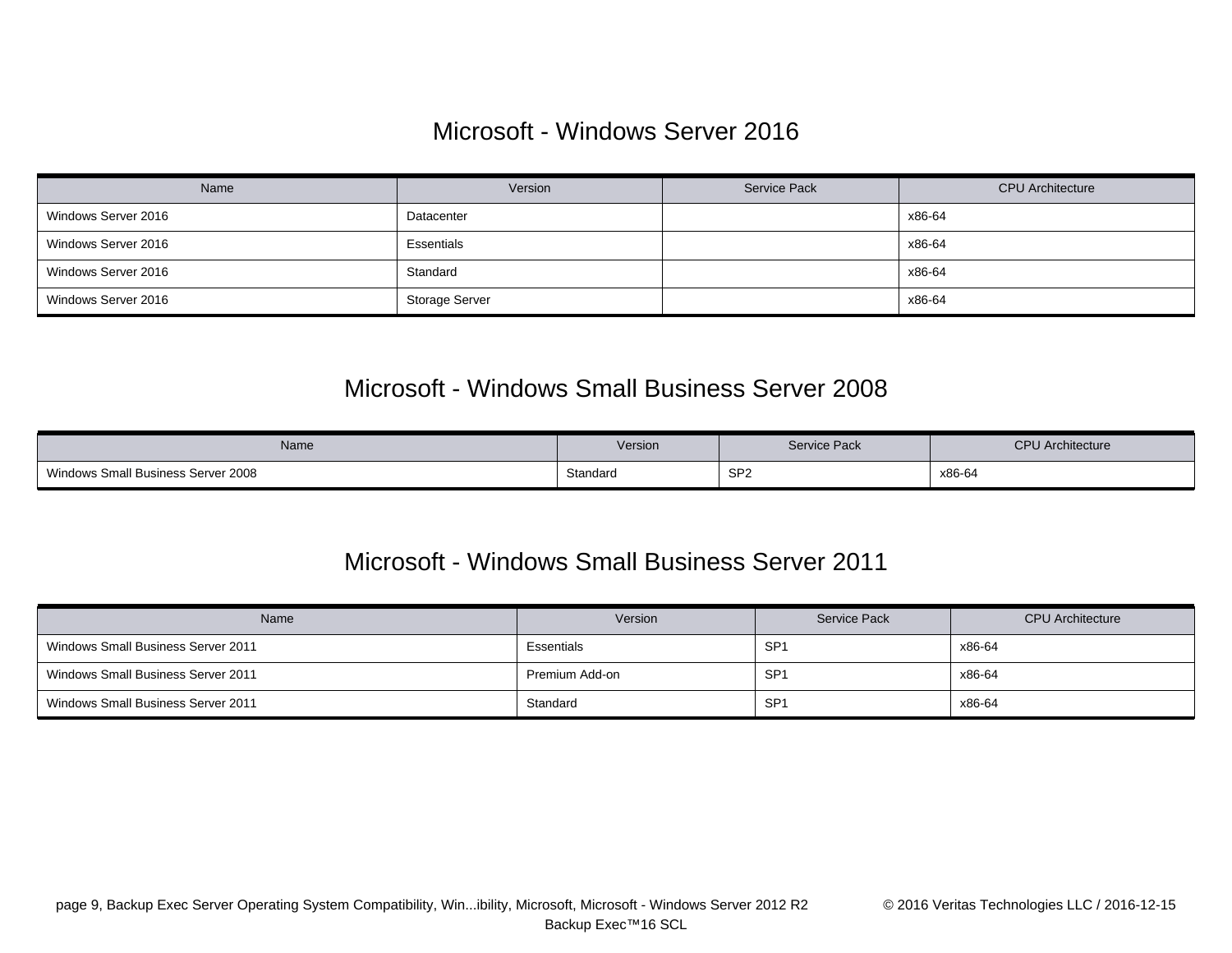# Agent Operating System Compatibility

## Agent for Windows Compatibility

#### <span id="page-9-0"></span>**Notes:**

• Backup Exec 2010 R3, 2012 and 2014 Agents are backwards compatible with Backup Exec 16 servers for the purpose of upgrades only. This configuration is not recommended or supported for extended periods. Every effort should be made to get all Backup Exec components to the same version as soon as possible. • Any data that was previously backed up using the Intelligent Image Option can no longer be restored using Backup Exec 16.

# Microsoft

### Microsoft - Windows 7

| Name      | Version      | Service Pack    | <b>CPU</b> Architecture |
|-----------|--------------|-----------------|-------------------------|
| Windows 7 | Enterprise   | SP <sup>-</sup> | x86-32, x86-64          |
| Windows 7 | Professional | SP <sup>-</sup> | x86-32, x86-64          |
| Windows 7 | Ultimate     | SP <sup>-</sup> | x86-32, x86-64          |

### Microsoft - Windows 8

| Name      | Version    | <b>Service Pack</b> | <b>CPU Architecture</b> |
|-----------|------------|---------------------|-------------------------|
| Windows 8 | Enterprise |                     | x86-32, x86-64          |
| Windows 8 | Pro        |                     | x86-32, x86-64          |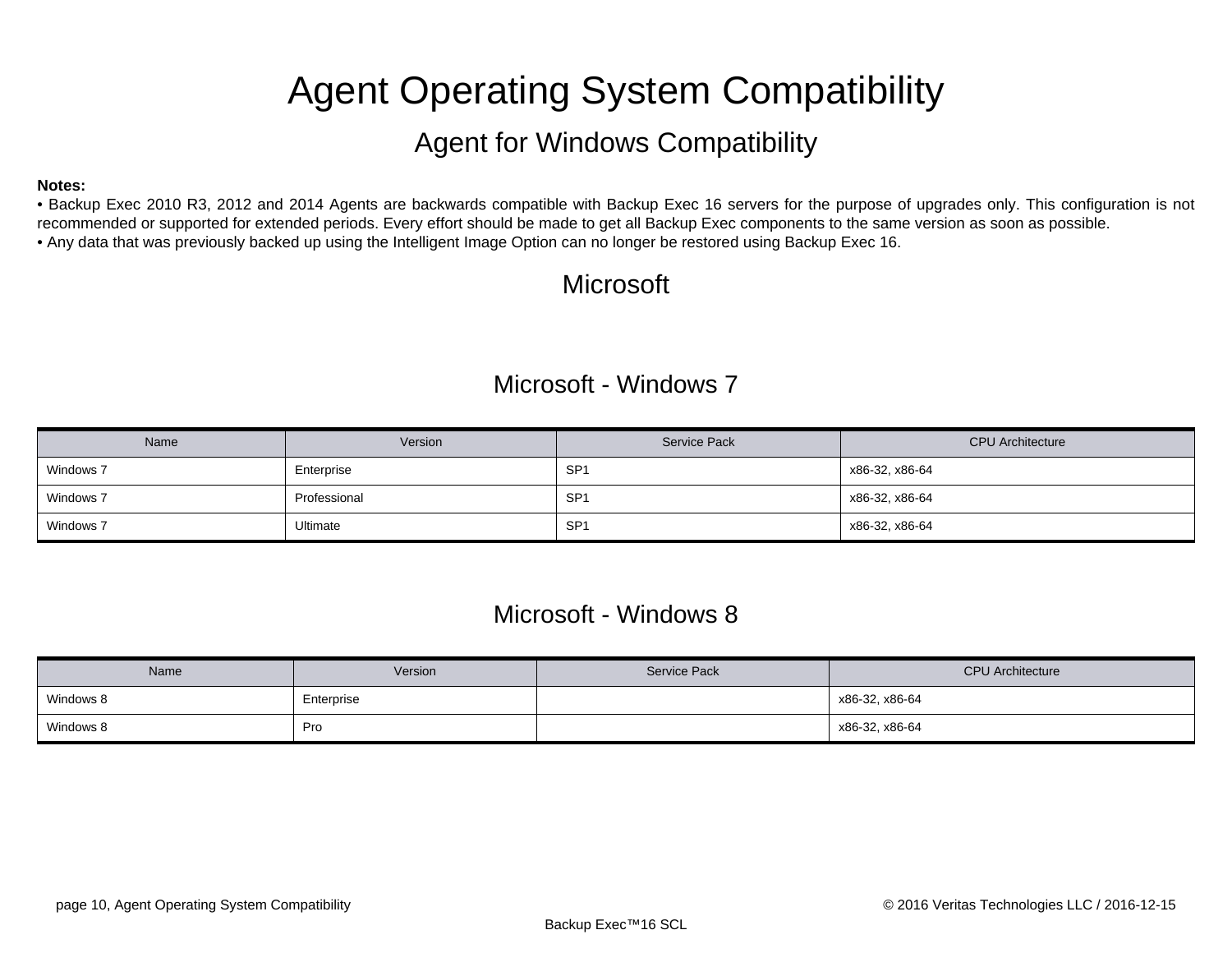## Microsoft - Windows 8.1

| Name        | Version    | <b>Service Pack</b> | <b>CPU</b> Architecture |
|-------------|------------|---------------------|-------------------------|
| Windows 8.1 | Enterprise |                     | x86-32, x86-64          |
| Windows 8.1 | Pro        |                     | x86-32, x86-64          |

### Microsoft - Windows 10

| Name           | Version    | Service Pack | <b>CPU</b> Architecture |
|----------------|------------|--------------|-------------------------|
| Windows 10 [1] | Enterprise |              | x86-32, x86-64          |
| Windows 10 [1] | Pro        |              | x86-32, x86-64          |

<span id="page-10-0"></span>1. Backup Exec Simplified Disaster Recovery (SDR) is not supported at this time. For information on running a manual disaster recovery, see [<http://www.veritas.com/docs/000020082.>](http://www.veritas.com/docs/000020082.)

### Microsoft - Windows Essential Business Server 2008

| Name                                   | Version  | <b>Service Pack</b> | <b>CPU</b> Architecture |
|----------------------------------------|----------|---------------------|-------------------------|
| Windows Essential Business Server 2008 | Premium  | SP <sub>2</sub>     | x86-32, x86-64          |
| Windows Essential Business Server 2008 | Standard | SP <sub>2</sub>     | x86-32, x86-64          |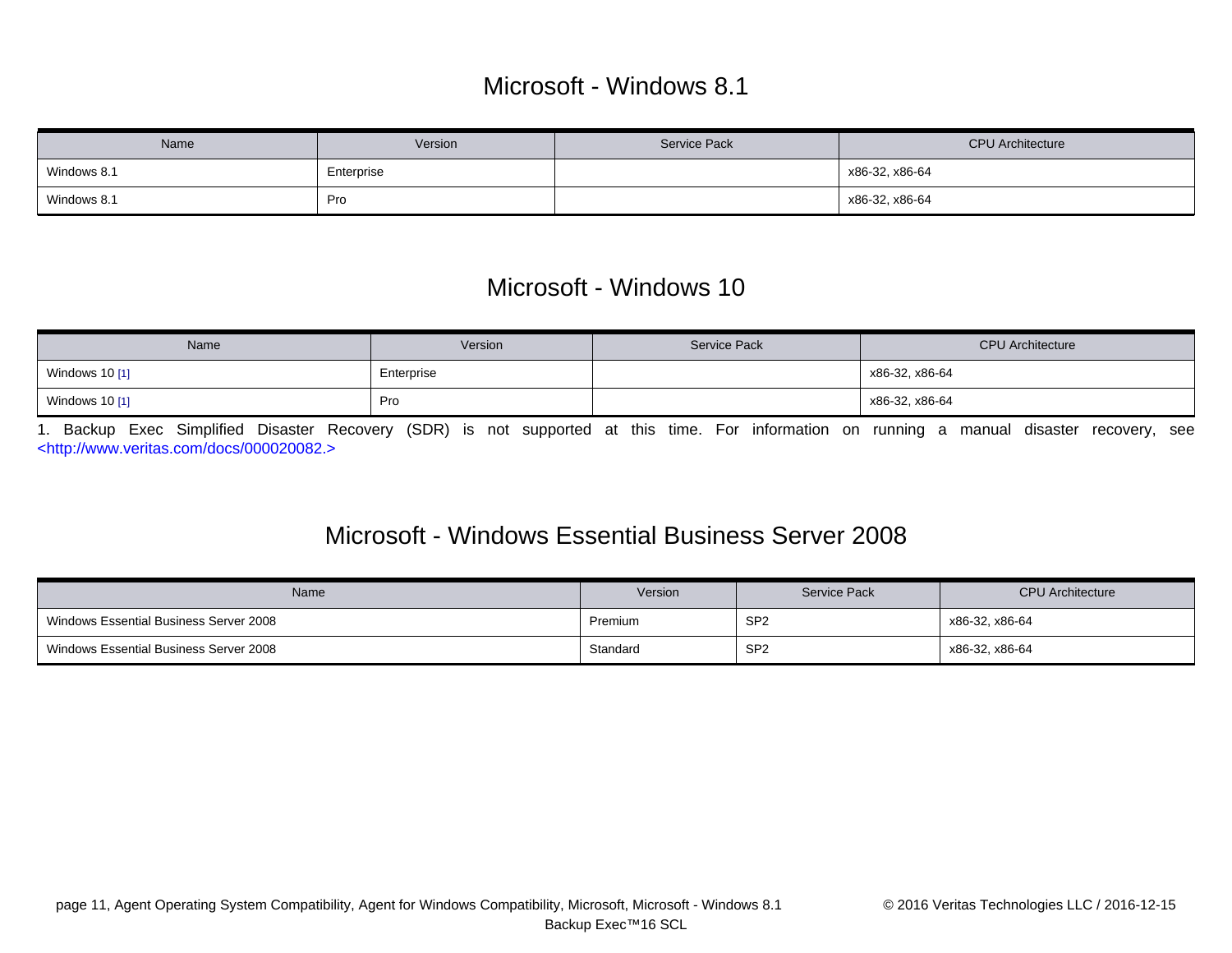### Microsoft - Windows Server 2008

| Name                | Version                   | Service Pack    | <b>CPU</b> Architecture |
|---------------------|---------------------------|-----------------|-------------------------|
| Windows Server 2008 | <b>Datacenter Edition</b> | SP <sub>2</sub> | x86-32, x86-64          |
| Windows Server 2008 | <b>Enterprise Edition</b> | SP <sub>2</sub> | x86-32, x86-64          |
| Windows Server 2008 | Foundation                | SP <sub>2</sub> | x86-32, x86-64          |
| Windows Server 2008 | <b>Standard Edition</b>   | SP <sub>2</sub> | x86-32, x86-64          |

### Microsoft - Windows Server 2008 R2

| Name                   | Version                   | Service Pack    | <b>CPU</b> Architecture |
|------------------------|---------------------------|-----------------|-------------------------|
| Windows Server 2008 R2 | <b>Datacenter Edition</b> |                 | x86-64                  |
| Windows Server 2008 R2 | <b>Datacenter Edition</b> | SP <sub>1</sub> | x86-64                  |
| Windows Server 2008 R2 | <b>Enterprise Edition</b> |                 | x86-64                  |
| Windows Server 2008 R2 | <b>Enterprise Edition</b> | SP <sub>1</sub> | x86-64                  |
| Windows Server 2008 R2 | Foundation                |                 | x86-64                  |
| Windows Server 2008 R2 | Foundation                | SP <sub>1</sub> | x86-64                  |
| Windows Server 2008 R2 | <b>Standard Edition</b>   |                 | x86-64                  |
| Windows Server 2008 R2 | <b>Standard Edition</b>   | SP <sub>1</sub> | x86-64                  |
| Windows Server 2008 R2 | <b>Storage Server</b>     | SP <sub>1</sub> | x86-64                  |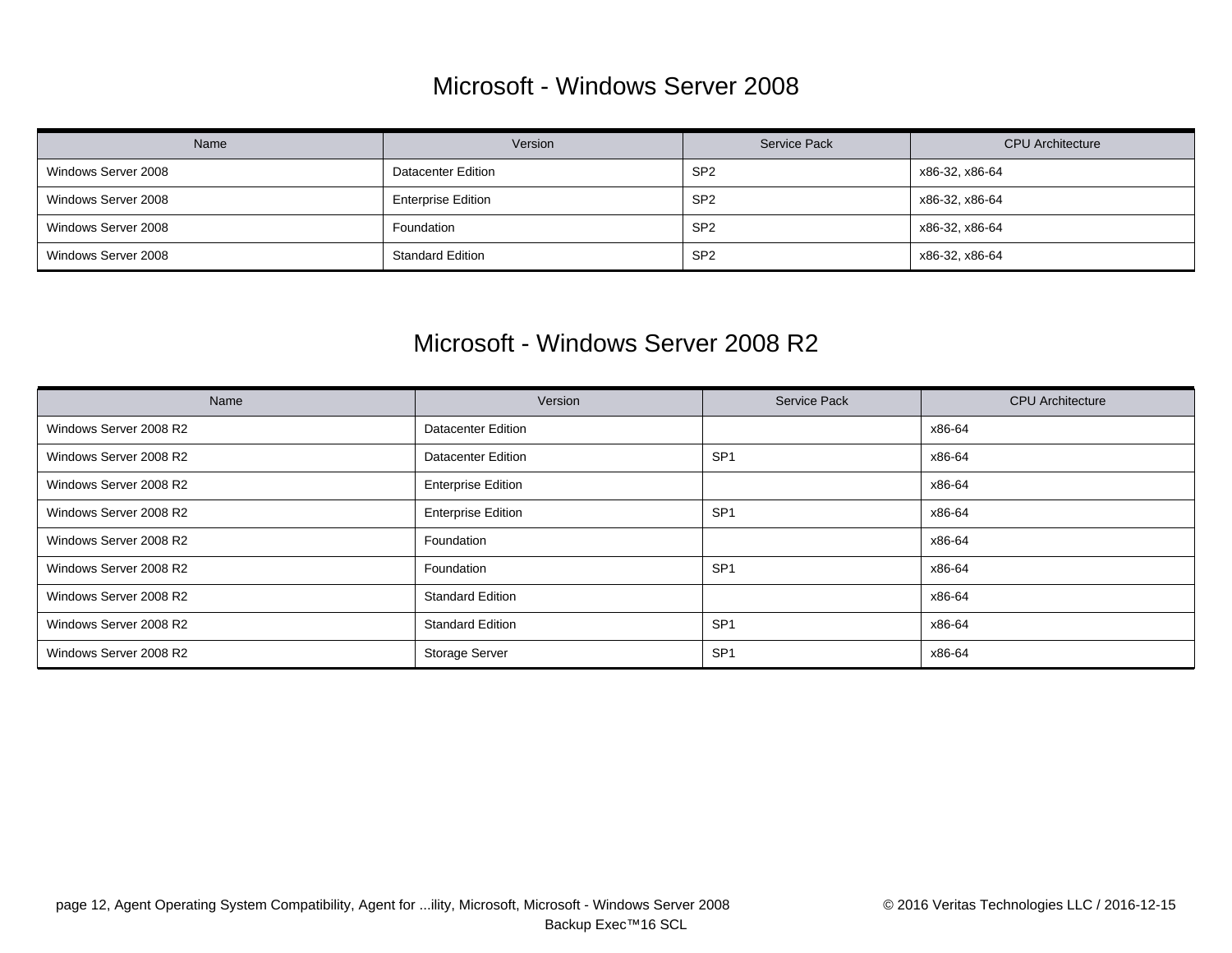### Microsoft - Windows Server 2012

| Name                | Version               | Service Pack | <b>CPU</b> Architecture |
|---------------------|-----------------------|--------------|-------------------------|
| Windows Server 2012 | Datacenter            |              | x86-64                  |
| Windows Server 2012 | Essentials            |              | x86-64                  |
| Windows Server 2012 | Foundation            |              | x86-64                  |
| Windows Server 2012 | Standard              |              | x86-64                  |
| Windows Server 2012 | <b>Storage Server</b> |              | x86-64                  |

### Microsoft - Windows Server 2012 R2

| Name                   | Version        | Service Pack | <b>CPU</b> Architecture |
|------------------------|----------------|--------------|-------------------------|
| Windows Server 2012 R2 | Datacenter     |              | x86-64                  |
| Windows Server 2012 R2 | Essentials     |              | x86-64                  |
| Windows Server 2012 R2 | Foundation     |              | x86-64                  |
| Windows Server 2012 R2 | Standard       |              | x86-64                  |
| Windows Server 2012 R2 | Storage Server |              | x86-64                  |

### Microsoft - Windows Server 2016

| Name                | Version        | <b>Service Pack</b> | <b>CPU</b> Architecture |
|---------------------|----------------|---------------------|-------------------------|
| Windows Server 2016 | Datacenter     |                     | x86-64                  |
| Windows Server 2016 | Essentials     |                     | x86-64                  |
| Windows Server 2016 | Standard       |                     | x86-64                  |
| Windows Server 2016 | Storage Server |                     | x86-64                  |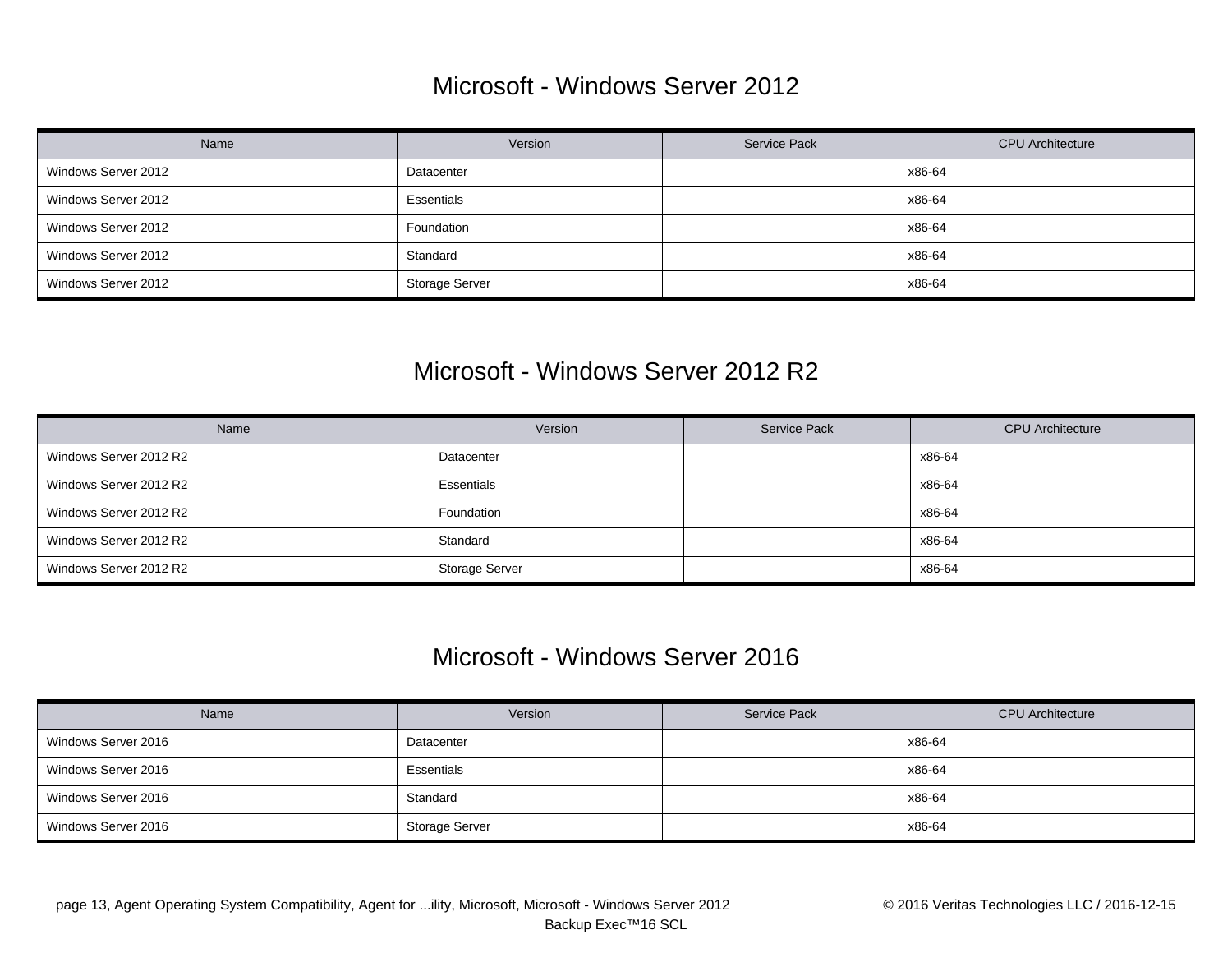### Microsoft - Windows Small Business Server 2008

| Name                               | Version  | Service Pack    | <b>CPU Architecture</b> |
|------------------------------------|----------|-----------------|-------------------------|
| Windows Small Business Server 2008 | Premium  | SP <sub>2</sub> | x86-32, x86-64          |
| Windows Small Business Server 2008 | Standard | SP <sub>2</sub> | x86-32, x86-64          |

### Microsoft - Windows Small Business Server 2011

| Name                               | Version        | <b>Service Pack</b> | <b>CPU</b> Architecture |
|------------------------------------|----------------|---------------------|-------------------------|
| Windows Small Business Server 2011 | Essentials     |                     | x86-64                  |
| Windows Small Business Server 2011 | Essentials     | SP <sub>1</sub>     | x86-64                  |
| Windows Small Business Server 2011 | Premium Add-on |                     | x86-64                  |
| Windows Small Business Server 2011 | Premium Add-on | SP <sub>1</sub>     | x86-64                  |
| Windows Small Business Server 2011 | Standard       |                     | x86-64                  |
| Windows Small Business Server 2011 | Standard       | SP <sub>1</sub>     | x86-64                  |

### Microsoft - Windows Vista

| Name          | Version         | Service Pack    | <b>CPU</b> Architecture |
|---------------|-----------------|-----------------|-------------------------|
| Windows Vista | <b>Business</b> | SP <sub>2</sub> | x86-32, x86-64          |
| Windows Vista | Enterprise      | SP <sub>2</sub> | x86-32, x86-64          |
| Windows Vista | Ultimate        | SP <sub>2</sub> | x86-32, x86-64          |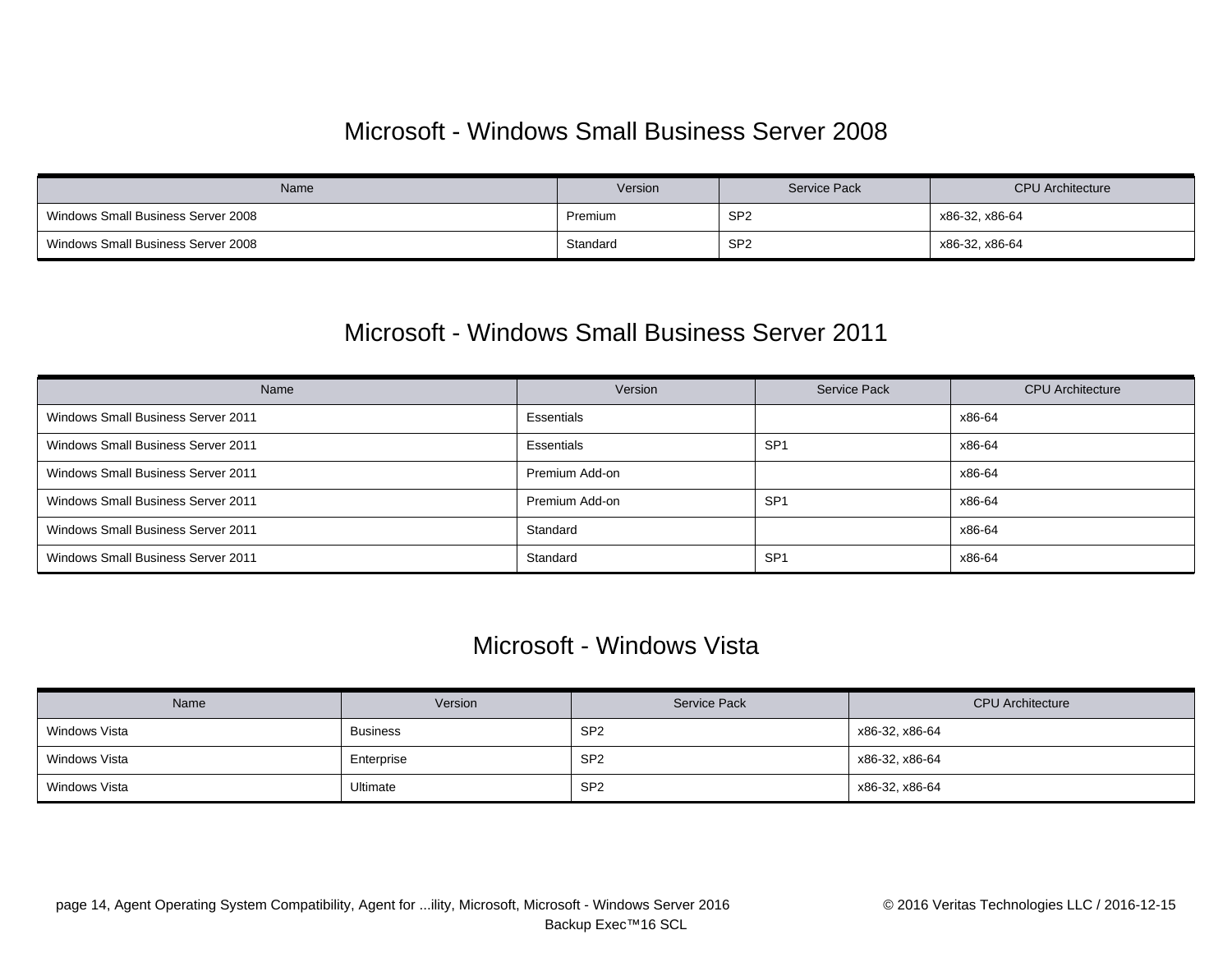# Agent for Linux Compatibility

### **Notes:**

• The Advanced Open File feature for Agent for Linux is supported only on select Red Hat Enterprise Linux (RHEL) and Novell SUSE Enterprise Linux Server (SLES) platforms. Please refer to the RHEL and SLES footnotes to identify the supported versions.

• Some versions of Linux may require that you install the libstdc++.so.5 package. [<http://www.veritas.com/docs/TECH52256>](http://www.veritas.com/docs/TECH52256)

• The Agent for Linux requires that the Linux server have Perl 5.8.8 or later installed.

# Asianux Consortium

| Name        | Version | <b>Service Pack</b> | <b>CPU</b> Architecture |
|-------------|---------|---------------------|-------------------------|
| Asianux [1] | 3.0     |                     | x86-32, x86-64          |

<span id="page-14-0"></span>1. Backup Exec client-side deduplication is supported for 64-bit Linux systems.

### Canonical

| Name           | Version | <b>Service Pack</b> | <b>CPU</b> Architecture |
|----------------|---------|---------------------|-------------------------|
| Ubuntu [1] [2] | 10.04   |                     | x86-32, x86-64          |
| Ubuntu [1] [2] | 11.10   |                     | x86-32, x86-64          |
| Ubuntu [1] [3] | 12.04   |                     | x86-32, x86-64          |
| Ubuntu [1] [3] | 12.10   |                     | x86-32, x86-64          |
| Ubuntu [1] [3] | 14.04   |                     | x86-32, x86-64          |

<span id="page-14-1"></span>1. Advanced Open File Option is not supported.

<span id="page-14-2"></span>2. File system support includes ext2, ext3, and ReiserFS.

<span id="page-14-3"></span>3. File system support includes ext2, ext3, ext4, and ReiserFS.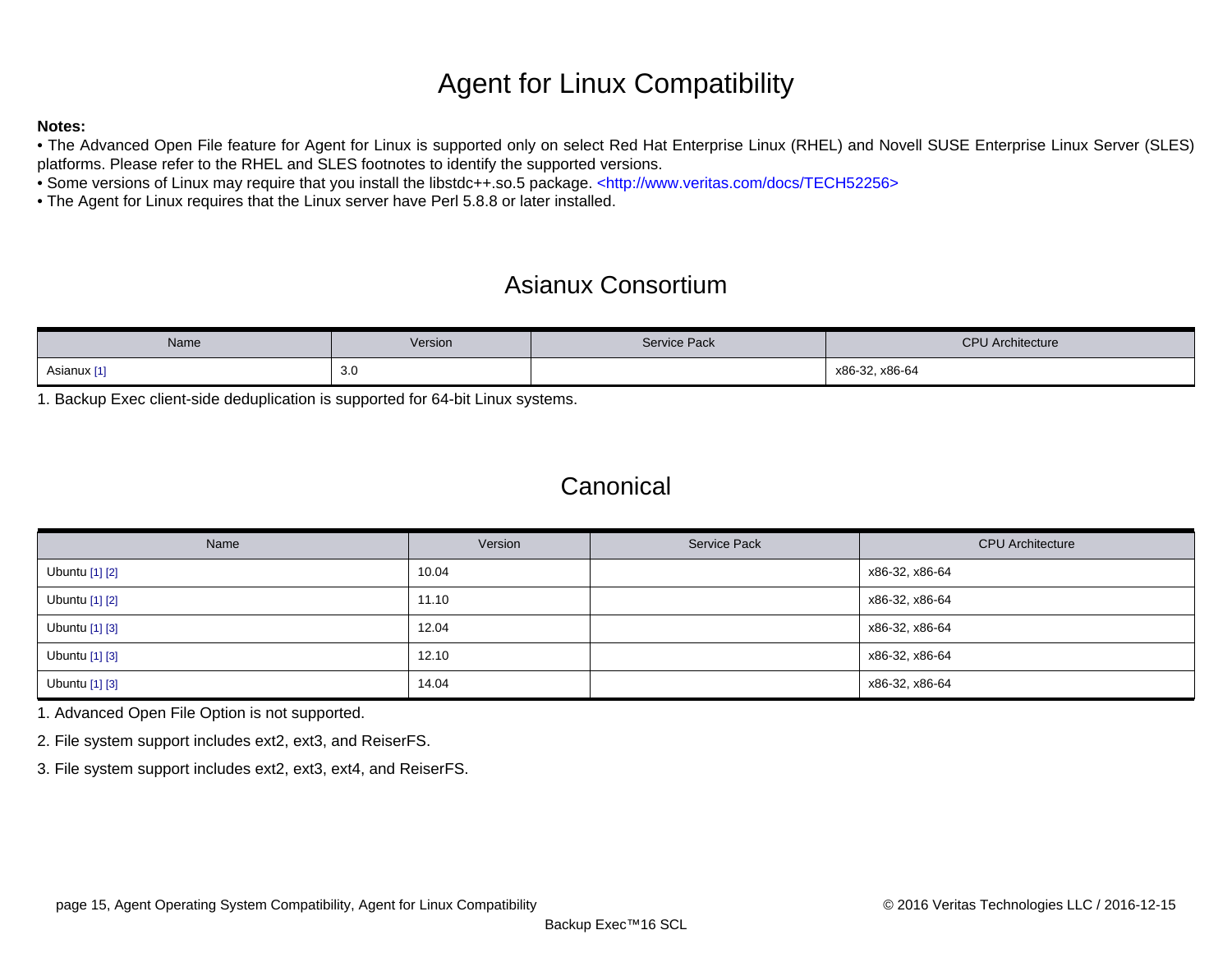### **Citrix**

| Name      | Version | <b>Service Pack</b> | <b>CPU</b> Architecture |
|-----------|---------|---------------------|-------------------------|
| XenServer | 5.0     |                     | x86-64                  |
| XenServer | 6.2     |                     | x86-64                  |
| XenServer | 6.5     | SP <sub>1</sub>     | x86-64                  |

### Debian

| Name          | Version | Service Pack  | <b>CPU</b> Architecture |
|---------------|---------|---------------|-------------------------|
| GNU/Linux     | 6.0     |               | x86-32, x86-64          |
| GNU/Linux     | 6.0     | $\cdot$ 1     | x86-32, x86-64          |
| GNU/Linux     | 6.0     | $\cdot$ .2    | x86-32, x86-64          |
| GNU/Linux     | 6.0     | .3            | x86-32, x86-64          |
| GNU/Linux     | 7.0     |               | x86-32, x86-64          |
| GNU/Linux     | 7.0     | $\cdot$ 1     | x86-32, x86-64          |
| GNU/Linux     | 7.0     | $\cdot$ .2    | x86-32, x86-64          |
| GNU/Linux     | 7.0     | .3            | x86-32, x86-64          |
| GNU/Linux     | 7.0     | $\mathcal{A}$ | x86-32, x86-64          |
| GNU/Linux     | 7.0     | .5            | x86-32, x86-64          |
| GNU/Linux [1] | 8.0     |               | x86-32, x86-64          |

<span id="page-15-0"></span>1. Advanced Open File Option is not supported.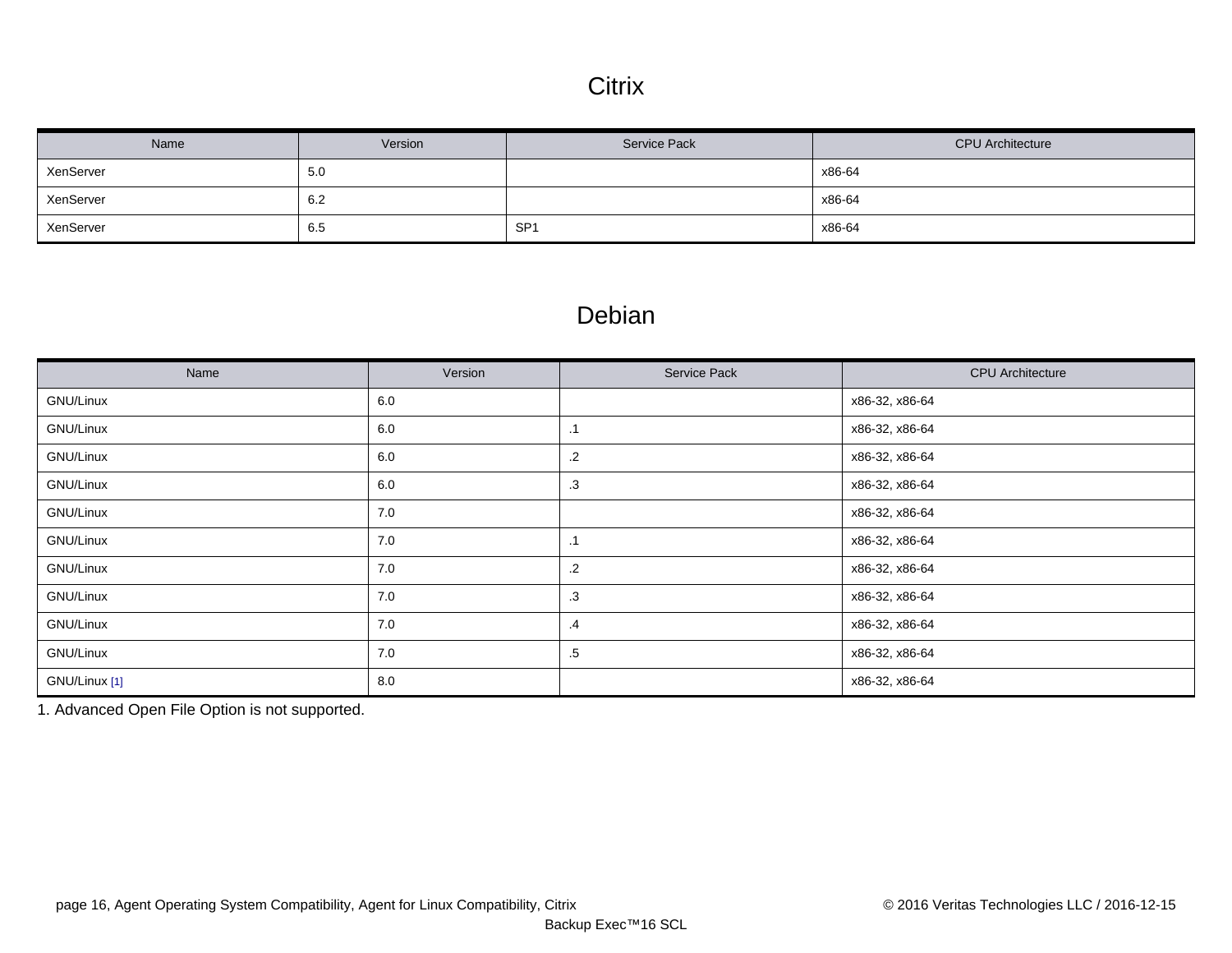### Novell

| Name                                       | Version | Service Pack    | <b>CPU</b> Architecture |
|--------------------------------------------|---------|-----------------|-------------------------|
| Open Enterprise Server (Linux) [1] [2] [3] |         |                 | x86-64                  |
| Open Enterprise Server (Linux) [1] [2] [3] |         | SP <sup>-</sup> | x86-64                  |
| Open Enterprise Server (Linux) [1] [2] [3] | . .     | SP <sub>2</sub> | x86-64                  |

<span id="page-16-0"></span>1. File system support includes Novell Storage Services (NSS) volumes.

<span id="page-16-1"></span>2. GroupWise 2012 and GroupWise 2014 are not supported.

<span id="page-16-2"></span>3. Linux client-side deduplication and Advanced Open File Option are not supported on Open Enterprise Server (OES).

### **Oracle**

| Name  | Version | Service Pack | <b>CPU</b> Architecture |
|-------|---------|--------------|-------------------------|
| Linux | 5       |              | x86-32, x86-64          |
| Linux | 5       | Update 1     | x86-32, x86-64          |
| Linux | 5       | Update 2     | x86-32, x86-64          |
| Linux | 5       | Update 3     | x86-32, x86-64          |
| Linux | 5       | Update 4     | x86-32, x86-64          |
| Linux | 5       | Update 5     | x86-32, x86-64          |
| Linux | 5       | Update 6     | x86-32, x86-64          |
| Linux | 5       | Update 7     | x86-32, x86-64          |
| Linux | 6       |              | x86-32, x86-64          |
| Linux | 6       | Update 1     | x86-32, x86-64          |
| Linux | 6       | Update 2     | x86-32, x86-64          |
| Linux | 6       | Update 3     | x86-32, x86-64          |
| Linux | 6       | Update 4     | x86-32, x86-64          |
| Linux | 6       | Update 5     | x86-32, x86-64          |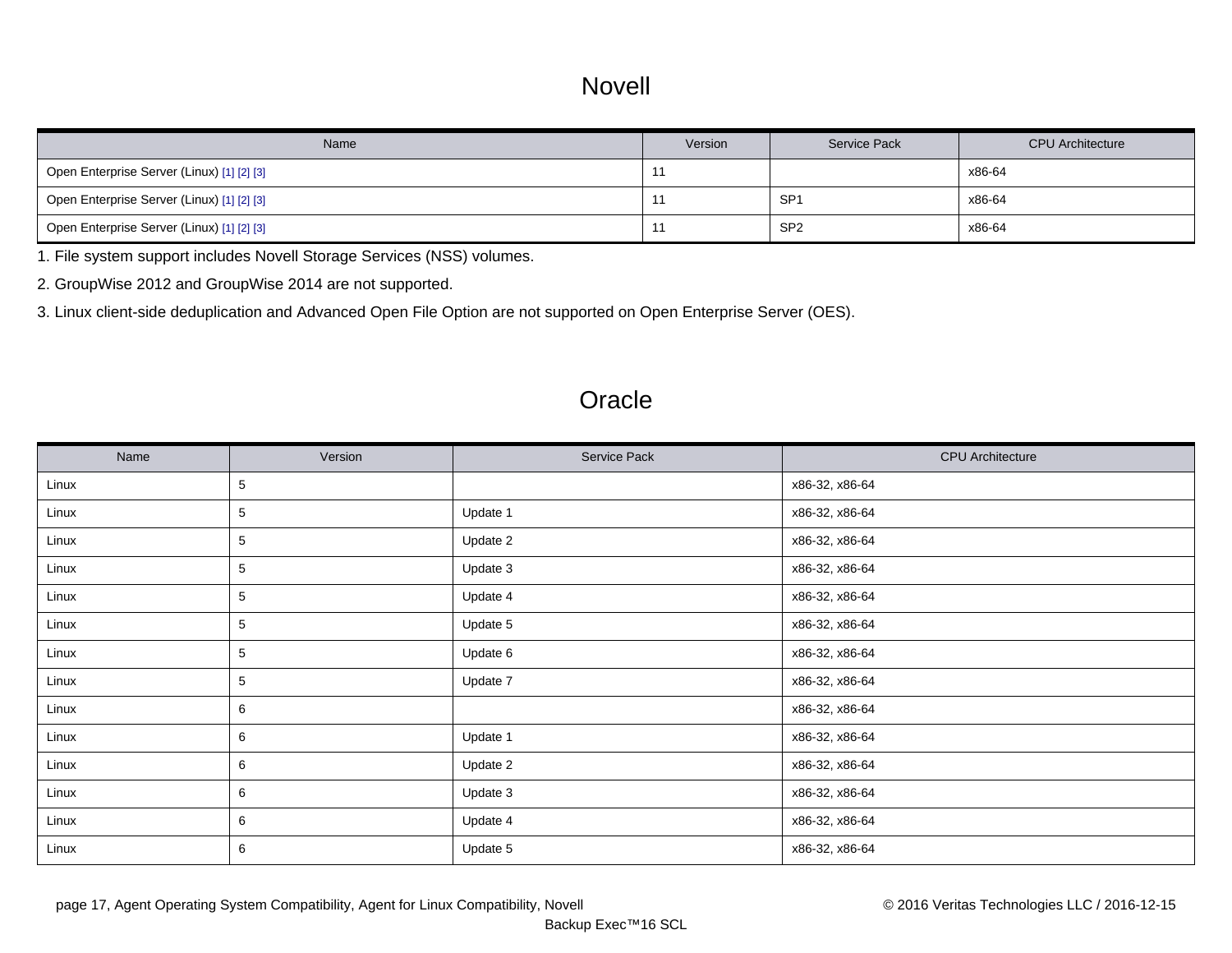### **Oracle**

| Name  | Version | <b>Service Pack</b> | <b>CPU</b> Architecture |
|-------|---------|---------------------|-------------------------|
| Linux |         |                     | x86-64                  |

# Red Hat

| Name                                 | Version        | <b>Service Pack</b> | <b>CPU</b> Architecture |
|--------------------------------------|----------------|---------------------|-------------------------|
| Enterprise Linux [1] [2] [3] [4]     | 5.0 (Advanced) | Update 5            | x86-32, x86-64          |
| Enterprise Linux [1] [2] [3] [4] [5] | 5.0 (Advanced) | Update 6            | x86-32, x86-64          |
| Enterprise Linux [1] [2] [3] [4] [5] | 5.0 (Advanced) | Update 7            | x86-32, x86-64          |
| Enterprise Linux [1] [2] [3] [4] [5] | 5.0 (Advanced) | Update 8            | x86-32, x86-64          |
| Enterprise Linux [1] [2] [3] [4] [5] | 5.0 (Advanced) | Update 9            | x86-32, x86-64          |
| Enterprise Linux [2] [4] [6]         | 5.0 (Advanced) | Update 10           | x86-32, x86-64          |
| Enterprise Linux [2] [4] [6]         | 5.0 (Advanced) | Update 11           | x86-32, x86-64          |
| Enterprise Linux [1] [2] [3] [4]     | 5.0 (base)     | Update 5            | x86-32, x86-64          |
| Enterprise Linux [1] [2] [3] [4] [5] | 5.0 (base)     | Update 6            | x86-32, x86-64          |
| Enterprise Linux [1] [2] [3] [4] [5] | 5.0 (base)     | Update 7            | x86-32, x86-64          |
| Enterprise Linux [1] [2] [3] [4] [5] | $5.0$ (base)   | Update 8            | x86-32, x86-64          |
| Enterprise Linux [1] [2] [3] [4] [5] | 5.0 (base)     | Update 9            | x86-32, x86-64          |
| Enterprise Linux [2] [4] [6]         | 5.0 (base)     | Update 10           | x86-32, x86-64          |
| Enterprise Linux [2] [4] [6]         | 5.0 (base)     | Update 11           | x86-32, x86-64          |
| Enterprise Linux [1] [2] [3] [4] [5] | 6.0            | Update 1            | x86-32, x86-64          |
| Enterprise Linux [1] [2] [3] [4] [5] | $6.0\,$        | Update 2            | x86-32, x86-64          |
| Enterprise Linux [1] [2] [3] [4] [5] | $6.0\,$        | Update 3            | x86-32, x86-64          |
| Enterprise Linux [1] [2] [3] [4] [5] | 6.0            | Update 4            | x86-32, x86-64          |
| Enterprise Linux [2] [4] [6]         | 6.0            | Update 5            | x86-32, x86-64          |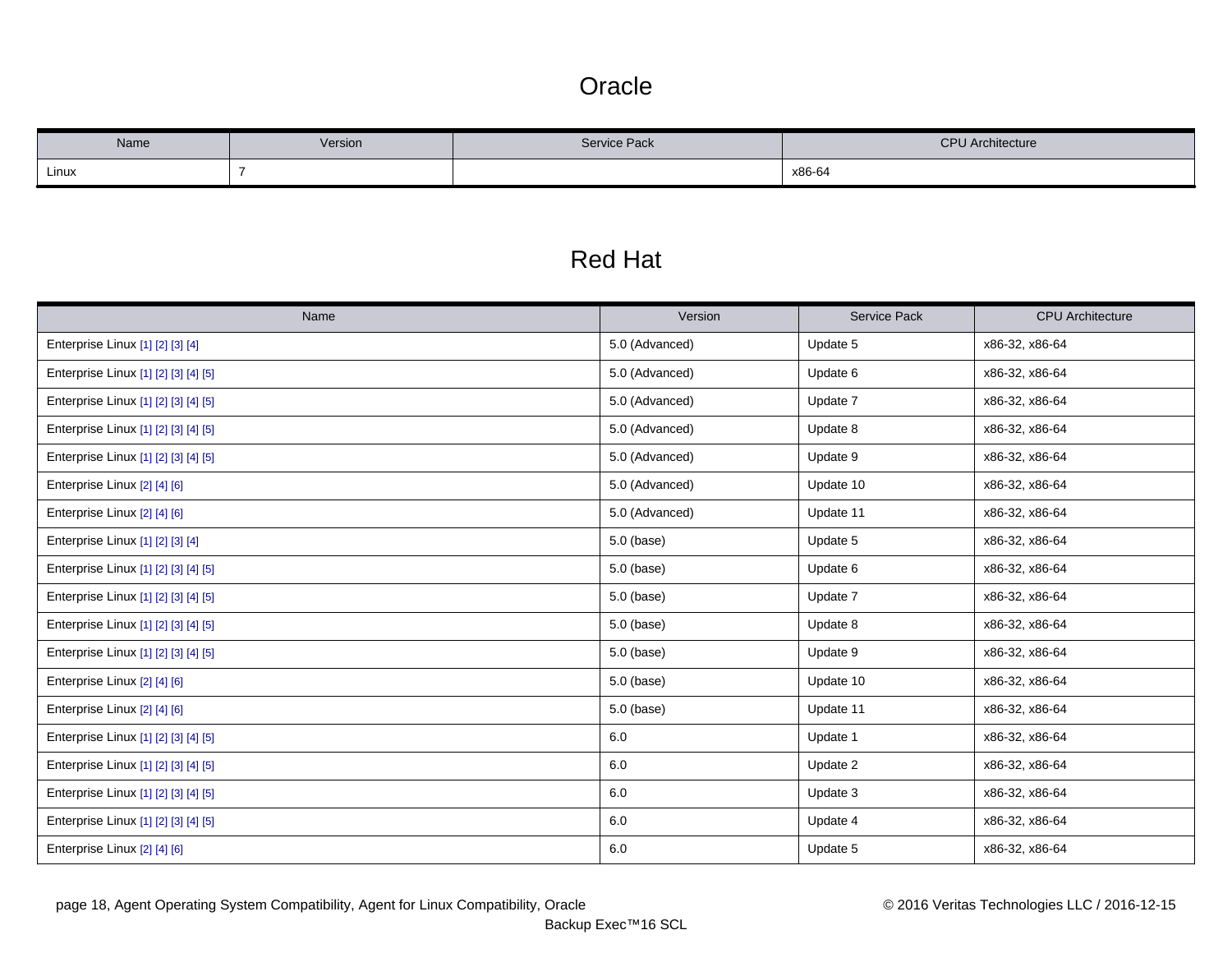## Red Hat

| Name                                 | Version | <b>Service Pack</b> | <b>CPU</b> Architecture |
|--------------------------------------|---------|---------------------|-------------------------|
| Enterprise Linux [2] [4] [6]         | 6.0     | Update 6            | x86-32, x86-64          |
| Enterprise Linux [2] [4] [6] [7] [8] | 6.0     | Update 7            | x86-32, x86-64          |
| Enterprise Linux [2] [4] [6] [7]     | 7.0     |                     | x86-64                  |
| Enterprise Linux [2] [4] [6] [7]     | 7.0     | Update 1            | x86-64                  |
| Enterprise Linux [2] [4] [6] [7] [8] | 7.0     | Update 2            | x86-64                  |

<span id="page-18-0"></span>1. Advanced Open File Option for Linux file system support includes ext2, ext3, ext4 and ReiserFS.

<span id="page-18-1"></span>2. Backup Exec client-side deduplication is supported for 64-bit Linux systems.

<span id="page-18-2"></span>3. File system support includes ext2, ext3, ReiserFS, JFS, VxFS.

<span id="page-18-3"></span>4. The Remote Agent for Linux Servers (RALUS) does not support Red Hat servers that have been installed using the 'minimal' installation option.

- <span id="page-18-4"></span>5. File system support includes ext4.
- <span id="page-18-5"></span>6. File system support includes ext2, ext3, and ext4.
- <span id="page-18-6"></span>7. Advanced Open File Option is not supported.
- <span id="page-18-7"></span>8. File system support includes XFS.

### **SUSE**

| Name                                     | Version | Service Pack    | <b>CPU</b> Architecture |
|------------------------------------------|---------|-----------------|-------------------------|
| SUSE Linux Enterprise Server [1] [2] [3] |         | SP <sub>1</sub> | x86-32, x86-64          |
| SUSE Linux Enterprise Server [1] [2] [3] |         | SP <sub>2</sub> | x86-32, x86-64          |
| SUSE Linux Enterprise Server [1] [2] [4] |         | SP <sub>3</sub> | x86-32, x86-64          |
| SUSE Linux Enterprise Server [2] [4] [5] |         | SP <sub>4</sub> | x86-64                  |
| SUSE Linux Enterprise Server [2] [4] [5] | 12      |                 | x86-64                  |
| SUSE Linux Enterprise Server [2] [5] [6] | 12      | SP <sub>1</sub> | x86-64                  |

<span id="page-18-8"></span>1. Advanced Open File Option for Linux file system support includes ext2, ext3, ext4 and ReiserFS.

<span id="page-18-9"></span>2. Backup Exec client-side deduplication is supported for 64-bit Linux systems.

page 19, Agent Operating System Compatibility, Agent for Linux Compatibility, Red Hat © 2016 Veritas Technologies LLC / 2016-12-15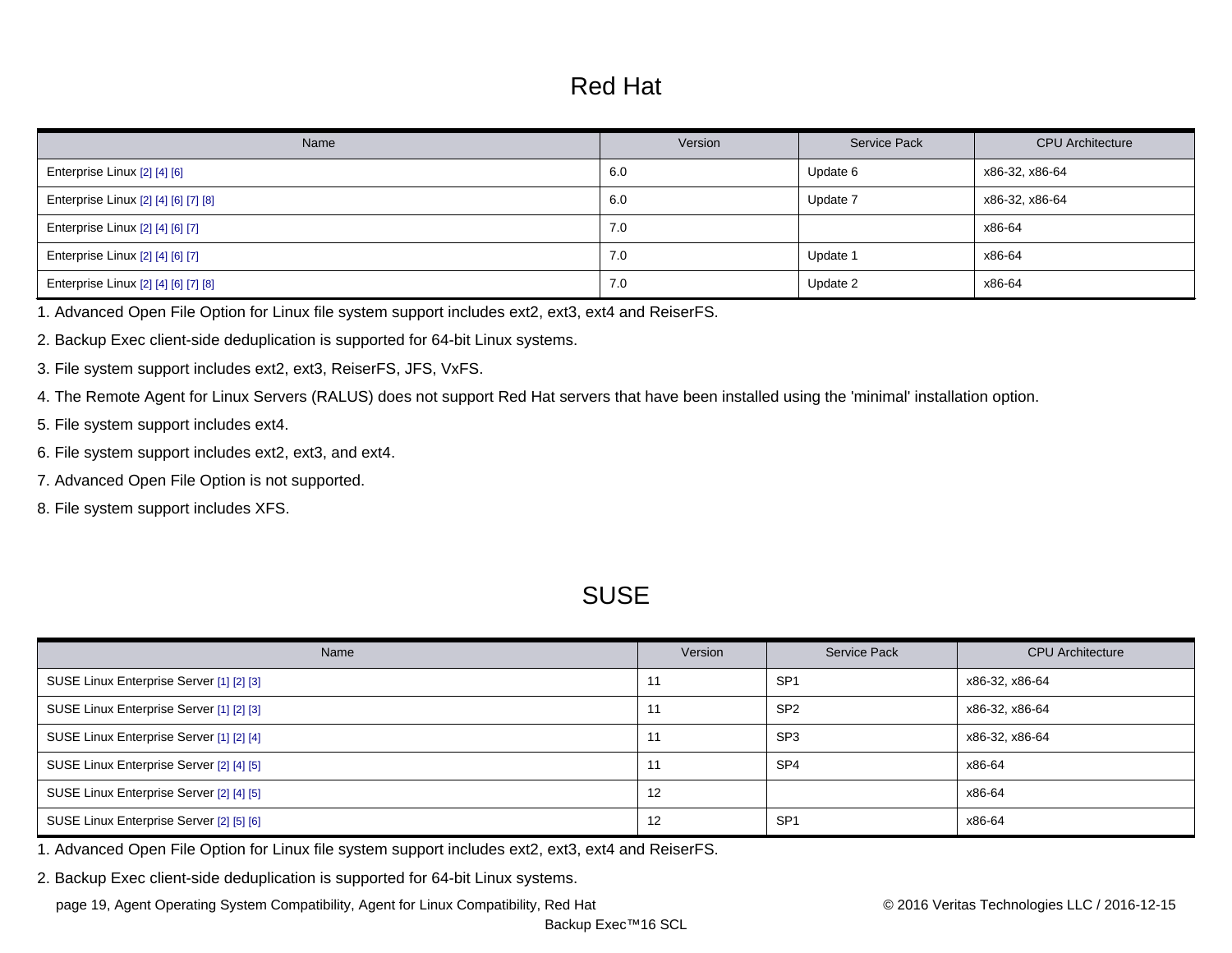- <span id="page-19-0"></span>3. File system support includes ext2, ext3, ext4, ReiserFS, JFS, and VxFS.
- <span id="page-19-1"></span>4. File system support includes ext2, ext3, and ext4.
- <span id="page-19-2"></span>5. Advanced Open File Option is not supported.
- <span id="page-19-3"></span>6. File system support includes Btrfs.

# The CentOS Project

| Name       | Version | <b>Service Pack</b> | <b>CPU</b> Architecture |
|------------|---------|---------------------|-------------------------|
| CentOS [1] | 6.7     |                     | x86-32, x86-64          |
| CentOS [1] | 7.0     |                     | x86-64                  |

<span id="page-19-4"></span>1. Advanced Open File Option is not supported.

# Remote Media Agent for Linux Compatibility

• The Advanced Open File feature for Remote Media Agent for Linux is supported only on select Red Hat Enterprise Linux (RHEL) and Novell SUSE Enterprise Linux Server (SLES) platforms. Please refer to the RHEL and SLES footnotes to identify the supported versions.

• The Remote Media Agent for Linux requires that the Linux server have Perl 5.8.8 or later installed.

## Asianux Consortium

| Name        | Version | <b>Service Pack</b> | <b>CPU</b> Architecture |
|-------------|---------|---------------------|-------------------------|
| Asianux [1] | 3.0     |                     | x86-32, x86-64          |

<span id="page-19-5"></span>1. Backup Exec client-side deduplication is supported for 64-bit Linux systems.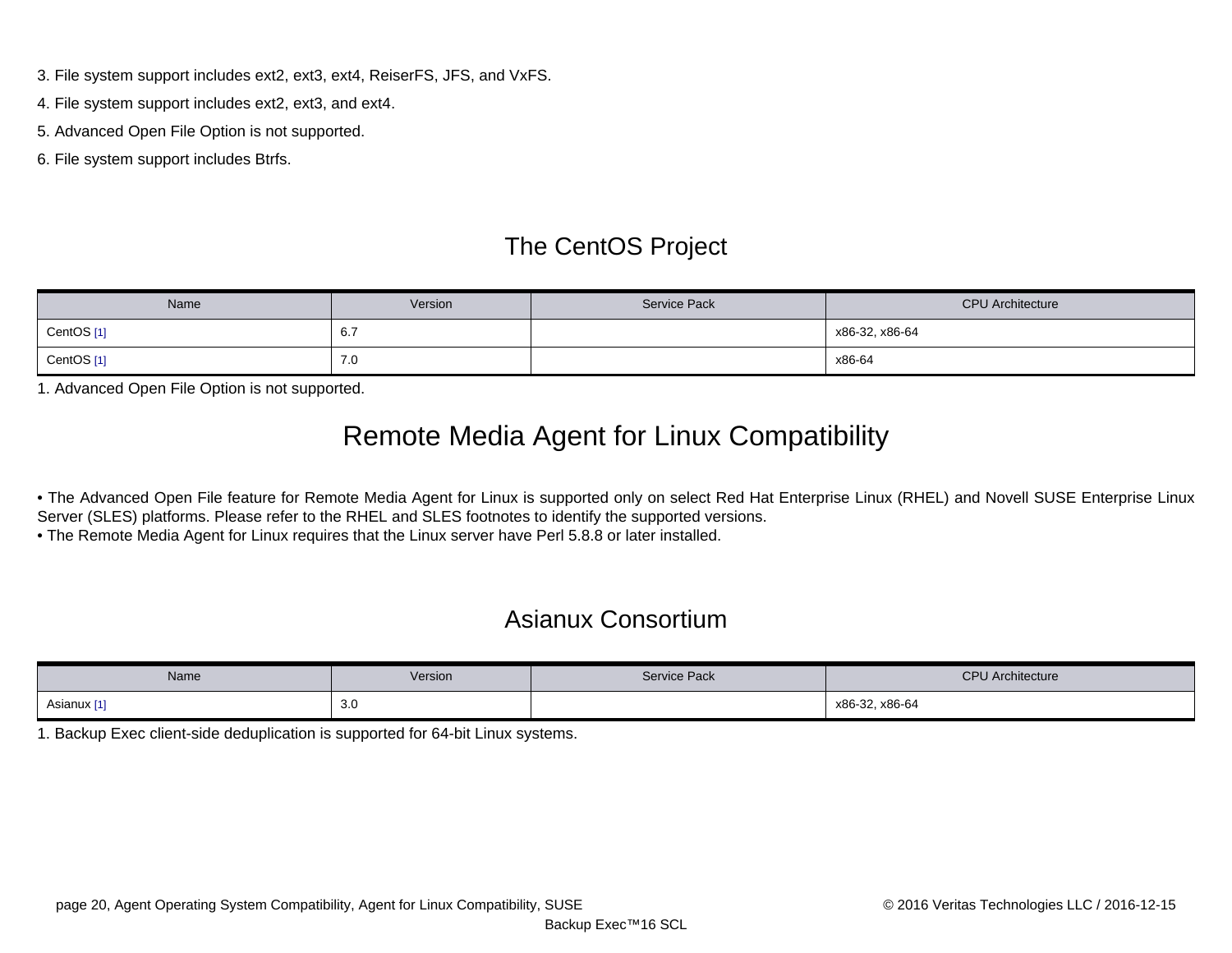### Novell

| Name                               | Version | <b>Service Pack</b> | <b>CPU</b> Architecture |
|------------------------------------|---------|---------------------|-------------------------|
| Open Enterprise Server (Linux) [1] |         |                     | x86-64                  |
| Open Enterprise Server (Linux) [1] |         | SP <sub>1</sub>     | x86-64                  |
| Open Enterprise Server (Linux) [1] |         | SP <sub>2</sub>     | x86-64                  |

<span id="page-20-0"></span>1. Linux client-side deduplication and Advanced Open File Option are not supported on Open Enterprise Server (OES).

## Red Hat

| Name                         | Version        | <b>Service Pack</b> | <b>CPU</b> Architecture |
|------------------------------|----------------|---------------------|-------------------------|
| Enterprise Linux [1] [2]     | 5.0 (Advanced) | Update 5            | x86-32, x86-64          |
| Enterprise Linux [1] [2]     | 5.0 (Advanced) | Update 6            | x86-32, x86-64          |
| Enterprise Linux [1] [2]     | 5.0 (Advanced) | Update 7            | x86-32, x86-64          |
| Enterprise Linux [1] [2]     | 5.0 (Advanced) | Update 8            | x86-32, x86-64          |
| Enterprise Linux [1] [2]     | 5.0 (Advanced) | Update 9            | x86-32, x86-64          |
| Enterprise Linux [1] [2] [3] | 5.0 (Advanced) | Update 10           | x86-32, x86-64          |
| Enterprise Linux [1] [2]     | 5.0 (base)     | Update 5            | x86-32, x86-64          |
| Enterprise Linux [1] [2]     | 5.0 (base)     | Update 6            | x86-32, x86-64          |
| Enterprise Linux [1] [2]     | 5.0 (base)     | Update 7            | x86-32, x86-64          |
| Enterprise Linux [1] [2]     | 5.0 (base)     | Update 8            | x86-32, x86-64          |
| Enterprise Linux [1] [2]     | 5.0 (base)     | Update 9            | x86-32, x86-64          |
| Enterprise Linux [1] [2] [3] | 5.0 (base)     | Update 10           | x86-32, x86-64          |
| Enterprise Linux [1] [2]     | 6.0            | Update 1            | x86-32, x86-64          |
| Enterprise Linux [1] [2]     | 6.0            | Update 2            | x86-32, x86-64          |
| Enterprise Linux [1] [2]     | 6.0            | Update 3            | x86-32, x86-64          |
| Enterprise Linux [1] [2]     | 6.0            | Update 4            | x86-32, x86-64          |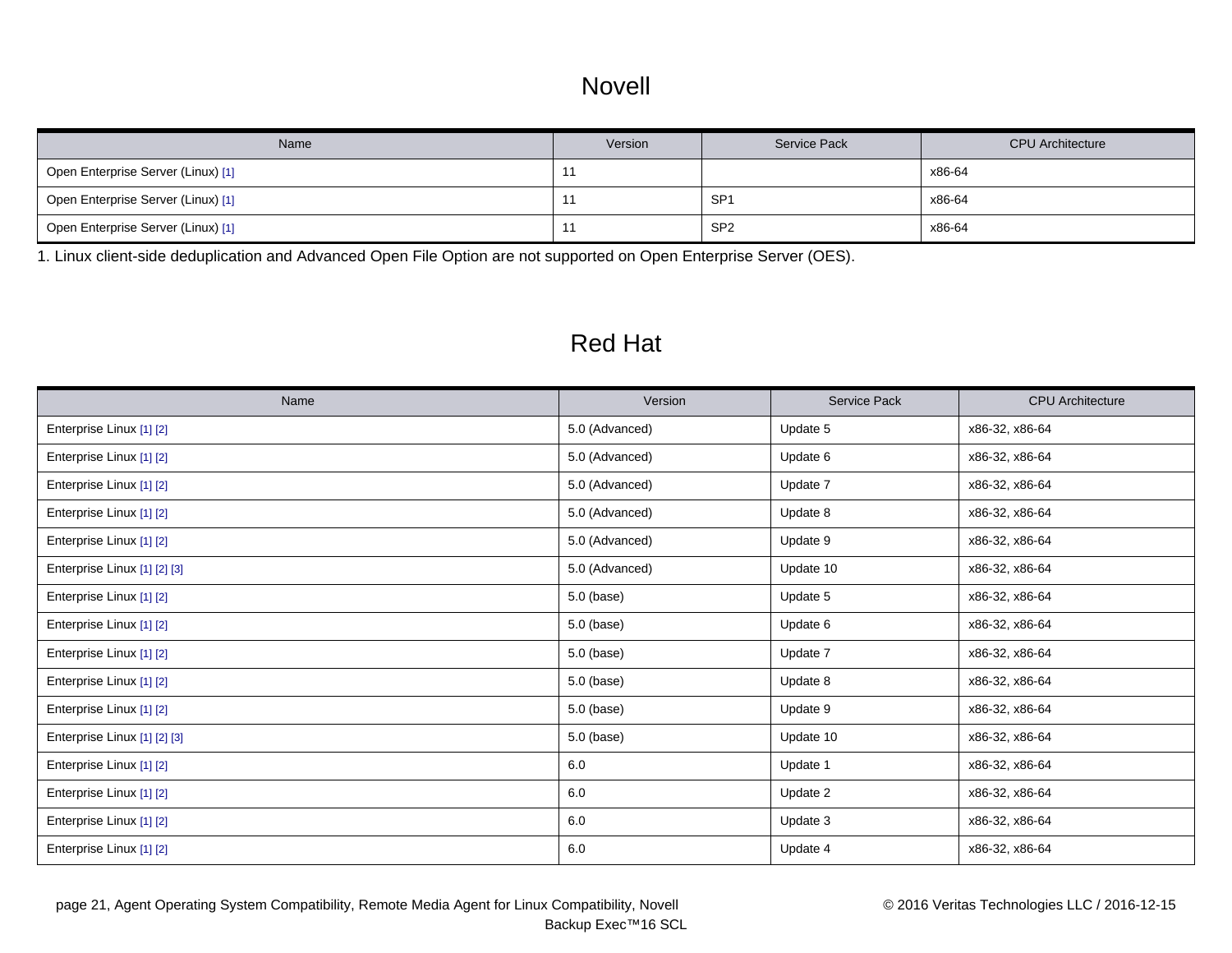# Red Hat

| Name                             | Version | Service Pack | <b>CPU</b> Architecture |
|----------------------------------|---------|--------------|-------------------------|
| Enterprise Linux [1] [2] [3]     | 6.0     | Update 5     | x86-32, x86-64          |
| Enterprise Linux [1] [2] [3]     | 6.0     | Update 6     | x86-32, x86-64          |
| Enterprise Linux [1] [2] [3] [4] | 7.0     |              | x86-32, x86-64          |

<span id="page-21-0"></span>1. Backup Exec client-side deduplication is supported for 64-bit Linux systems.

<span id="page-21-1"></span>2. The Remote Agent for Linux Servers (RALUS) does not support Red Hat servers that have been installed using the 'minimal' installation option.

<span id="page-21-2"></span>3. File system support includes ext2, ext3, and ext4.

<span id="page-21-3"></span>4. Advanced Open File Option is not supported.

## **SUSE**

| Name                                 | Version | <b>Service Pack</b> | <b>CPU</b> Architecture |
|--------------------------------------|---------|---------------------|-------------------------|
| SUSE Linux Enterprise Server [1]     |         | SP <sub>1</sub>     | x86-32, x86-64          |
| SUSE Linux Enterprise Server [1]     |         | SP <sub>2</sub>     | x86-32, x86-64          |
| SUSE Linux Enterprise Server [1] [2] |         | SP <sub>3</sub>     | x86-32, x86-64          |

<span id="page-21-4"></span>1. Backup Exec client-side deduplication is supported for 64-bit Linux systems.

<span id="page-21-5"></span>2. File system support includes ext2, ext3, and ext4.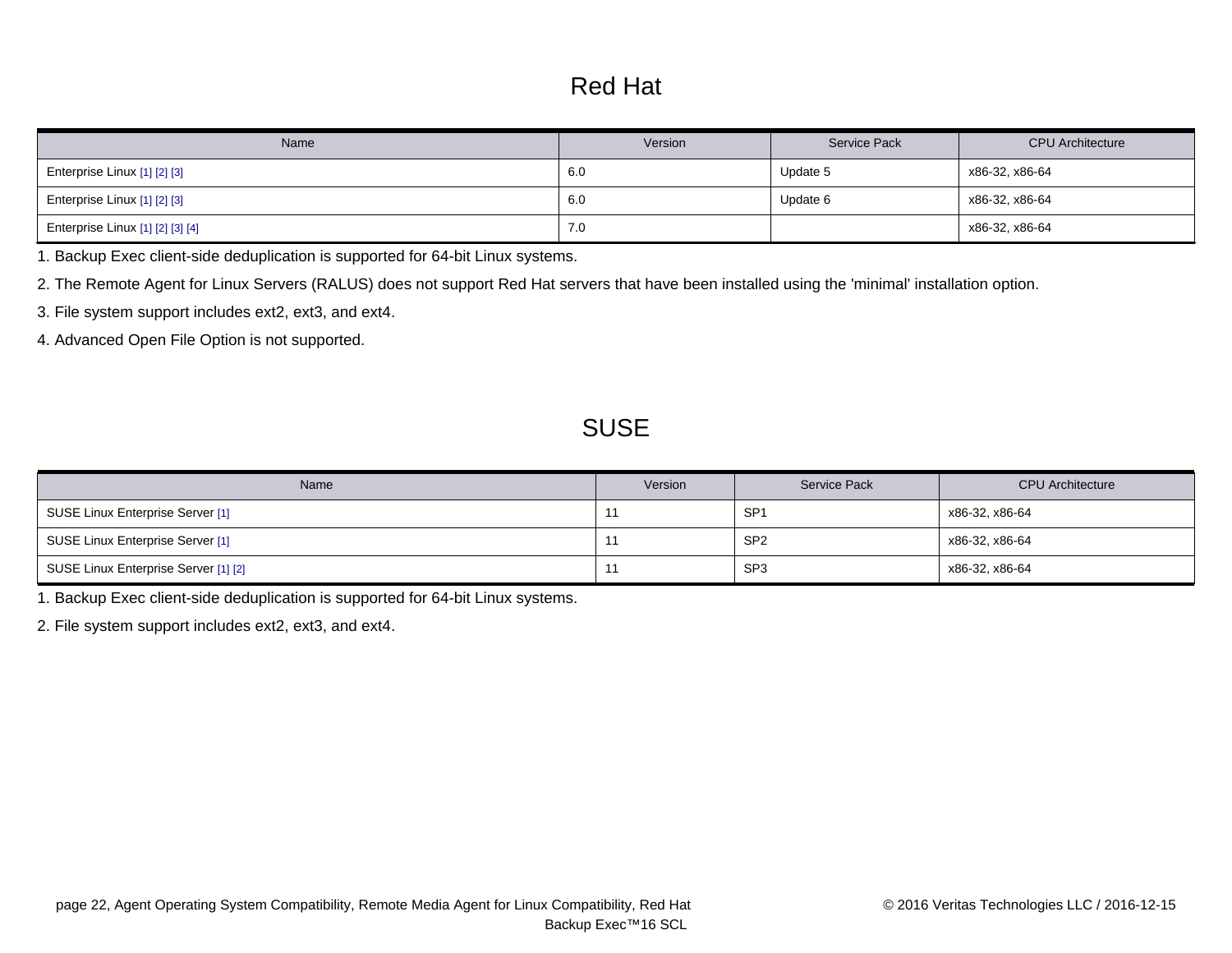# Agent for Applications and Databases Compatibility

### <span id="page-22-0"></span>**Notes:**

• The Backup Exec Agent for Oracle on Windows or Linux Servers does not support multiple Oracle database versions that are installed on the same computer.

• Advanced Disk-based Option off-host backups of clustered Exchange databases in Exchange 2007/2010/2013 Clustering solutions are not supported.

• Legacy mailbox backups are no longer supported with any version of Exchange. This functionality has been replaced by the Granular Recovery Technology (GRT) feature.

• Backup Exec 16 Small Business Edition only supports Microsoft Exchange, Active Directory, SQL, Sharepoint, and Hyper-V. Any other application or database not specifically listed should be considered unsupported by Backup Exec Small Business Edition at this time.

# Microsoft

### Microsoft - Exchange

| Name                    | Version | Service Pack    | <b>CPU</b> Architecture | <b>OS</b> |
|-------------------------|---------|-----------------|-------------------------|-----------|
| Exchange <sup>[1]</sup> | 2007    | SP <sub>3</sub> | x86-64                  | Windows   |
| Exchange [2]            | 2010    | SP <sub>1</sub> | x86-64                  | Windows   |
| Exchange [2] [3]        | 2010    | SP <sub>2</sub> | x86-64                  | Windows   |
| Exchange [2] [3]        | 2010    | SP <sub>3</sub> | x86-64                  | Windows   |
| Exchange [3] [4]        | 2013    | CU <sub>3</sub> | x86-64                  | Windows   |
| Exchange [3] [4]        | 2013    | CU5             | x86-64                  | Windows   |
| Exchange [3] [4]        | 2013    | CU <sub>6</sub> | x86-64                  | Windows   |
| Exchange [3] [4]        | 2013    | CU7             | x86-64                  | Windows   |
| Exchange [3] [4]        | 2013    | CU <sub>8</sub> | x86-64                  | Windows   |
| Exchange [3] [4]        | 2013    | CU <sub>9</sub> | x86-64                  | Windows   |
| Exchange [3] [4]        | 2013    | <b>CU10</b>     | x86-64                  | Windows   |
| Exchange [3] [4]        | 2013    | <b>CU11</b>     | x86-64                  | Windows   |
| Exchange [3] [4]        | 2013    | <b>CU12</b>     | x86-64                  | Windows   |
| Exchange [3] [4]        | 2013    | <b>CU13</b>     | x86-64                  | Windows   |
| Exchange [3] [4]        | 2013    | <b>CU14</b>     | x86-64                  | Windows   |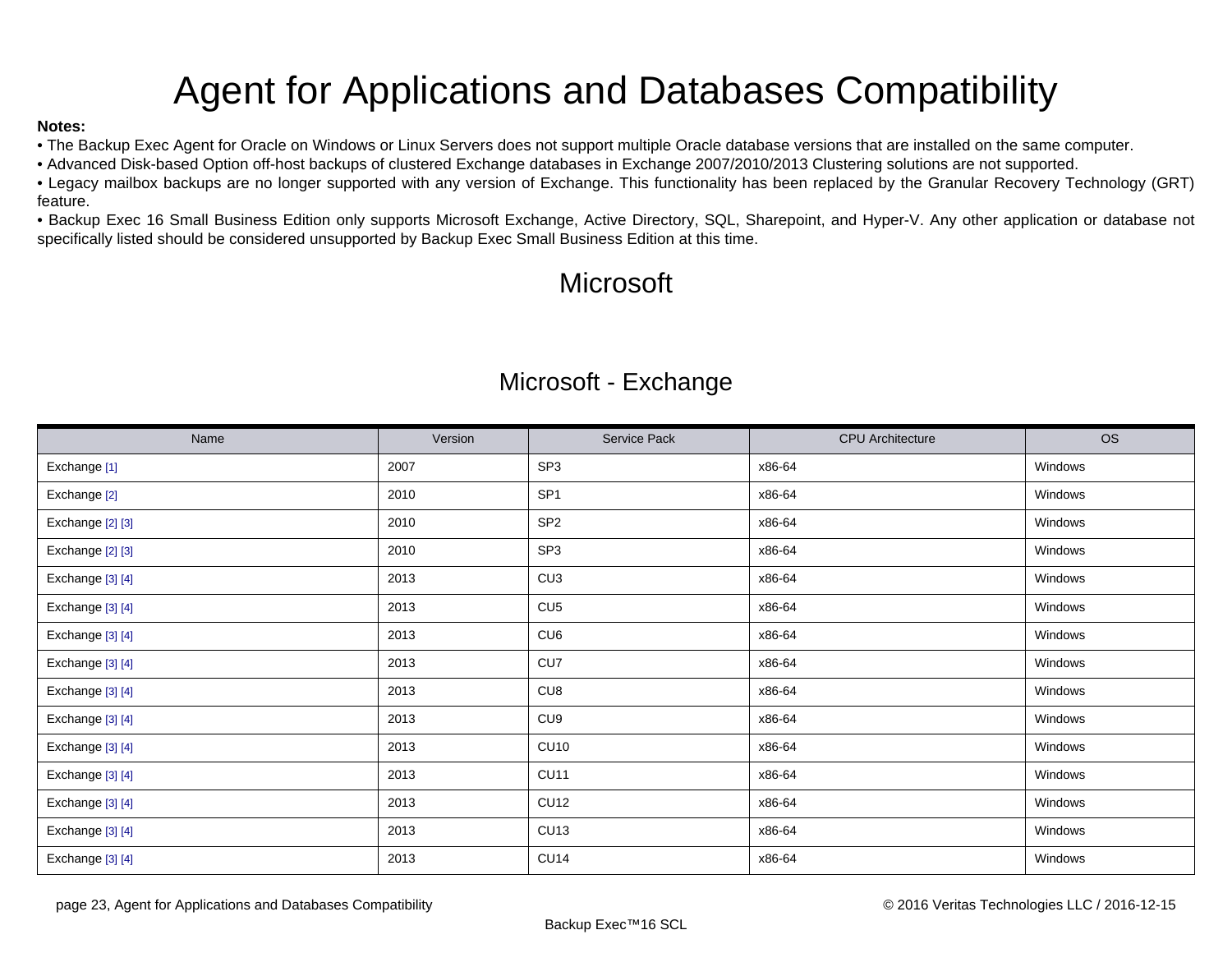## Microsoft - Exchange

| Name             | Version | <b>Service Pack</b> | <b>CPU</b> Architecture | <b>OS</b> |
|------------------|---------|---------------------|-------------------------|-----------|
| Exchange [3] [4] | 2013    | SP <sup>-</sup>     | x86-64                  | Windows   |
| Exchange [5]     | 2016    |                     | x86-64                  | Windows   |
| Exchange [5]     | 2016    | CU <sub>1</sub>     | x86-64                  | Windows   |
| Exchange [5]     | 2016    | CU <sub>2</sub>     | x86-64                  | Windows   |
| Exchange [5]     | 2016    | CU <sub>3</sub>     | x86-64                  | Windows   |

<span id="page-23-0"></span>1. For Exchange 2007 running on Windows 2008. Please see the following TechNote for further details [<http://www.veritas.com/docs/000088536.> V](http://www.veritas.com/docs/000088536.)eritas does not support installing Microsoft Office on the same server where the CDO/MAPI components are installed.

<span id="page-23-1"></span>2. To back up Microsoft Exchange Server 2010, you must install Backup Exec on a Microsoft Windows 2008 SP2 64-bit server or newer.

<span id="page-23-2"></span>3. Backup Exec does not support Microsoft Exchange Management role scopes.

<span id="page-23-3"></span>4. To back up Microsoft Exchange Server 2013, you must install Backup Exec on a Microsoft Windows 2008 R2 SP1 64-bit server or newer.

<span id="page-23-4"></span>5. To back up Microsoft Exchange Server 2016, you must install Backup Exec on a Microsoft Windows 2012 64-bit server or newer.

### Microsoft - Office SharePoint Server

| Name                            | Version | <b>Service Pack</b> | <b>CPU</b> Architecture | <b>OS</b> |
|---------------------------------|---------|---------------------|-------------------------|-----------|
| <b>Office SharePoint Server</b> | 2007    | SP <sub>3</sub>     | x86-32, x86-64          | Windows   |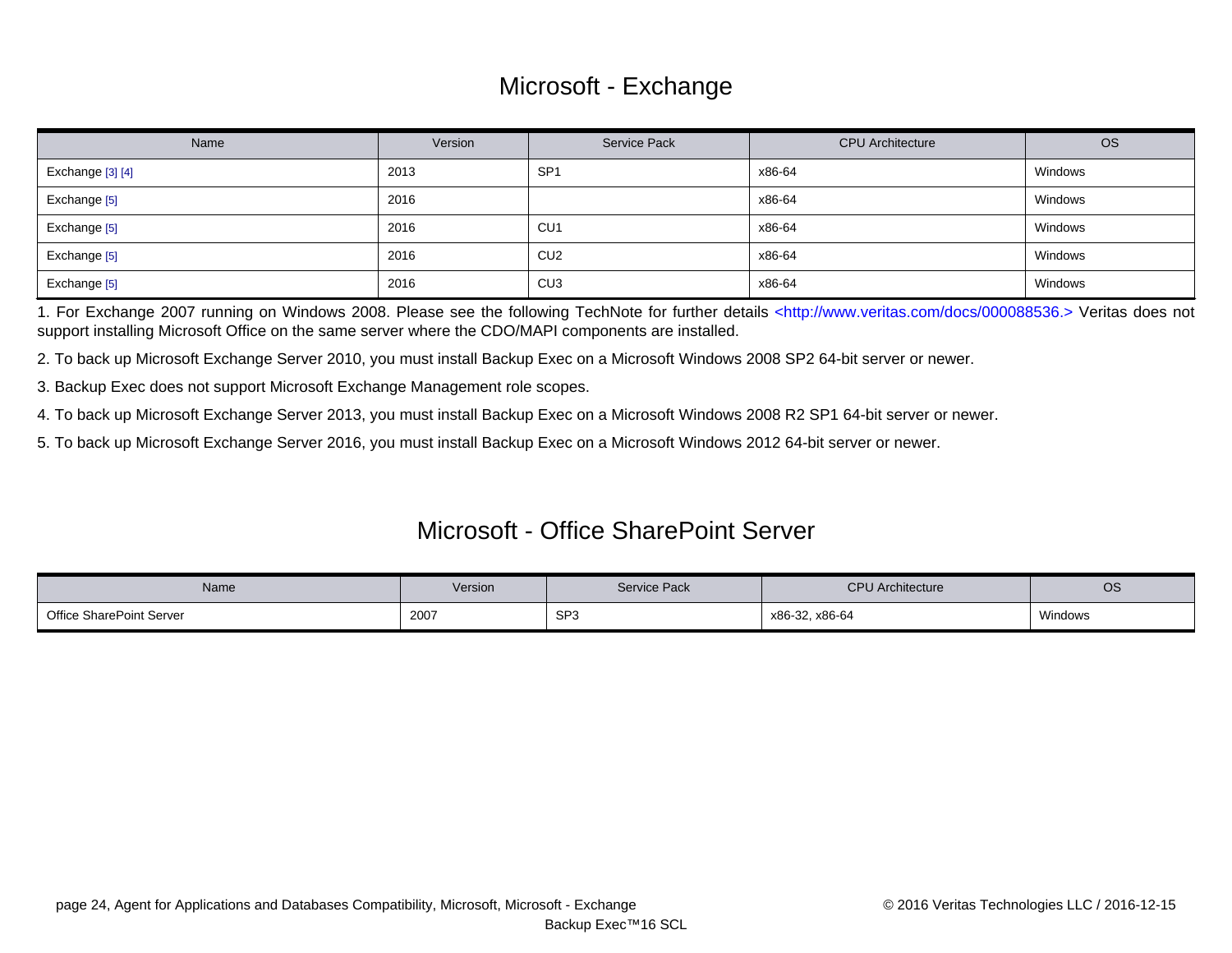### Microsoft - SharePoint Foundation

| Name                          | Version | <b>Service Pack</b> | <b>CPU</b> Architecture | <b>OS</b> |
|-------------------------------|---------|---------------------|-------------------------|-----------|
| <b>SharePoint Foundation</b>  | 2010    | SP <sub>1</sub>     | x86-64                  | Windows   |
| <b>SharePoint Foundation</b>  | 2010    | SP <sub>2</sub>     | x86-64                  | Windows   |
| SharePoint Foundation [1]     | 2013    |                     | x86-64                  | Windows   |
| SharePoint Foundation [1] [2] | 2013    | SP <sup>4</sup>     | x86-64                  | Windows   |

<span id="page-24-0"></span>1. SharePoint databases configured to use SQL Server 2014 instances are only supported with Feature Pack 1 or later. For details about the latest Feature Pack, FP5, see: [<https://www.veritas.com/docs/TECH100816.>](https://www.veritas.com/docs/TECH100816.)

<span id="page-24-1"></span>2. SharePoint databases configured to use SQL Server 2016 instances are only supported with Feature Pack 5. For details about Feature Pack 5, see: [<https://www.veritas.com/docs/TECH100816.>](https://www.veritas.com/docs/TECH100816.)

### Microsoft - SharePoint Server

| Name                      | Version | <b>Service Pack</b> | <b>CPU</b> Architecture | <b>OS</b> |
|---------------------------|---------|---------------------|-------------------------|-----------|
| <b>SharePoint Server</b>  | 2010    |                     | x86-64                  | Windows   |
| <b>SharePoint Server</b>  | 2010    | SP <sub>1</sub>     | x86-32, x86-64          | Windows   |
| <b>SharePoint Server</b>  | 2010    | SP <sub>2</sub>     | x86-32, x86-64          | Windows   |
| SharePoint Server [1] [2] | 2013    |                     | x86-64                  | Windows   |
| SharePoint Server [1] [2] | 2013    | SP <sub>1</sub>     | x86-64                  | Windows   |

<span id="page-24-2"></span>1. SharePoint databases configured to use SQL Server 2014 instances are only supported with Feature Pack 1 or later. For details about the latest Feature Pack, FP5, see: [<https://www.veritas.com/docs/TECH100816.>](https://www.veritas.com/docs/TECH100816.)

<span id="page-24-3"></span>2. SharePoint databases configured to use SQL Server 2016 instances are only supported with Feature Pack 5. For details about Feature Pack 5, see: [<https://www.veritas.com/docs/TECH100816.>](https://www.veritas.com/docs/TECH100816.)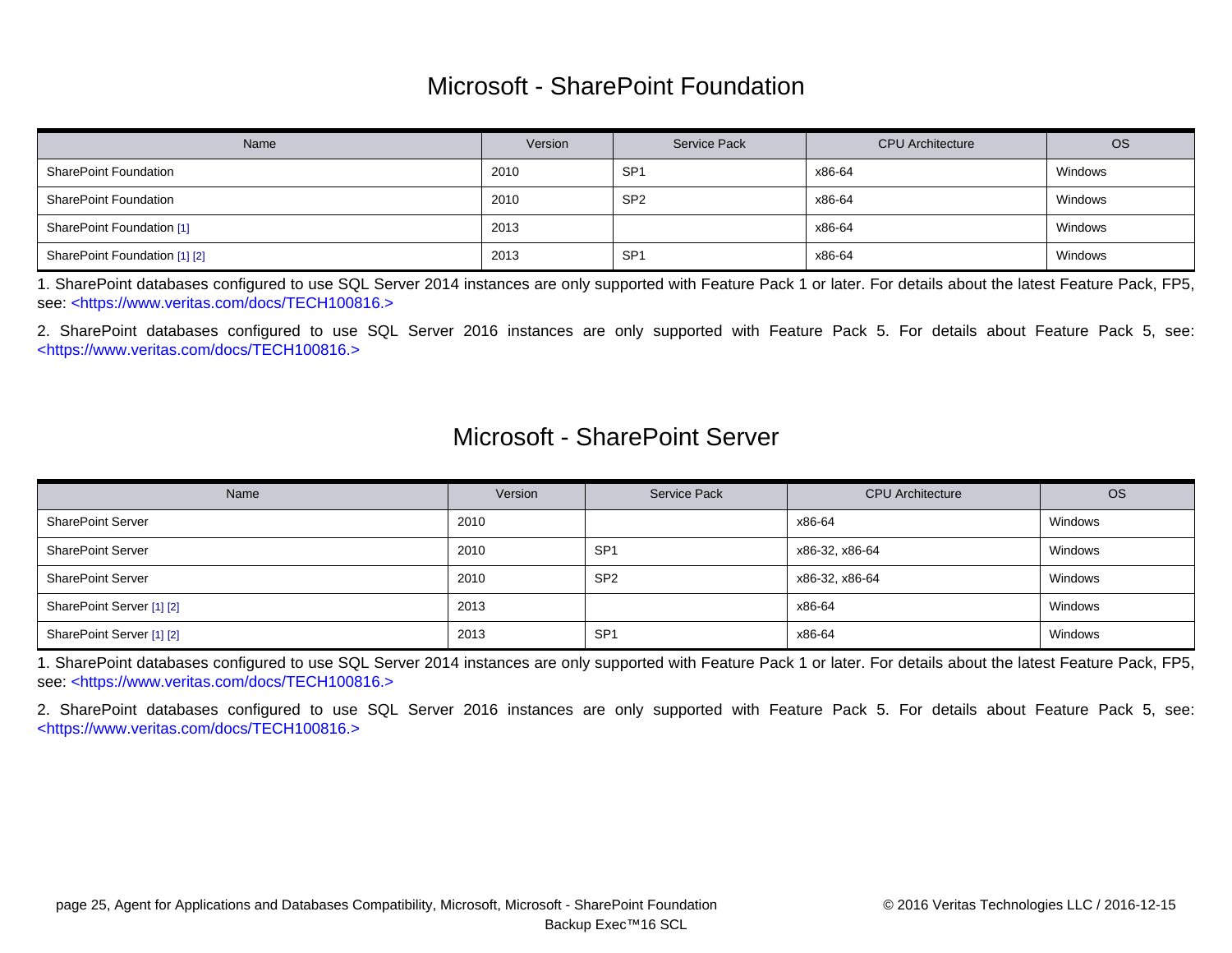# Microsoft - SQL Express

| Name               | Version | Service Pack    | <b>CPU</b> Architecture | <b>OS</b> |
|--------------------|---------|-----------------|-------------------------|-----------|
| <b>SQL Express</b> | 2005    | SP4             | x86-32, x86-64          | Windows   |
| <b>SQL Express</b> | 2008    | SP <sub>3</sub> | x86-32, x86-64          | Windows   |
| <b>SQL Express</b> | 2008    | SP4             | x86-32, x86-64          | Windows   |
| <b>SQL Express</b> | 2008 R2 |                 | x86-64                  | Windows   |
| <b>SQL Express</b> | 2008 R2 | SP <sub>1</sub> | x86-32, x86-64          | Windows   |
| <b>SQL Express</b> | 2008 R2 | SP <sub>2</sub> | x86-32, x86-64          | Windows   |
| <b>SQL Express</b> | 2008 R2 | SP <sub>3</sub> | x86-32, x86-64          | Windows   |
| <b>SQL Express</b> | 2012    |                 | x86-32, x86-64          | Windows   |
| <b>SQL Express</b> | 2012    | SP <sub>1</sub> | x86-64                  | Windows   |
| <b>SQL Express</b> | 2012    | SP <sub>2</sub> | x86-32, x86-64          | Windows   |
| <b>SQL Express</b> | 2012    | SP <sub>3</sub> | x86-32, x86-64          | Windows   |
| <b>SQL Express</b> | 2014    |                 | x86-32, x86-64          | Windows   |
| <b>SQL Express</b> | 2014    | SP <sub>1</sub> | x86-64                  | Windows   |

### Microsoft - SQL Server

| Name           | Version             | Service Pack    | <b>CPU</b> Architecture | <b>OS</b> |
|----------------|---------------------|-----------------|-------------------------|-----------|
| SQL Server [1] | 2005                | SP <sub>4</sub> | x86-32, x86-64          | Windows   |
| SQL Server [1] | 2008                | SP <sub>3</sub> | x86-32, x86-64          | Windows   |
| SQL Server [1] | 2008                | SP <sub>4</sub> | x86-32, x86-64          | Windows   |
| SQL Server [1] | 2008 R <sub>2</sub> |                 | x86-32, x86-64          | Windows   |
| SQL Server [1] | 2008 R <sub>2</sub> | SP <sub>1</sub> | x86-32, x86-64          | Windows   |
| SQL Server [1] | 2008 R <sub>2</sub> | SP <sub>2</sub> | x86-32, x86-64          | Windows   |
| SQL Server [1] | 2008 R2             | SP <sub>3</sub> | x86-32, x86-64          | Windows   |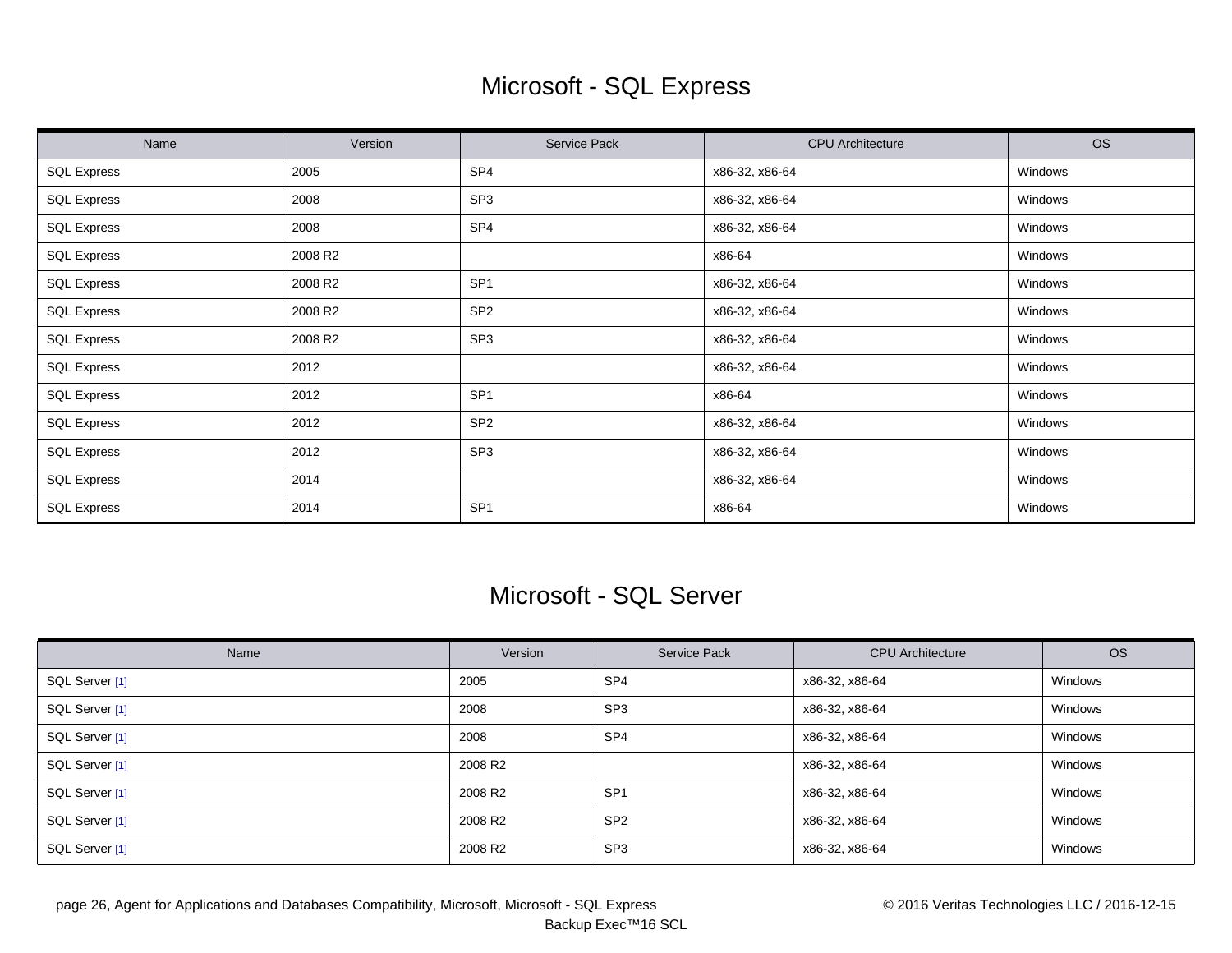## Microsoft - SQL Server

| Name                   | Version | <b>Service Pack</b> | <b>CPU</b> Architecture | <b>OS</b> |
|------------------------|---------|---------------------|-------------------------|-----------|
| SQL Server [1] [2]     | 2012    |                     | x86-32, x86-64          | Windows   |
| SQL Server [1] [2]     | 2012    | SP <sub>1</sub>     | x86-32, x86-64          | Windows   |
| SQL Server [1] [2]     | 2012    | SP <sub>2</sub>     | x86-32, x86-64          | Windows   |
| SQL Server [1] [2]     | 2012    | SP <sub>3</sub>     | x86-32, x86-64          | Windows   |
| SQL Server [1] [2] [3] | 2014    |                     | x86-32, x86-64          | Windows   |
| SQL Server [1] [2] [3] | 2014    | SP <sub>1</sub>     | x86-64                  | Windows   |
| SQL Server [1] [2] [3] | 2014    | SP <sub>2</sub>     | x86-64                  | Windows   |
| SQL Server [1] [2]     | 2016    |                     | x86-64                  | Windows   |
| <b>SQL Server</b>      | 2016    | SP <sub>1</sub>     | x86-64                  | Windows   |

<span id="page-26-0"></span>1. For mirroring and log shipping, only Full/Copy backups on the primary nodes are supported.

<span id="page-26-1"></span>2. For "AlwaysOn Availability Groups", the Full backup method is supported for the Primary Replica SQL instance, or the Full Copy backup method is supported for the Secondary Replica SQL instance. Backups and restores are not supported via the SQL Listener name. Please see the following TechNote for further details: [<http://www.veritas.com/docs/000021670>](http://www.veritas.com/docs/000021670)

<span id="page-26-2"></span>3. Backup Exec does not support SQL Server 2014 in-memory databases.

### Microsoft - Windows Active Directory

| Name                            | Version             | Service Pack    | <b>CPU</b> Architecture | <b>OS</b> |
|---------------------------------|---------------------|-----------------|-------------------------|-----------|
| <b>Windows Active Directory</b> | 2008                | SP <sub>2</sub> | x86-32, x86-64          | Windows   |
| <b>Windows Active Directory</b> | 2008 R <sub>2</sub> |                 | x86-64                  | Windows   |
| <b>Windows Active Directory</b> | 2008 R <sub>2</sub> | SP <sub>1</sub> | x86-64                  | Windows   |
| <b>Windows Active Directory</b> | 2012                |                 | x86-64                  | Windows   |
| Windows Active Directory [1]    | 2012 R <sub>2</sub> |                 | x86-64                  | Windows   |
| Windows Active Directory [1]    | 2016                |                 | x86-64                  | Windows   |

<span id="page-26-3"></span>1. To perform a GRT-enabled backup of an Active Directory Application Server on Windows 2012 R2 or later, the Backup Exec server must be the same version or a later version of Microsoft Windows. Please see the following TechNote for further details [<http://www.veritas.com/docs/000087447.>](http://www.veritas.com/docs/000087447.)

page 27, Agent for Applications and Databases Compatibility, Microsoft, Microsoft - SQL Server **Compatibility**, Microsoft - SQL Server **Compatibility**, Microsoft - SQL Server **Compatibility** of the state of 2016 Veritas Te

Backup Exec™16 SCL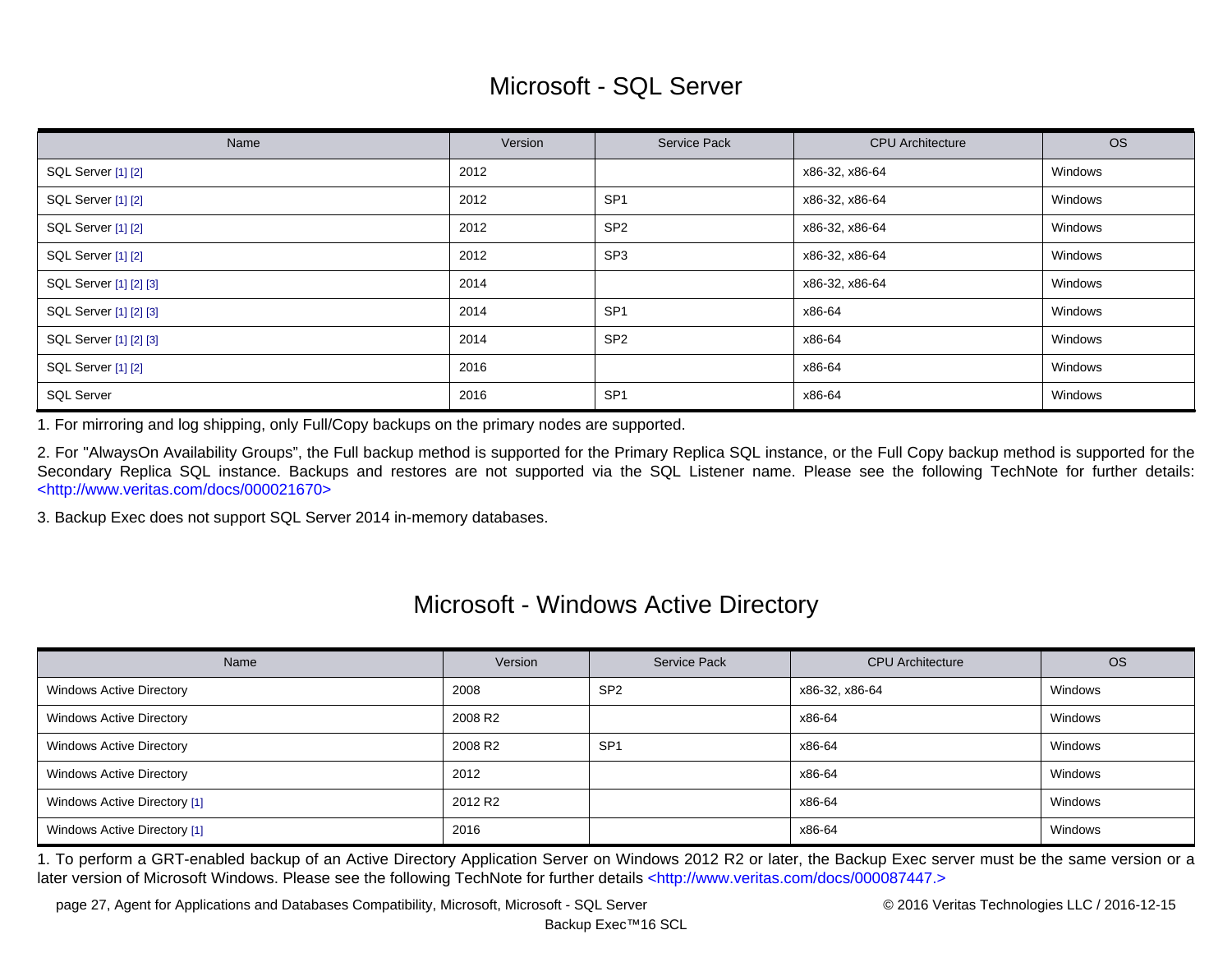## Microsoft - Windows SharePoint Services

| Name                               | Version | Service Pack    | <b>CPU</b> Architecture | OS      |
|------------------------------------|---------|-----------------|-------------------------|---------|
| <b>Windows SharePoint Services</b> | - 3.U   | SP <sub>3</sub> | x86-32, x86-64          | Windows |

### **Oracle**

| Name                             | Version         | <b>Service Pack</b> | <b>CPU</b> Architecture | <b>OS</b>      |
|----------------------------------|-----------------|---------------------|-------------------------|----------------|
| Database [1] [2] [3] [4] [5] [6] | 10g             |                     | x86-32, x86-64          | Linux, Windows |
| Database [1] [2] [3] [4] [5] [6] | 10 <sub>g</sub> | R <sub>1</sub>      | x86-32, x86-64          | Linux, Windows |
| Database [1] [2] [3] [4] [5] [6] | 10 <sub>g</sub> | R <sub>2</sub>      | x86-32, x86-64          | Linux, Windows |
| Database [1] [2] [3] [4] [5] [6] | 11g             |                     | x86-32, x86-64          | Linux, Windows |
| Database [1] [2] [3] [4] [5] [6] | 11g             | R <sub>1</sub>      | x86-32, x86-64          | Linux, Windows |
| Database [1] [2] [3] [4] [5] [6] | 11 <sub>q</sub> | R <sub>2</sub>      | x86-32, x86-64          | Linux, Windows |
| Database [1] [2] [3] [4] [5] [6] | 12c             |                     | x86-64                  | Linux, Windows |
| Database [1] [2] [3] [4] [5] [6] | 12c             | R <sub>1</sub>      | x86-64                  | Linux, Windows |

<span id="page-27-0"></span>1. Oracle Fail-safe is supported only on Windows.

<span id="page-27-1"></span>2. Oracle Real Application Cluster (RAC) support for Windows and Linux.

<span id="page-27-2"></span>3. Oracle versions Enterprise, Standard, Standard One, Lite, and Personal supported.

<span id="page-27-3"></span>4. Supported on all supported Windows and Linux versions.

- <span id="page-27-4"></span>5. Supported with ASM, OCFS and all supported file systems by operating systems.
- <span id="page-27-5"></span>6. The Oracle Agent does not run on 32-bit versions of Oracle installed on a 64-bit system.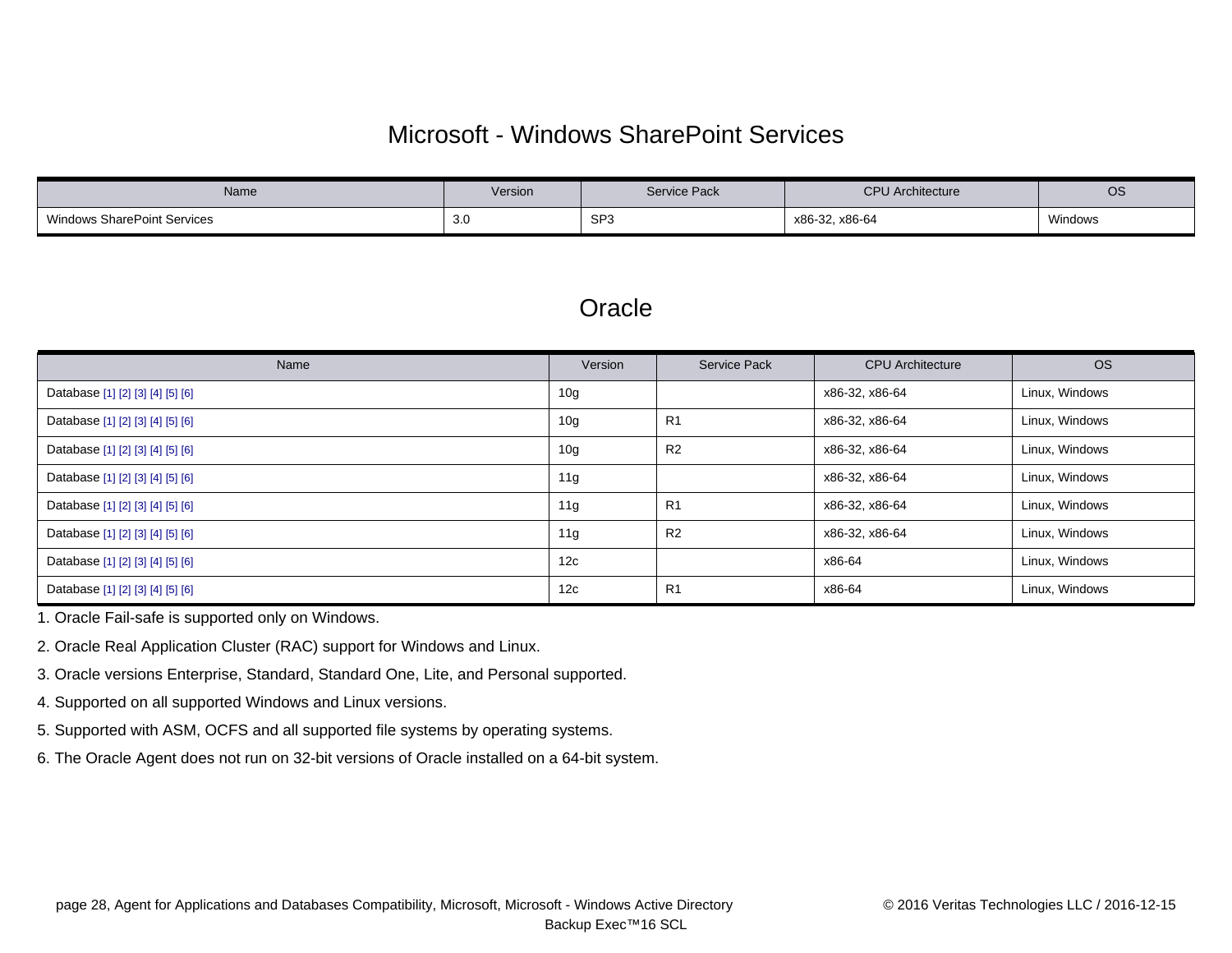### Veritas

| Name                     | Version | Service Pack    | <b>CPU</b> Architecture | <b>OS</b> |
|--------------------------|---------|-----------------|-------------------------|-----------|
| Enterprise Vault [1]     | 9.0     | SP <sub>1</sub> | x86-32, x86-64          | Windows   |
| Enterprise Vault [1]     | 9.0     | SP <sub>2</sub> | x86-32, x86-64          | Windows   |
| Enterprise Vault [1]     | 9.0     | SP <sub>3</sub> | x86-32, x86-64          | Windows   |
| Enterprise Vault [1]     | 9.0     | SP4             | x86-32, x86-64          | Windows   |
| Enterprise Vault [1]     | 10.0    |                 | x86-64                  | Windows   |
| Enterprise Vault [1]     | 10.0    | SP <sub>1</sub> | x86-64                  | Windows   |
| Enterprise Vault [1]     | 10.0    | SP <sub>2</sub> | x86-64                  | Windows   |
| Enterprise Vault [1]     | 10.0    | SP <sub>3</sub> | x86-64                  | Windows   |
| Enterprise Vault [1]     | 10.0    | SP <sub>4</sub> | x86-64                  | Windows   |
| Enterprise Vault [1]     | 11.0    |                 | x86-64                  | Windows   |
| Enterprise Vault [1]     | 11.0    | SP <sub>1</sub> | x86-64                  | Windows   |
| Enterprise Vault [1] [2] | 12.0    |                 | x86-64                  | Windows   |
| Enterprise Vault [1] [2] | 12.1    |                 | x86-64                  | Windows   |

<span id="page-28-0"></span>1. Backup Exec Migrator for Enterprise Vault is available for this version.

<span id="page-28-1"></span>2. Although this version of Enterprise Vault supports databases on SQL "Always On Availability Groups", the Backup Exec Agent for Enterprise Vault does not support the protection.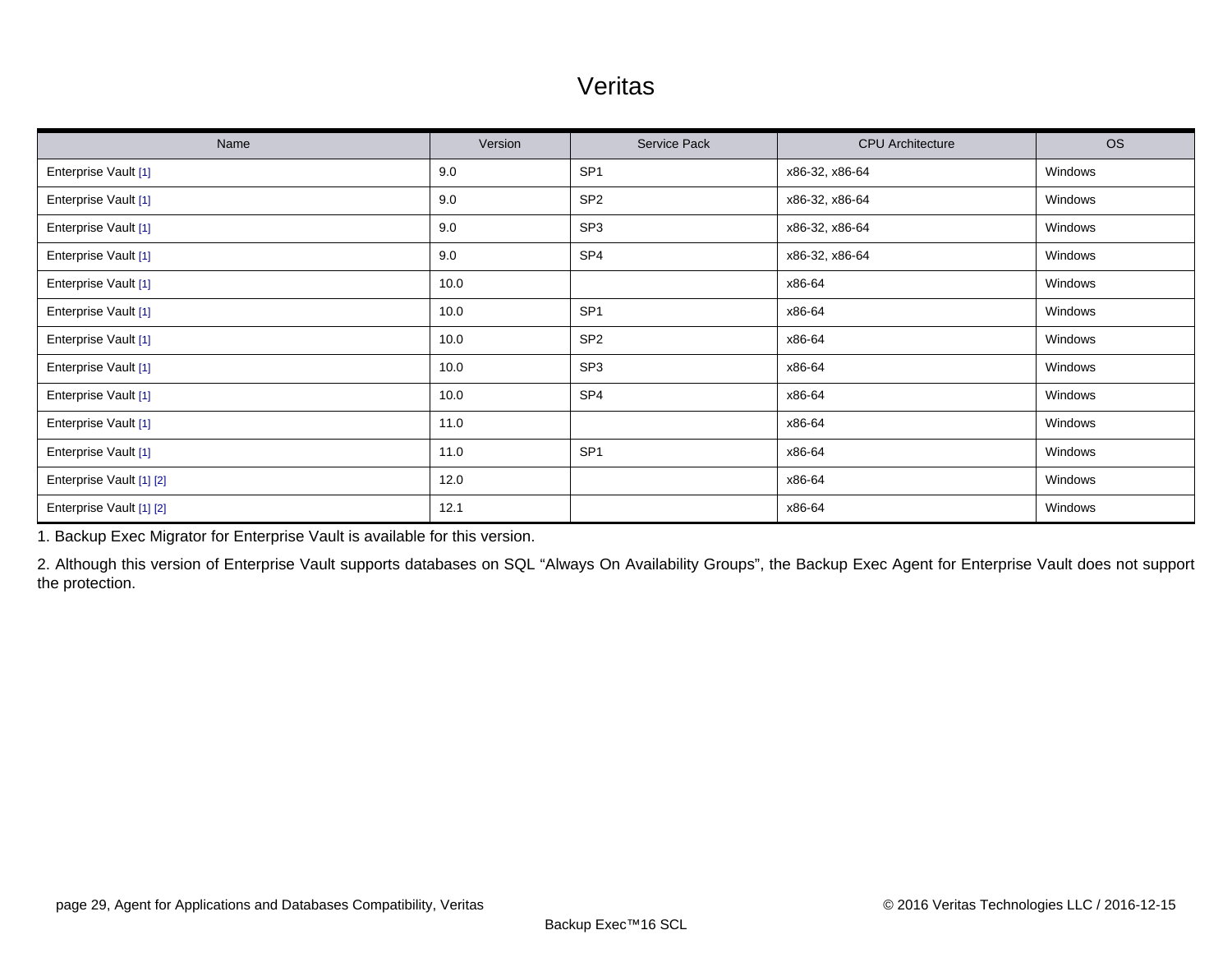# <span id="page-29-0"></span>Agent for VMware and Hyper-V Compatibility

# Agent for Hyper-V Compatibility

### **Microsoft**

| Name                       | Version                   | <b>Service Pack</b> | <b>CPU</b> Architecture |
|----------------------------|---------------------------|---------------------|-------------------------|
| Hyper-V Server             | 2008                      |                     | x86-64                  |
| Hyper-V Server             | 2008                      | SP <sub>1</sub>     | x86-64                  |
| Hyper-V Server             | 2008                      | SP <sub>2</sub>     | x86-64                  |
| Hyper-V Server [1]         | 2008 R2                   |                     | x86-64                  |
| Hyper-V Server [1]         | 2008 R2                   | SP <sub>1</sub>     | x86-64                  |
| Hyper-V Server [1]         | 2012                      |                     | x86-64                  |
| Hyper-V Server [1] [2]     | 2012 R2                   |                     | x86-64                  |
| Windows Server 2008        | <b>Datacenter Edition</b> | SP <sub>2</sub>     | x86-64                  |
| Windows Server 2008 R2 [1] | <b>Datacenter Edition</b> |                     | x86-64                  |
| Windows Server 2008 R2 [1] | <b>Datacenter Edition</b> | SP <sub>1</sub>     | x86-64                  |
| Windows Server 2008 R2 [1] | <b>Enterprise Edition</b> |                     | x86-64                  |
| Windows Server 2008 R2 [1] | <b>Enterprise Edition</b> | SP <sub>1</sub>     | x86-64                  |
| Windows Server 2012 [1]    | Datacenter                |                     | x86-64                  |
| Windows Server 2012 [1]    | Standard                  |                     | x86-64                  |
| Windows Server 2012 R2 [1] | Datacenter                |                     | x86-64                  |
| Windows Server 2012 R2 [1] | Standard                  |                     | x86-64                  |
| Windows Server 2016 [1]    | Datacenter                |                     | x86-64                  |
| Windows Server 2016 [1]    | <b>Essentials</b>         |                     | x86-64                  |
| Windows Server 2016 [1]    | Standard                  |                     | x86-64                  |
| Windows Server 2016 [1]    | Storage Server            |                     | x86-64                  |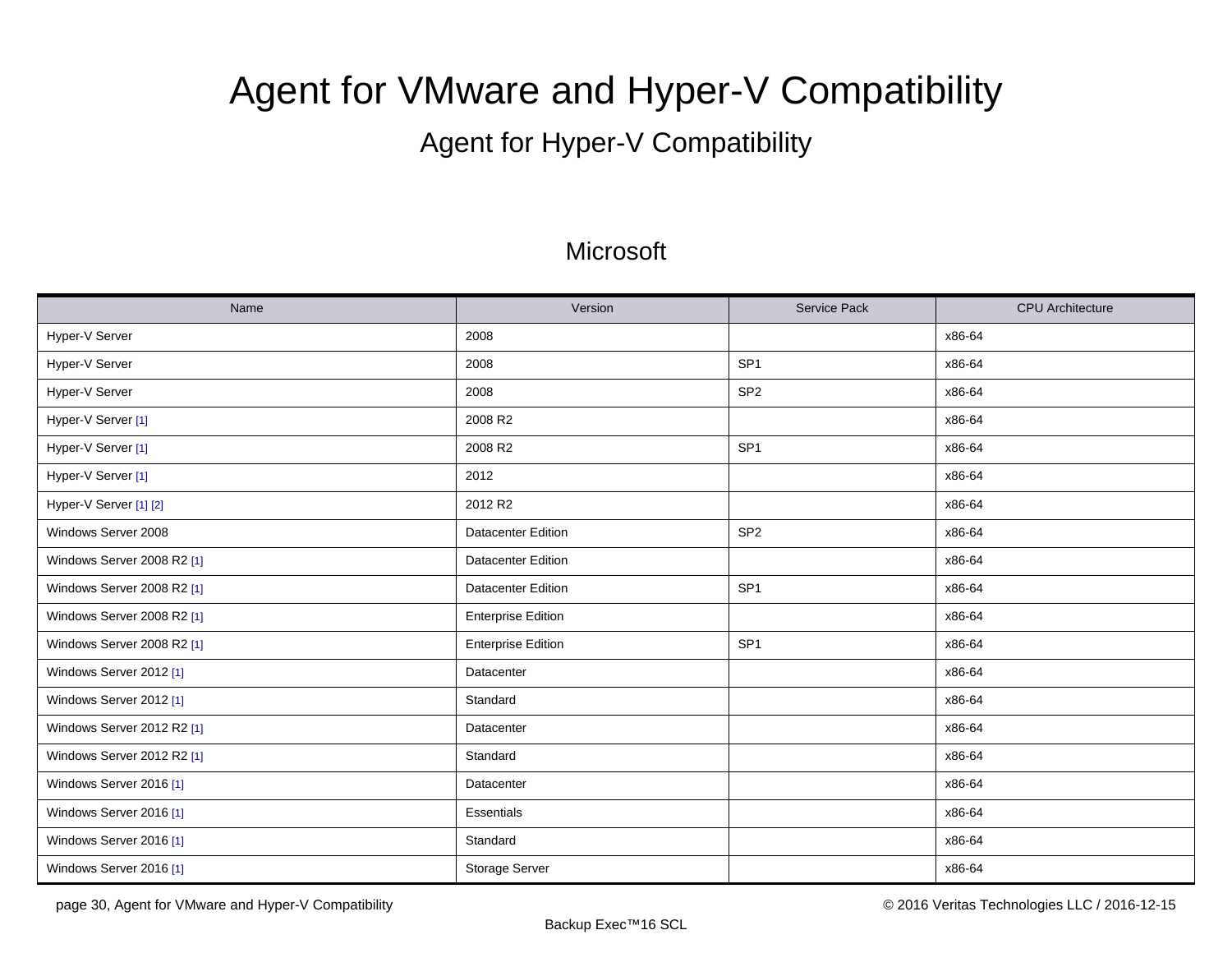<span id="page-30-0"></span>1. Veritas does not support Cluster Shared Volumes that are created on ReFS volumes or Cluster Shared Volumes with data deduplication enabled in Windows.

<span id="page-30-1"></span>2. VSS writers report as failed on a Windows Server 2008-based virtual machine. [<http://support.microsoft.com/kb/2952783>](http://support.microsoft.com/kb/2952783)

# Hyper-V: Partition / Volume Structure

| Configuration          | Support                                                                                            |
|------------------------|----------------------------------------------------------------------------------------------------|
| MBR – basic disks      | Both application-level Granular Recovery Technology (GRT) and file/folder-level GRT are supported. |
| MBR – dynamic disks    | GRT is not supported.                                                                              |
| GPT – basic disks      | Both application-level GRT and file/folder-level GRT are supported.                                |
| GPT – dynamic disks    | GRT is not supported.                                                                              |
| Windows Storage Spaces | GRT is not supported.                                                                              |

# Hyper-V: File System Support

| Configuration                           | Support                                                                                                                                                                                                                                                                    |
|-----------------------------------------|----------------------------------------------------------------------------------------------------------------------------------------------------------------------------------------------------------------------------------------------------------------------------|
| <b>NTFS</b>                             | Both application-level GRT and file/folder-level GRT are supported.                                                                                                                                                                                                        |
| <b>FAT</b>                              | Both application-level GRT and file/folder-level GRT are supported.                                                                                                                                                                                                        |
| <b>ReFS</b>                             | Both application-level GRT and file/folder-level GRT are supported, if the Backup Exec server uses the same version or a later version of the operating<br>system that the guest uses.                                                                                     |
| Windows Data Deduplication Role/Feature | Both application-level GRT and file/folder-level GRT are supported, if the Backup Exec server uses the same version or a later version of the operating<br>system that the guest uses, and if the Windows Deduplication Role/Feature is enabled on the Backup Exec server. |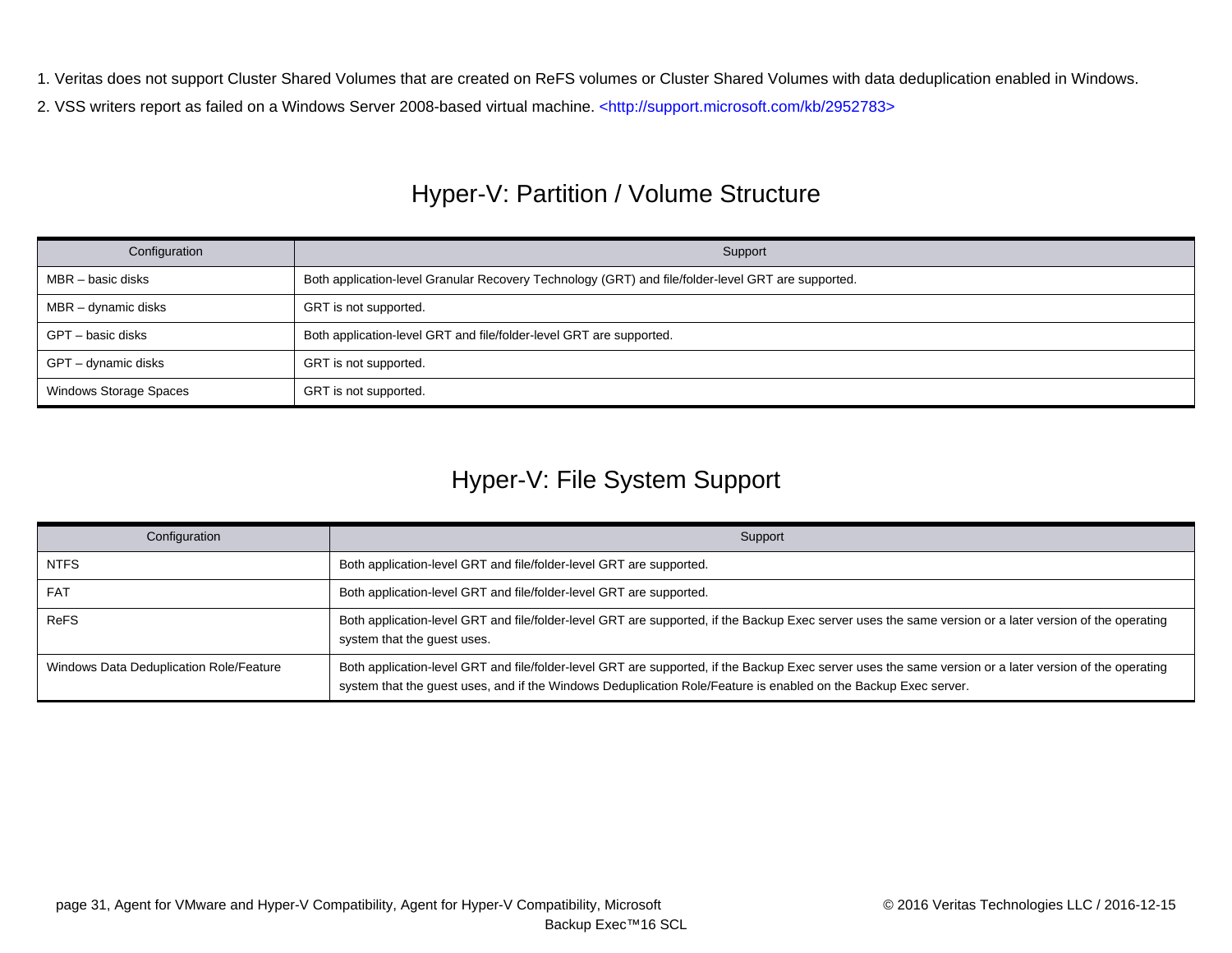# Hyper-V: VM Disk Structure

| Configuration                                           | Support                                                                                                                                                          |
|---------------------------------------------------------|------------------------------------------------------------------------------------------------------------------------------------------------------------------|
| Pass-Through Disk                                       | The data on the pass-through disk is not backed up. File/folder-level GRT is attempted. Application-level GRT is not<br>attempted.                               |
| <b>Fibre Channel Adapter</b>                            | The data on the Fibre Channel Adapter is not backed up. File/folder-level GRT is attempted. Application-level GRT is<br>not attempted.                           |
| Shared vhd/vhdx files                                   | The data on the shared vhdx file, and its associated vhds file, is not backed up. File/folder-level GRT is attempted.<br>Application-level GRT is not attempted. |
| The virtual machine is protected with an offline backup | The data is protected, but it is not application-consistent. File/folder-level GRT is attempted. Application-level GRT is<br>not attempted.                      |
| SMB (Server Message Block) network protocol             | The data on the SMB is not backed up. File/folder-level GRT is attempted. Application-level GRT is not attempted.                                                |

# Agent for VMware Compatibility

### **VMware**

| Name    | Version | Service Pack | <b>CPU</b> Architecture |
|---------|---------|--------------|-------------------------|
| ESXi    | 5.1     |              | x86-64                  |
| ESXi    | 5.1     | Update 1     | x86-64                  |
| ESXi    | 5.1     | Update 2     | x86-64                  |
| ESXi    | 5.1     | Update 3     | x86-64                  |
| ESXi    | 5.5     |              | x86-64                  |
| ESXi    | 5.5     | Update 1     | x86-64                  |
| ESXi    | 5.5     | Update 2     | x86-64                  |
| ESXi    | 5.5     | Update 3     | x86-64                  |
| ESXi[1] | 6.0     | Update 1     | x86-64                  |
| ESXi    | 6.0     | Update 2     | x86-64                  |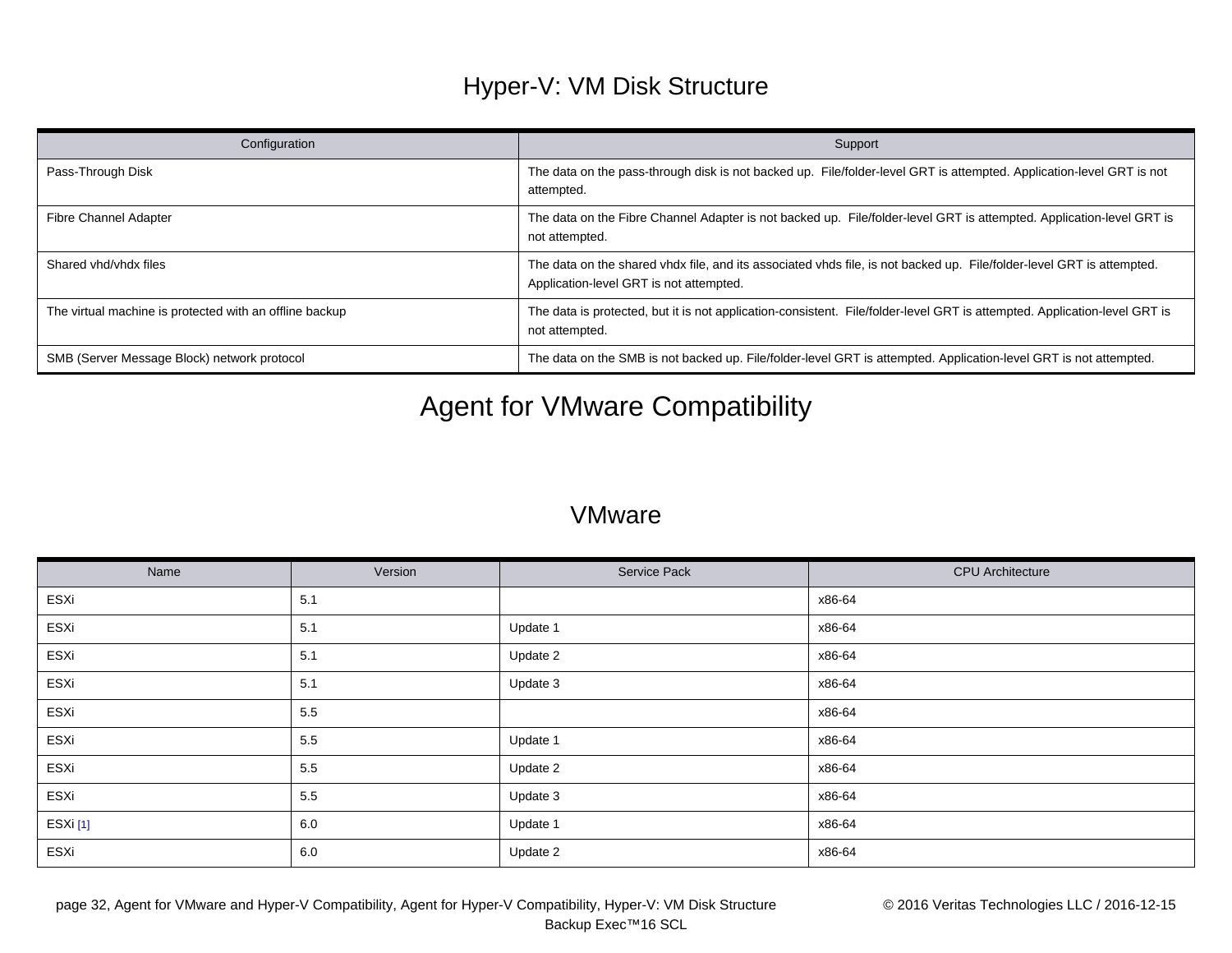### VMware

| Name | Version | Service Pack | CDI<br><b>PU Architecture</b><br>. |
|------|---------|--------------|------------------------------------|
| ESXi | 6.5     |              | x86-64                             |

<span id="page-32-0"></span>1. Install "VMware ESXi 6.0, Patch Release ESXi600-201511001 (2137545)" for consistent backups. This ESX patch is mandatory, according to VMware, to fix the data loss situation reported in VMware KB article 2136854. For more information about the cause and the resolution of this issue, see: [<http://kb.vmware.com/selfservice/microsites/search.do?language=en\\_US&cmd=displayKC&externalId=2136854>](http://kb.vmware.com/selfservice/microsites/search.do?language=en_US&cmd=displayKC&externalId=2136854)

### VMware: vCenter Compatibility

| Name                     | Version | Service Pack |
|--------------------------|---------|--------------|
| vCenter Server           | 5.1     |              |
| vCenter Server           | 5.1     | Update 1     |
| vCenter Server           | 5.1     | Update 2     |
| vCenter Server           | 5.1     | Update 3     |
| vCenter Server           | 5.5     |              |
| vCenter Server           | 5.5     | Update 1     |
| vCenter Server           | 5.5     | Update 2     |
| vCenter Server           | 5.5     | Update 3     |
| vCenter Server           | $6.0\,$ |              |
| vCenter Server           | $6.0\,$ | Update 1     |
| vCenter Server           | 6.0     | Update 2     |
| vCenter Server           | 6.5     |              |
| vCenter Server Appliance | 5.1     |              |
| vCenter Server Appliance | 5.1     | Update 1     |
| vCenter Server Appliance | 5.1     | Update 2     |
| vCenter Server Appliance | 5.1     | Update 3     |
| vCenter Server Appliance | 5.5     |              |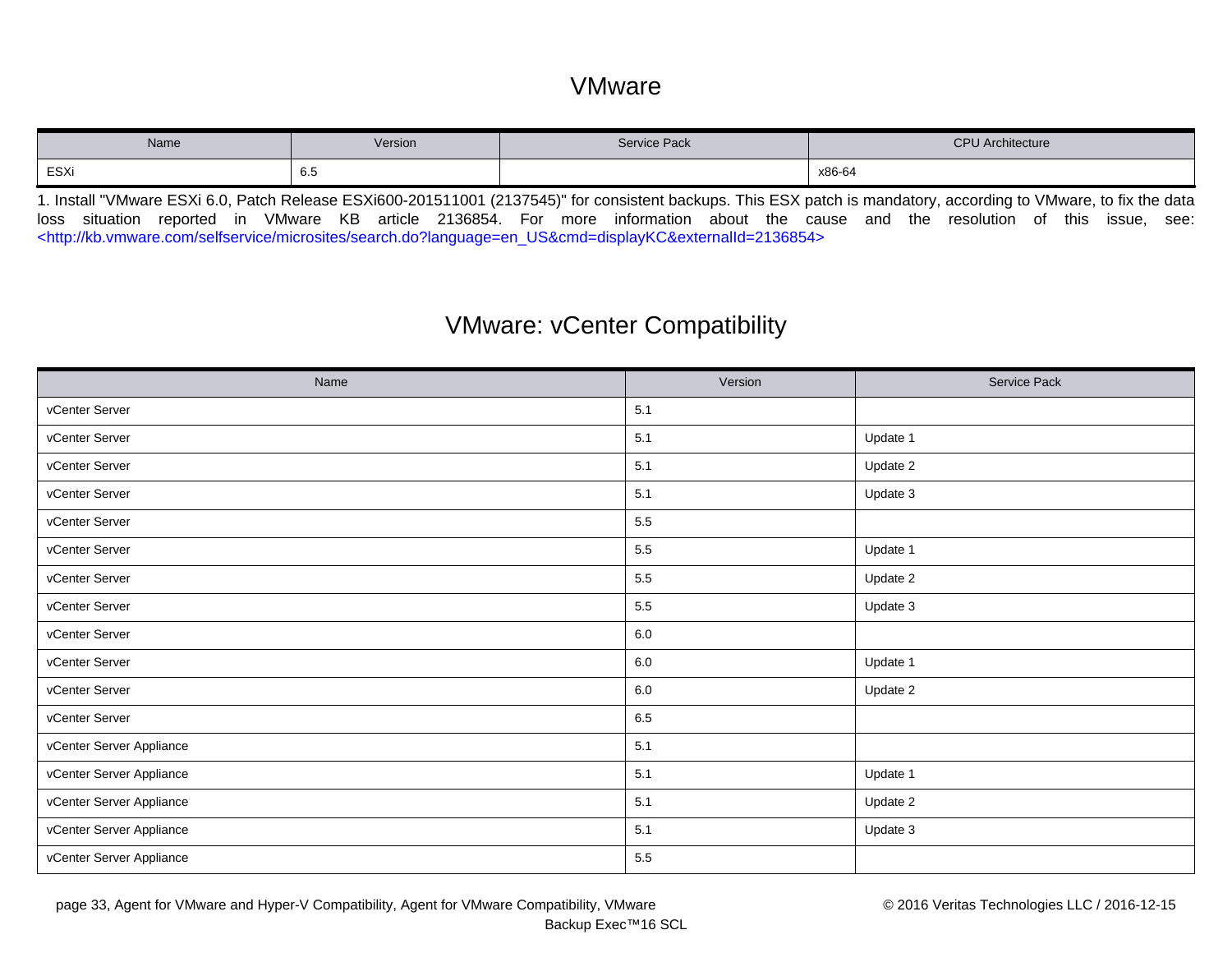# VMware: vCenter Compatibility

| Name                     | Version | Service Pack |
|--------------------------|---------|--------------|
| vCenter Server Appliance | 5.5     | Update 1     |
| vCenter Server Appliance | 5.5     | Update 2     |
| vCenter Server Appliance | 5.5     | Update 3     |
| vCenter Server Appliance | 6.0     |              |
| vCenter Server Appliance | 6.0     | Update 1     |
| vCenter Server Appliance | 6.0     | Update 2     |
| vCenter Server Appliance | 6.5     |              |

### VMware: Partition / Volume Structure

| Configuration                 | Support                                                                                            |
|-------------------------------|----------------------------------------------------------------------------------------------------|
| MBR – basic disks             | Both application-level Granular Recovery Technology (GRT) and file/folder-level GRT are supported. |
| MBR - dynamic disks           | Supports GRT of all dynamic volume types, except RAID 5.                                           |
| GPT – basic disks             | Both application-level GRT and file/folder-level GRT are supported.                                |
| GPT – dynamic disks           | GRT is not supported.                                                                              |
| <b>Windows Storage Spaces</b> | GRT is not supported.                                                                              |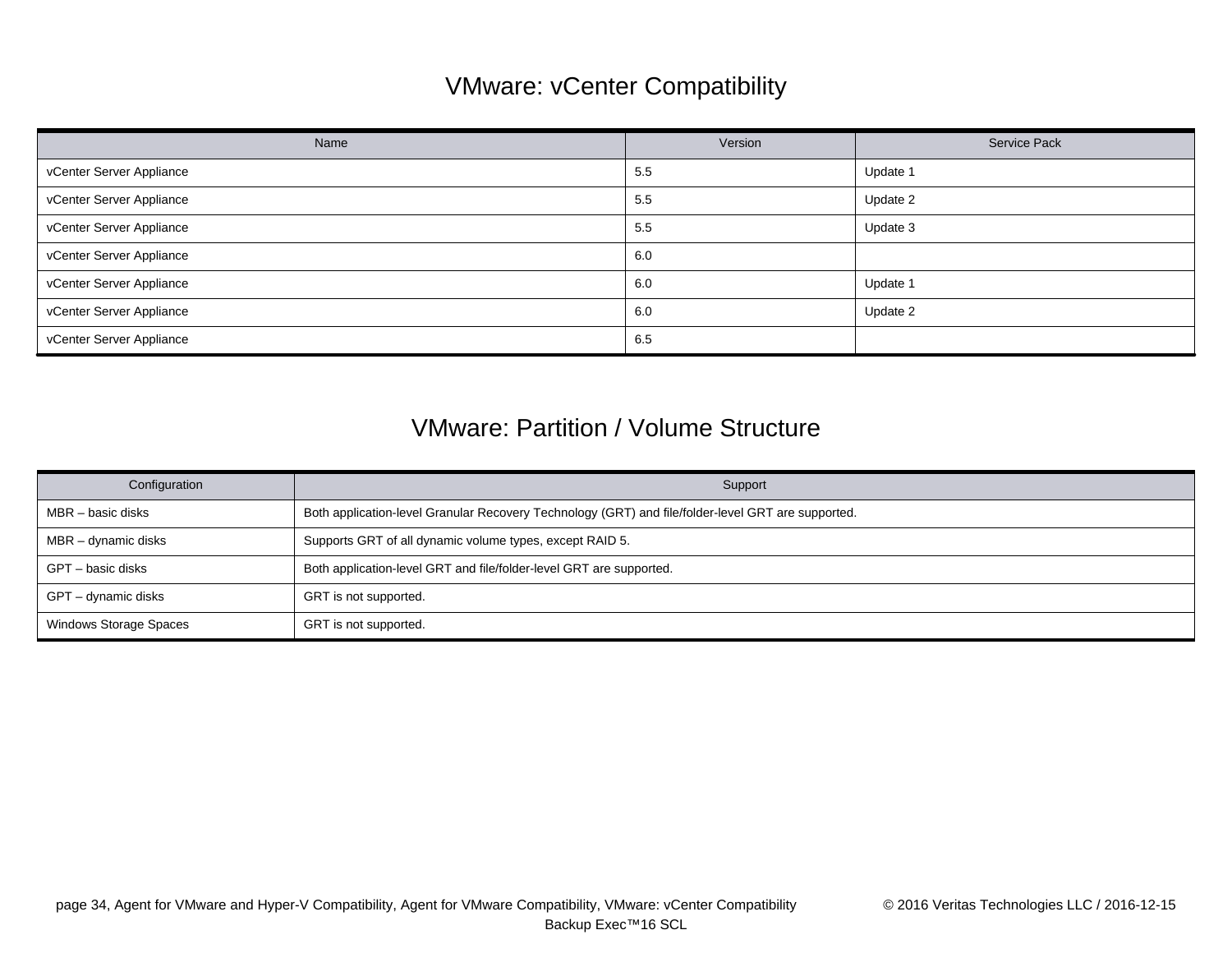# VMware: File System Support

| Configuration                           | Support                                                                                                                                                                                                                                                                    |
|-----------------------------------------|----------------------------------------------------------------------------------------------------------------------------------------------------------------------------------------------------------------------------------------------------------------------------|
| <b>NTFS</b>                             | Both application-level GRT and file/folder-level GRT are supported.                                                                                                                                                                                                        |
| <b>FAT</b>                              | Both application-level GRT and file/folder-level GRT are supported.                                                                                                                                                                                                        |
| ReFS                                    | Both application-level GRT and file/folder-level GRT are supported, if the Backup Exec server uses the same version or a later version of the operating<br>system that the guest uses.                                                                                     |
| Windows Data Deduplication Role/Feature | Both application-level GRT and file/folder-level GRT are supported, if the Backup Exec server uses the same version or a later version of the operating<br>system that the guest uses, and if the Windows Deduplication Role/Feature is enabled on the Backup Exec server. |

### VMware: VM Disk Structure

| Configuration                                                | Support                                                                                                                                                                                                                                         |
|--------------------------------------------------------------|-------------------------------------------------------------------------------------------------------------------------------------------------------------------------------------------------------------------------------------------------|
| RDM disks - virtual compatibility mode                       | The data on the virtual compatibility mode RDM disk is backed up. GRT is not attempted. The virtual compatibility mode RDM disk<br>cannot be restored. Perform a redirected restore to restore data on the virtual compatibility mode RDM disk. |
| RDM disks - physical compatibility mode or independent disks | The data on the physical compatibility mode RDM disk is not backed up. All other disks are backed up. GRT is not attempted.                                                                                                                     |
| Virtual SAN - software-defined shared storage                | Versions of Virtual SAN delivered with vSphere 5.5, 6.0 and 6.0 U1/U2 are supported.                                                                                                                                                            |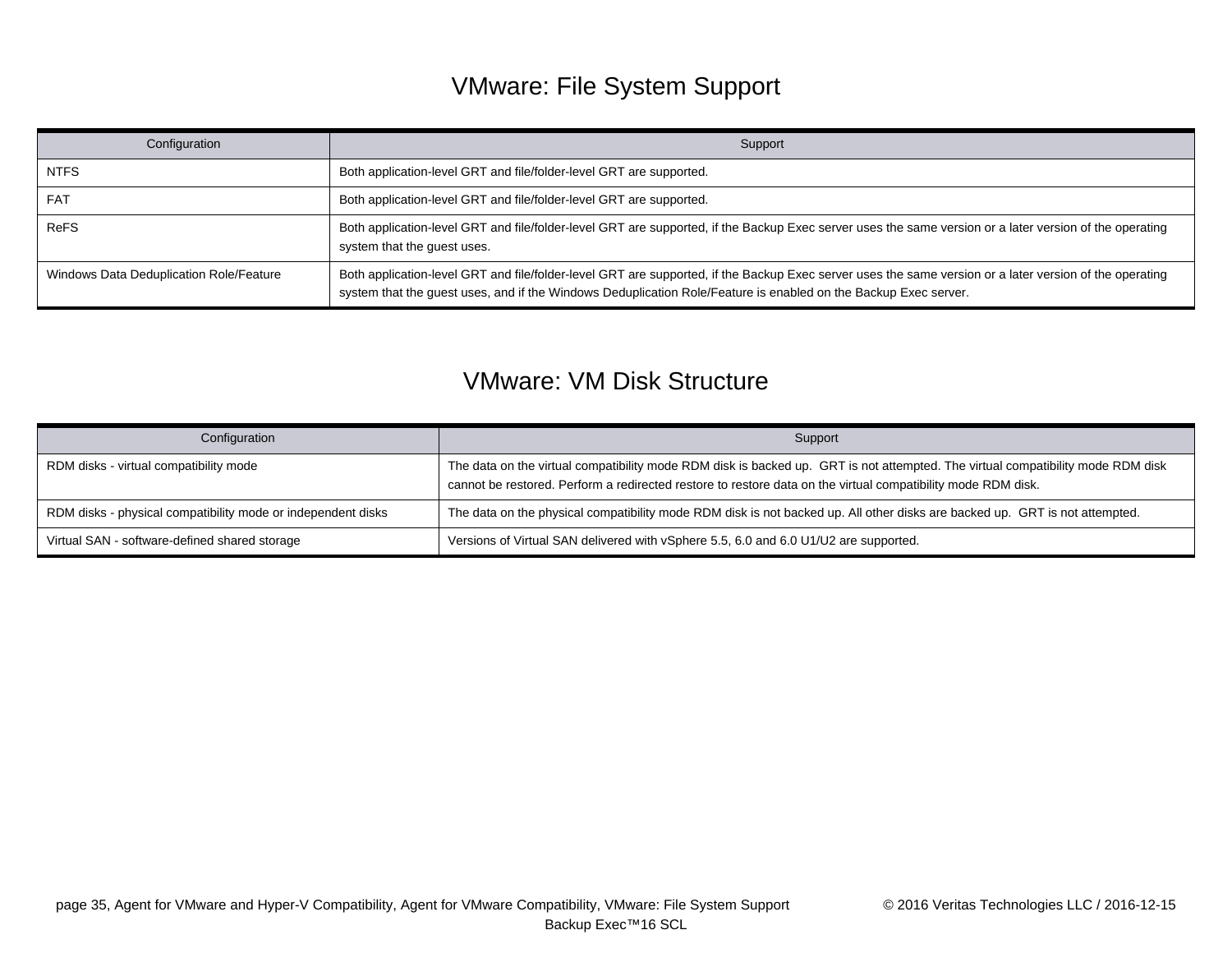# Backup Exec Upgrade Compatibility

# Upgrade and Rolling Upgrade Compatibility

#### <span id="page-35-0"></span>**Notes:**

Features or requirements that are no longer supported by Backup Exec may affect your ability to restore backed-up resources. Please review the section titled 'Features or requirements no longer supported by Backup Exec' in this document.

### Direct upgrade to Backup Exec 16

| Name                                | Version | Service Pack      |
|-------------------------------------|---------|-------------------|
| Backup Exec for Windows Servers [1] | 2010 R3 | SP <sub>4</sub>   |
| Backup Exec                         | 2012    | SP <sub>4</sub>   |
| Backup Exec                         | 2014    | All Service Packs |
| Backup Exec                         | 15      | All Feature Packs |

<span id="page-35-1"></span>1. To upgrade versions of Backup Exec prior to Backup Exec 2010 R3 to Backup Exec 16, you must first upgrade to Backup Exec 2010 R3 SP4/2012 SP4/2014.

### Agent versions that can be temporarily used with Backup Exec 16

| Name                                | Version | <b>Service Pack</b> |
|-------------------------------------|---------|---------------------|
| Backup Exec for Windows Servers [1] | 2010 R3 | SP <sub>4</sub>     |
| Backup Exec <sup>[1]</sup>          | 2012    | SP <sub>4</sub>     |
| Backup Exec <sup>[1]</sup>          | 2014    | All Service Packs   |
| Backup Exec <sup>[1]</sup>          | 15      | All Feature Packs   |

<span id="page-35-2"></span>1. You can use previous versions of an Agent with Backup Exec during a rolling upgrade. A warning message is displayed in the job log when previous versions of an Agent are used, but backups and restores can continue normally. New features are disabled until you upgrade the Agent to the same version as the Backup Exec server.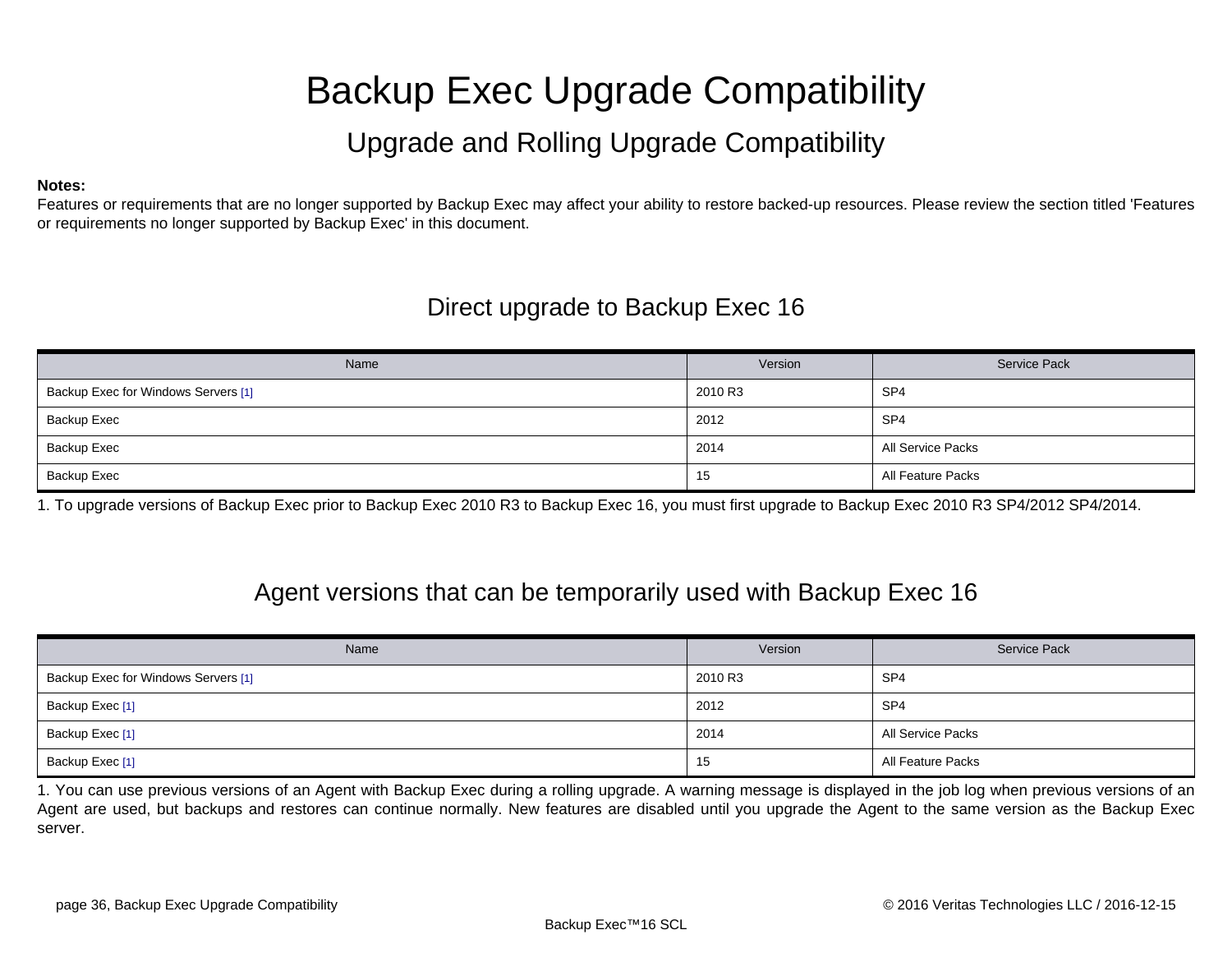## Temporarily Manage Backup Exec Servers with Backup Exec 16

| Name                                | Version | <b>Service Pack</b> |
|-------------------------------------|---------|---------------------|
| Backup Exec for Windows Servers [1] | 2010 R3 | SP <sub>4</sub>     |
| Backup Exec [1]                     | 2012    | SP <sub>4</sub>     |
| Backup Exec [1]                     | 2014    | All Service Packs   |
| Backup Exec [1]                     | 15      | All Feature Packs   |

<span id="page-36-0"></span>1. You can perform rolling upgrades in the Backup Exec 16 Central Admin Server Option (CASO) environment, which is included in the Enterprise Server Option. A rolling upgrade lets you upgrade the central administration server from the previous version to the current version first, and then upgrade the managed Backup Exec servers from the previous version to the current version over a period of time. A warning message is displayed in the job log when previous versions of a server are used, but backups and restores can continue normally. New features are disabled until you upgrade the version of all of the Backup Exec servers.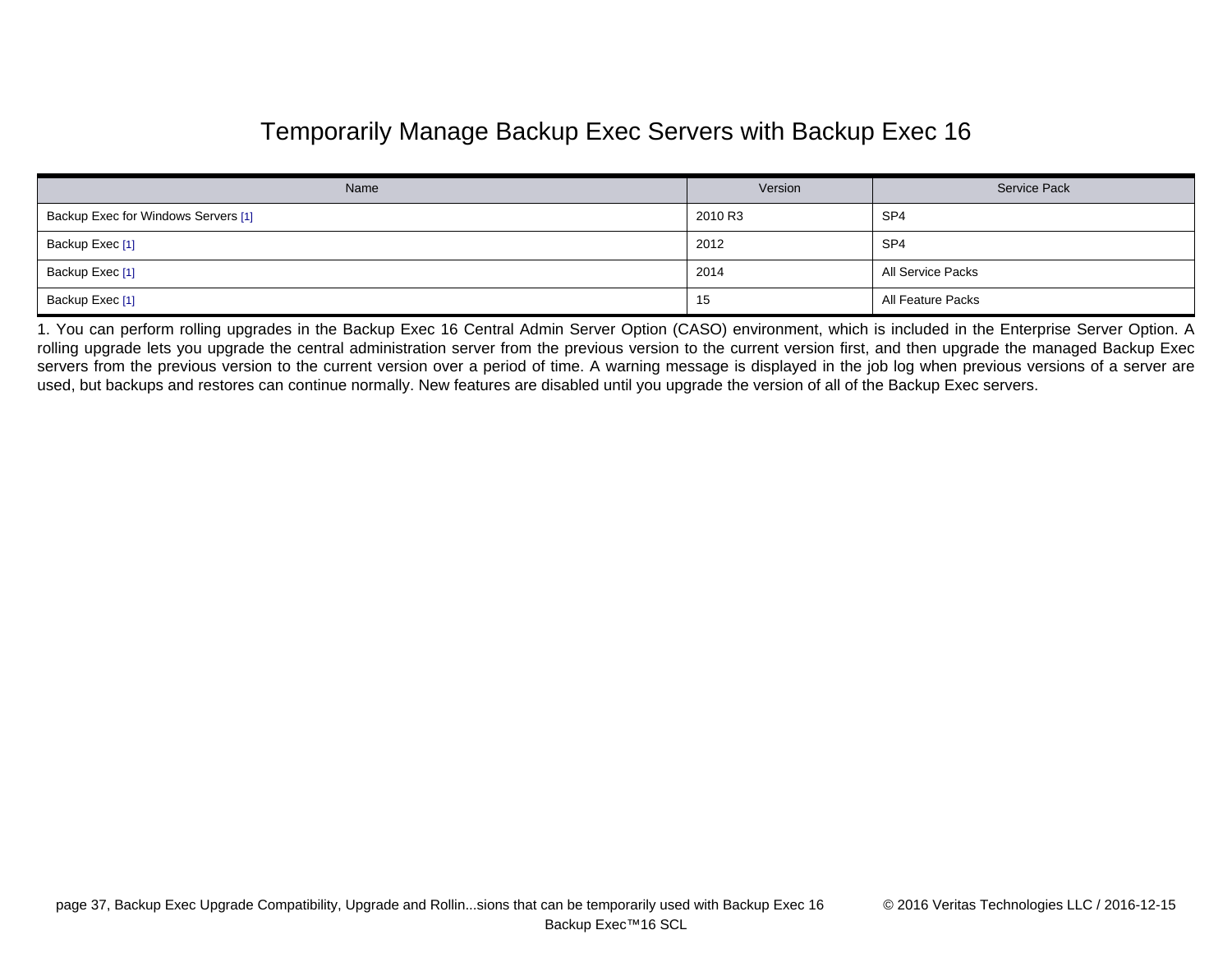# Backup Exec Feature Specific Compatibility

# Instant Recovery (IR)

### <span id="page-37-0"></span>**Minimum requirements to use the Instant Recovery feature:**

### **Microsoft Hyper-V:**

• Backup Server on Windows Server 2008 SP2 or later

### **VMware vSphere:**

- Backup Server on Windows Server 2012 or later
- Server for NFS (Windows Role) installed on Backup Exec Server

# Simplified Disaster Recovery (SDR)

#### **Notes:**

- The Create Disaster Recovery Disk Wizard is not supported on 32 bit systems, only use on 64 bit systems.
- SDR Disk creation using Microsoft Assessment and Deployment Kit (ADK) v10 is supported on Windows Server 2008 R2 and later.
- SDR Disk creation on Windows Server 2008 SP2 is supported using Microsoft Assessment and Deployment Kit (ADK) v8.1.
- The Agent for Linux and the Remote Media Agent for Linux do not support the Simplified Disaster Recovery feature.
- If the Backup Exec server on which you want to create the Simplified Disaster Recovery disk image does not have an internet connection, and does not have ADK installed, instructions are provided on how to install the ADK. You can then use the Create Simplified Disaster Recovery Disk Wizard to create the recovery disk.

### Backup Exec Servers recoverable by SDR

**Microsoft**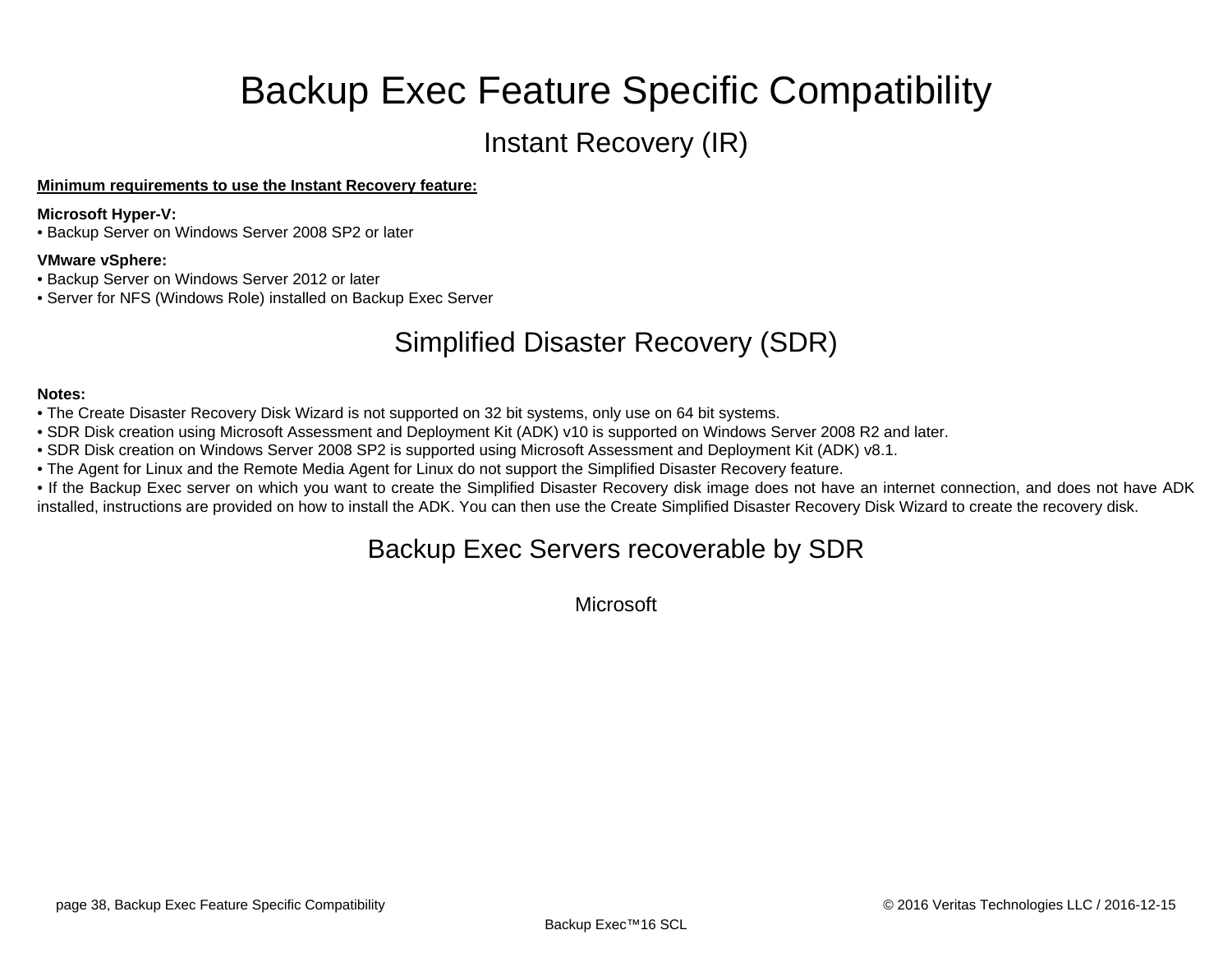### Microsoft - Windows Essential Business Server 2008

| Name                                   | Version  | <b>Service Pack</b> | <b>CPU</b> Architecture |
|----------------------------------------|----------|---------------------|-------------------------|
| Windows Essential Business Server 2008 | Premium  | SP <sub>2</sub>     | x86-64                  |
| Windows Essential Business Server 2008 | Standard | SP <sub>2</sub>     | x86-64                  |

### Microsoft - Windows Server 2008

| Name                | Version                   | Service Pack    | <b>CPU</b> Architecture |
|---------------------|---------------------------|-----------------|-------------------------|
| Windows Server 2008 | <b>Datacenter Edition</b> | SP <sub>2</sub> | x86-64                  |
| Windows Server 2008 | <b>Enterprise Edition</b> | SP <sub>2</sub> | x86-64                  |
| Windows Server 2008 | Foundation                | SP <sub>2</sub> | x86-64                  |
| Windows Server 2008 | <b>Standard Edition</b>   | SP <sub>2</sub> | x86-64                  |

### Microsoft - Windows Server 2008 R2

| Name                   | Version                   | <b>Service Pack</b> | <b>CPU</b> Architecture |
|------------------------|---------------------------|---------------------|-------------------------|
| Windows Server 2008 R2 | <b>Datacenter Edition</b> |                     | x86-64                  |
| Windows Server 2008 R2 | <b>Datacenter Edition</b> | SP <sub>1</sub>     | x86-64                  |
| Windows Server 2008 R2 | <b>Enterprise Edition</b> |                     | x86-64                  |
| Windows Server 2008 R2 | <b>Enterprise Edition</b> | SP <sub>1</sub>     | x86-64                  |
| Windows Server 2008 R2 | Foundation                |                     | x86-64                  |
| Windows Server 2008 R2 | Foundation                | SP <sub>1</sub>     | x86-64                  |
| Windows Server 2008 R2 | <b>Standard Edition</b>   |                     | x86-64                  |
| Windows Server 2008 R2 | <b>Standard Edition</b>   | SP <sub>1</sub>     | x86-64                  |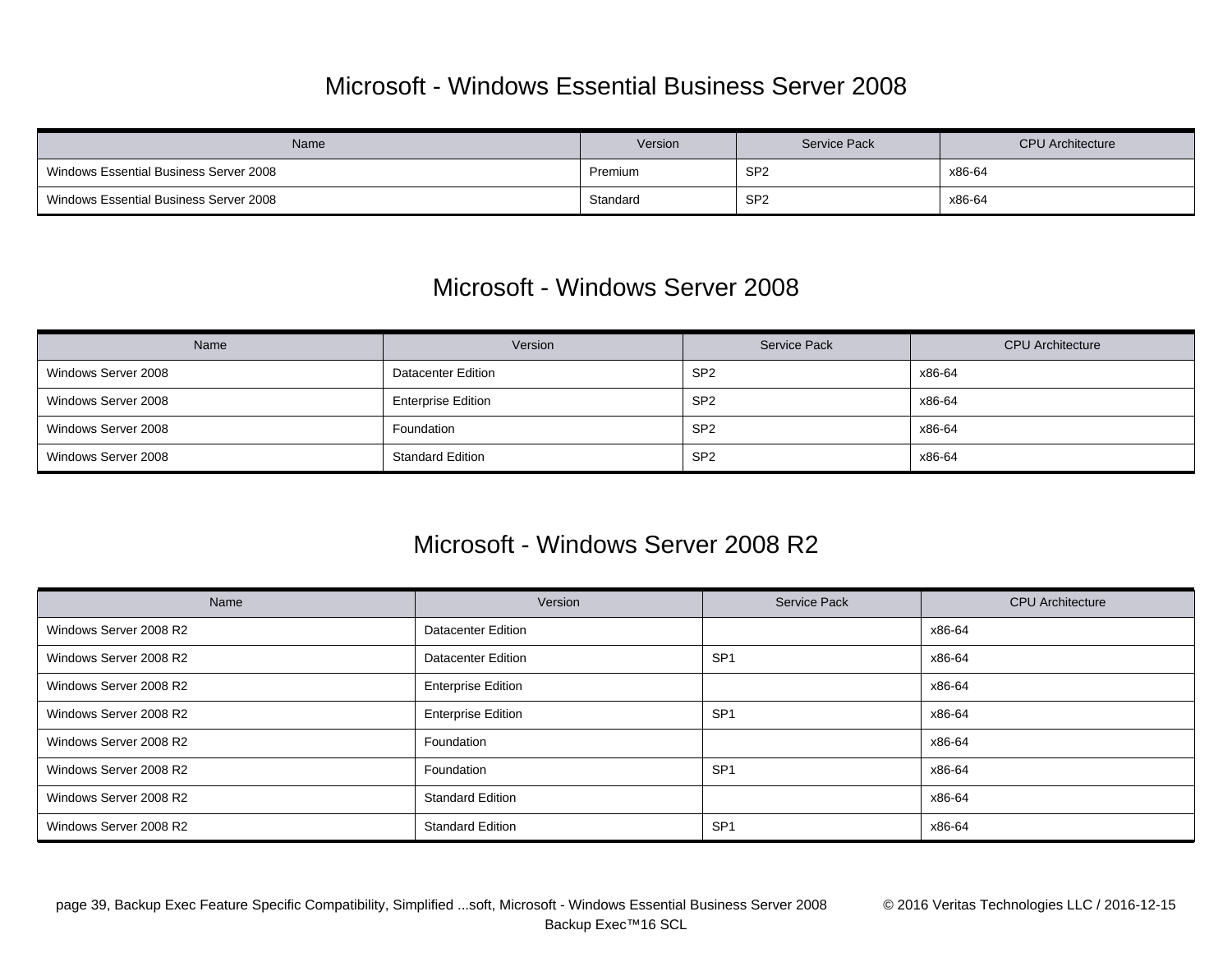## Microsoft - Windows Server 2012

| Name                | Version               | Service Pack | <b>CPU</b> Architecture |
|---------------------|-----------------------|--------------|-------------------------|
| Windows Server 2012 | Datacenter            |              | x86-64                  |
| Windows Server 2012 | Essentials            |              | x86-64                  |
| Windows Server 2012 | Foundation            |              | x86-64                  |
| Windows Server 2012 | Standard              |              | x86-64                  |
| Windows Server 2012 | <b>Storage Server</b> |              | x86-64                  |

### Microsoft - Windows Server 2012 R2

| Name                   | Version               | Service Pack | <b>CPU</b> Architecture |
|------------------------|-----------------------|--------------|-------------------------|
| Windows Server 2012 R2 | Datacenter            |              | x86-64                  |
| Windows Server 2012 R2 | Essentials            |              | x86-64                  |
| Windows Server 2012 R2 | Foundation            |              | x86-64                  |
| Windows Server 2012 R2 | Standard              |              | x86-64                  |
| Windows Server 2012 R2 | <b>Storage Server</b> |              | x86-64                  |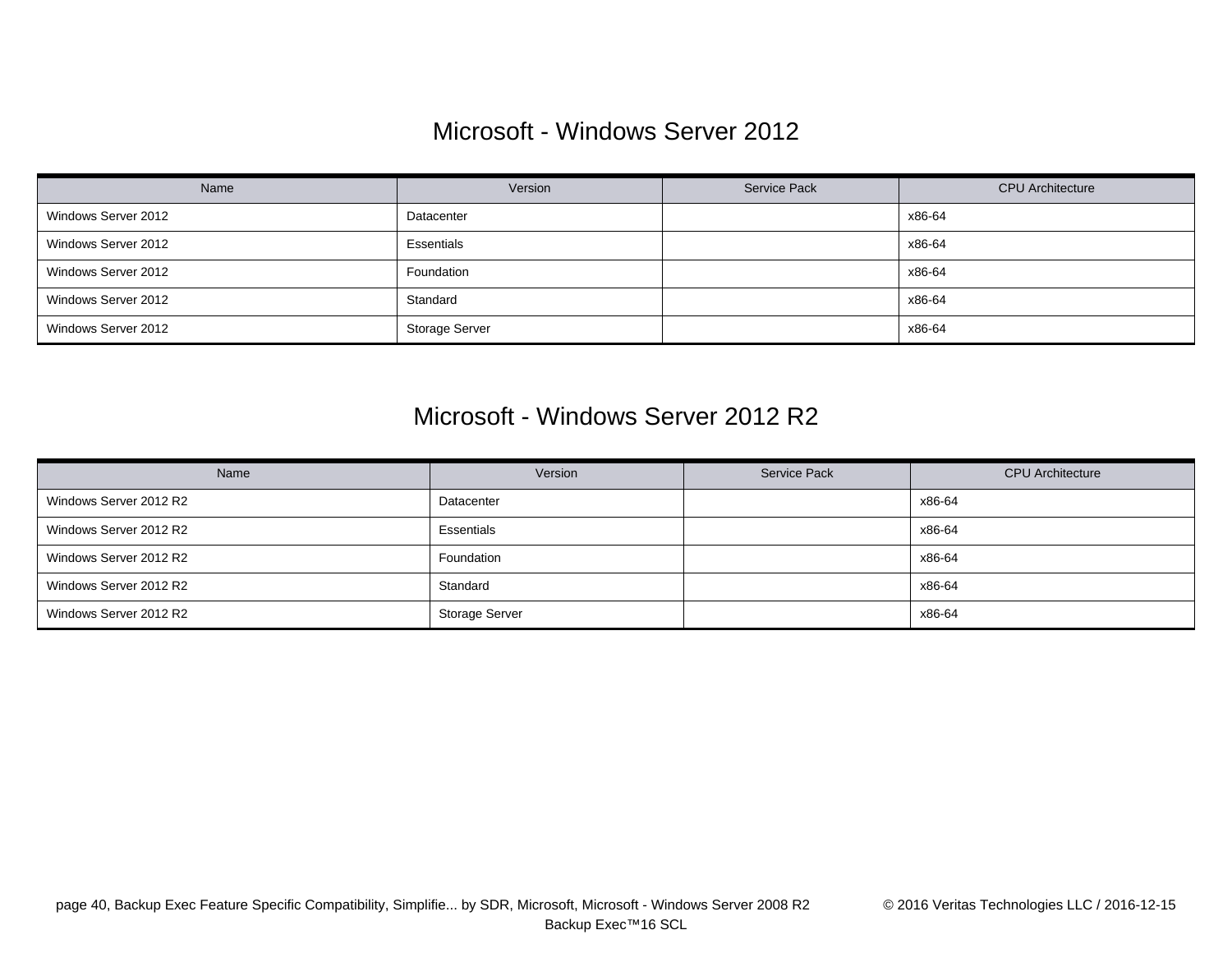## Microsoft - Windows Small Business Server 2008

| Name                               | Version  | Service Pack    | <b>CPU Architecture</b> |
|------------------------------------|----------|-----------------|-------------------------|
| Windows Small Business Server 2008 | Premium  | SP <sub>2</sub> | x86-64                  |
| Windows Small Business Server 2008 | Standard | SP <sub>2</sub> | x86-64                  |

### Microsoft - Windows Small Business Server 2011

| Name                                      | Version        | <b>Service Pack</b> | <b>CPU</b> Architecture |
|-------------------------------------------|----------------|---------------------|-------------------------|
| <b>Windows Small Business Server 2011</b> | Essentials     |                     | x86-64                  |
| <b>Windows Small Business Server 2011</b> | Essentials     | SP <sub>1</sub>     | x86-64                  |
| <b>Windows Small Business Server 2011</b> | Premium Add-on |                     | x86-64                  |
| Windows Small Business Server 2011        | Premium Add-on | SP <sub>1</sub>     | x86-64                  |
| <b>Windows Small Business Server 2011</b> | Standard       |                     | x86-64                  |
| Windows Small Business Server 2011        | Standard       | SP <sub>1</sub>     | x86-64                  |

# Agent for Windows recoverable by SDR

**Microsoft**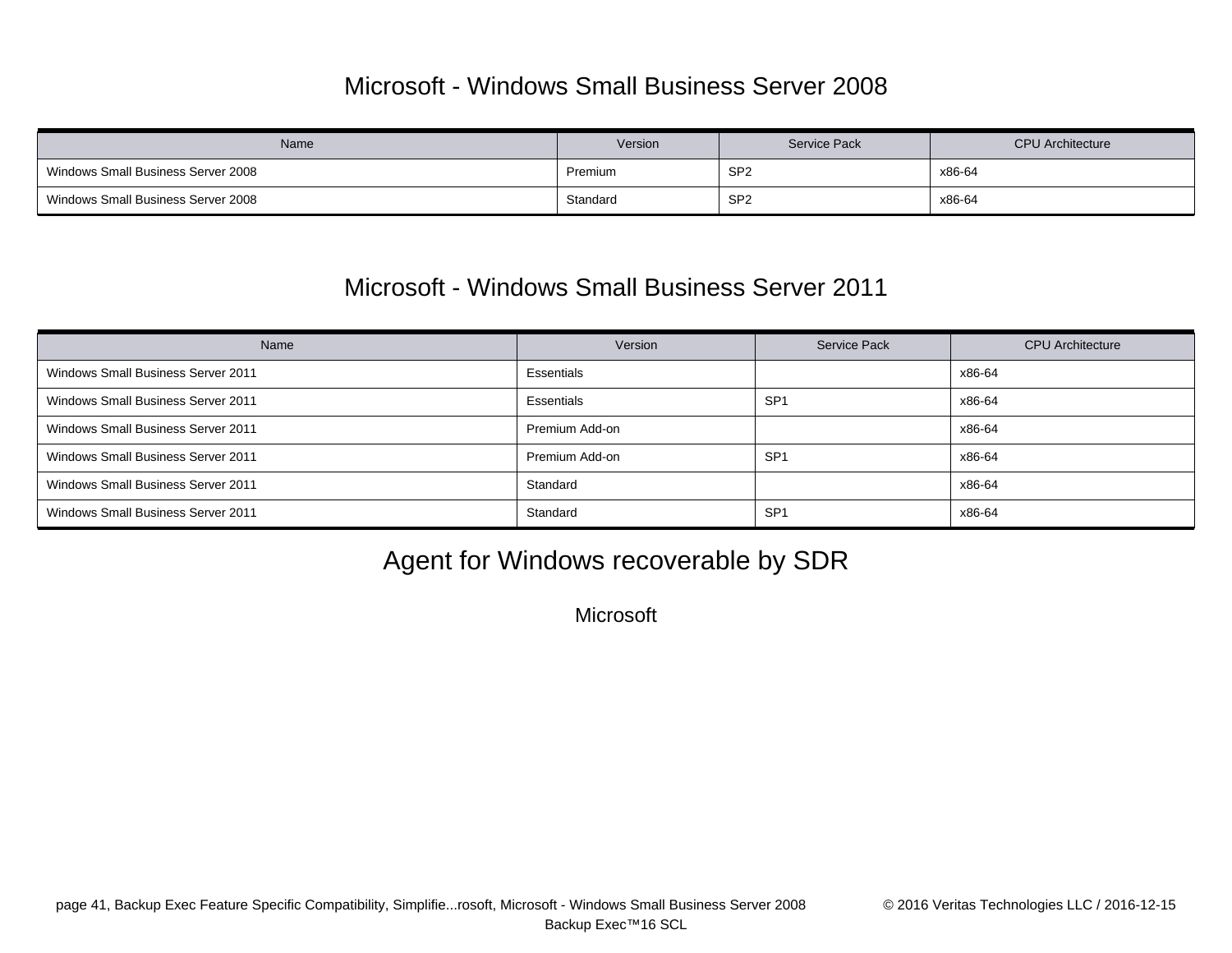## Microsoft - Windows 7

| Name      | Version      | <b>Service Pack</b> | <b>CPU</b> Architecture |
|-----------|--------------|---------------------|-------------------------|
| Windows 7 | Enterprise   |                     | x86-32, x86-64          |
| Windows 7 | Enterprise   | SP <sup>-</sup>     | x86-32, x86-64          |
| Windows 7 | Professional |                     | x86-32, x86-64          |
| Windows 7 | Professional | SP <sup>-</sup>     | x86-32, x86-64          |
| Windows 7 | Ultimate     |                     | x86-32, x86-64          |
| Windows 7 | Ultimate     | SP <sup>-</sup>     | x86-32, x86-64          |

### Microsoft - Windows 8

| Name      | Version    | Service Pack | <b>CPU</b> Architecture |
|-----------|------------|--------------|-------------------------|
| Windows 8 | Enterprise |              | x86-32, x86-64          |
| Windows 8 | Pro        |              | x86-32, x86-64          |

### Microsoft - Windows 8.1

| Name        | Version    | Service Pack | <b>CPU Architecture</b> |
|-------------|------------|--------------|-------------------------|
| Windows 8.1 | Enterprise |              | x86-32, x86-64          |
| Windows 8.1 | Pro        |              | x86-32, x86-64          |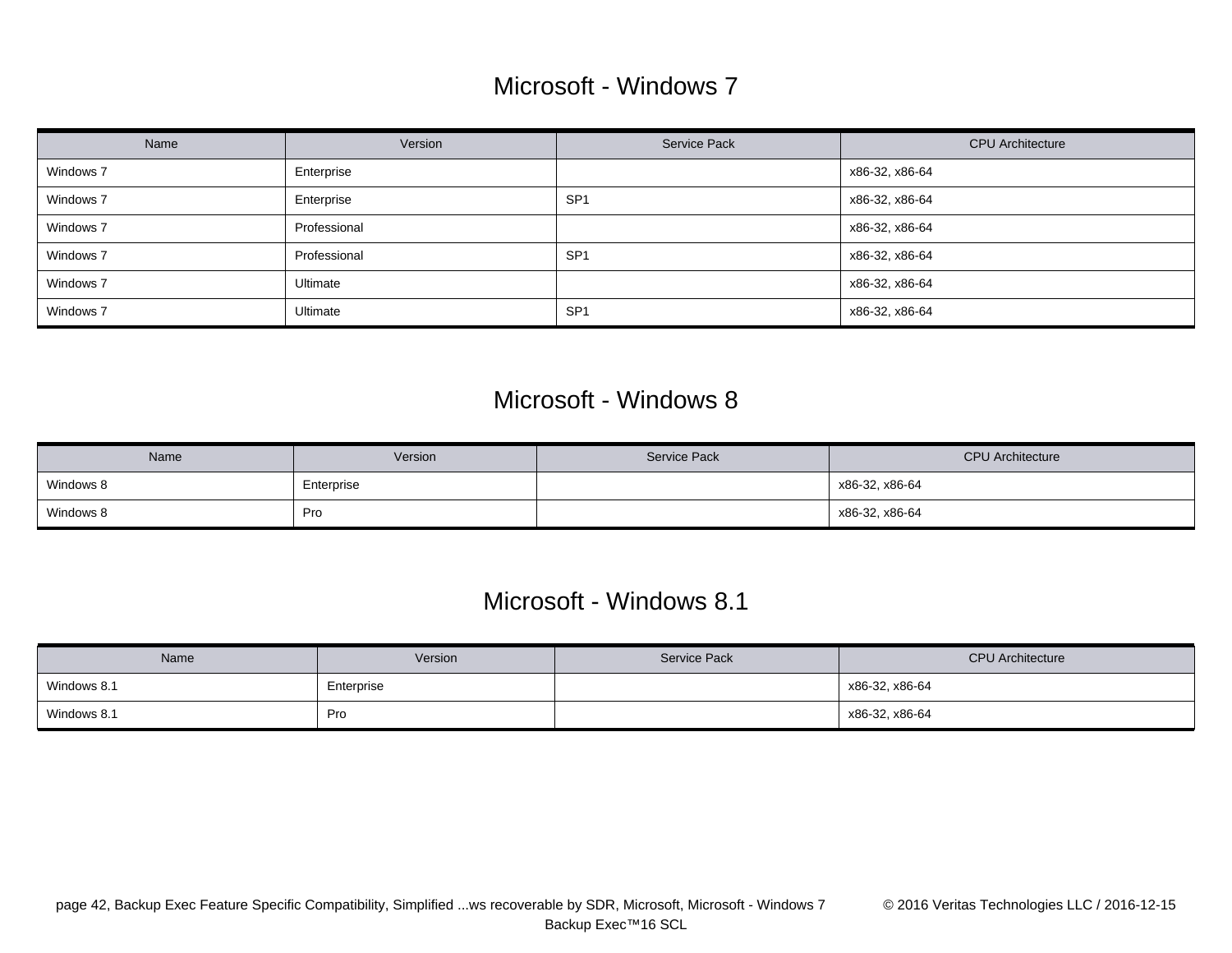## Microsoft - Windows Essential Business Server 2008

| Name                                   | Version  | <b>Service Pack</b> | <b>CPU</b> Architecture |
|----------------------------------------|----------|---------------------|-------------------------|
| Windows Essential Business Server 2008 | Premium  | SP <sub>2</sub>     | x86-32, x86-64          |
| Windows Essential Business Server 2008 | Standard | SP <sub>2</sub>     | x86-32, x86-64          |

### Microsoft - Windows Server 2008

| Name                | Version                   | Service Pack    | <b>CPU</b> Architecture |
|---------------------|---------------------------|-----------------|-------------------------|
| Windows Server 2008 | <b>Datacenter Edition</b> | SP <sub>2</sub> | x86-32, x86-64          |
| Windows Server 2008 | <b>Enterprise Edition</b> | SP <sub>2</sub> | x86-32, x86-64          |
| Windows Server 2008 | Foundation                | SP <sub>2</sub> | x86-32, x86-64          |
| Windows Server 2008 | <b>Standard Edition</b>   | SP <sub>2</sub> | x86-32, x86-64          |

### Microsoft - Windows Server 2008 R2

| Name                   | Version                   | <b>Service Pack</b> | <b>CPU</b> Architecture |
|------------------------|---------------------------|---------------------|-------------------------|
| Windows Server 2008 R2 | <b>Datacenter Edition</b> |                     | x86-64                  |
| Windows Server 2008 R2 | <b>Datacenter Edition</b> | SP <sub>1</sub>     | x86-64                  |
| Windows Server 2008 R2 | <b>Enterprise Edition</b> |                     | x86-64                  |
| Windows Server 2008 R2 | <b>Enterprise Edition</b> | SP <sub>1</sub>     | x86-64                  |
| Windows Server 2008 R2 | Foundation                |                     | x86-64                  |
| Windows Server 2008 R2 | Foundation                | SP <sub>1</sub>     | x86-64                  |
| Windows Server 2008 R2 | <b>Standard Edition</b>   |                     | x86-64                  |
| Windows Server 2008 R2 | <b>Standard Edition</b>   | SP <sub>1</sub>     | x86-64                  |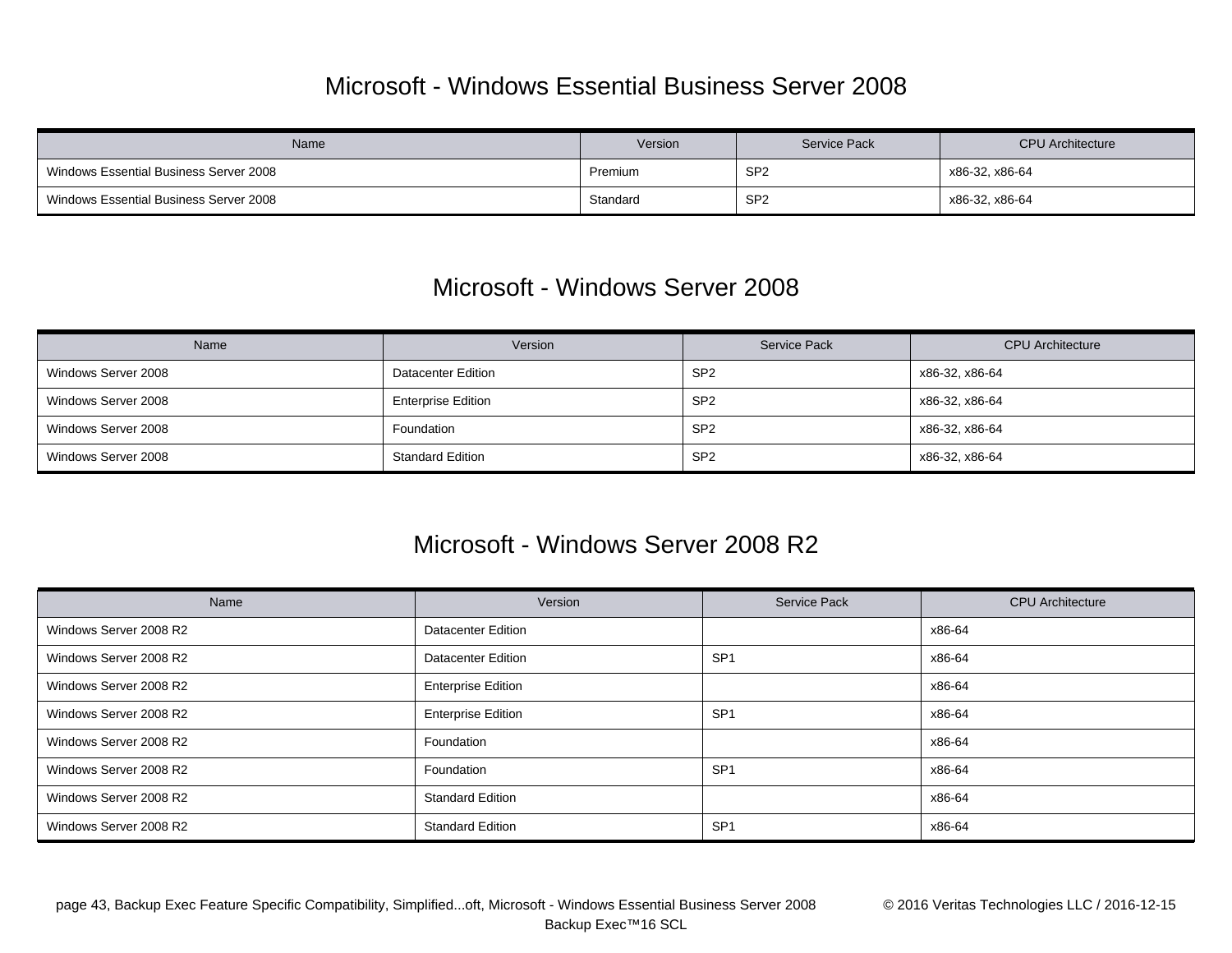## Microsoft - Windows Server 2012

| Name                | Version               | Service Pack | <b>CPU</b> Architecture |
|---------------------|-----------------------|--------------|-------------------------|
| Windows Server 2012 | Datacenter            |              | x86-64                  |
| Windows Server 2012 | Essentials            |              | x86-64                  |
| Windows Server 2012 | Foundation            |              | x86-64                  |
| Windows Server 2012 | Standard              |              | x86-64                  |
| Windows Server 2012 | <b>Storage Server</b> |              | x86-64                  |

### Microsoft - Windows Server 2012 R2

| Name                   | Version               | Service Pack | <b>CPU</b> Architecture |
|------------------------|-----------------------|--------------|-------------------------|
| Windows Server 2012 R2 | Datacenter            |              | x86-64                  |
| Windows Server 2012 R2 | Essentials            |              | x86-64                  |
| Windows Server 2012 R2 | Foundation            |              | x86-64                  |
| Windows Server 2012 R2 | Standard              |              | x86-64                  |
| Windows Server 2012 R2 | <b>Storage Server</b> |              | x86-64                  |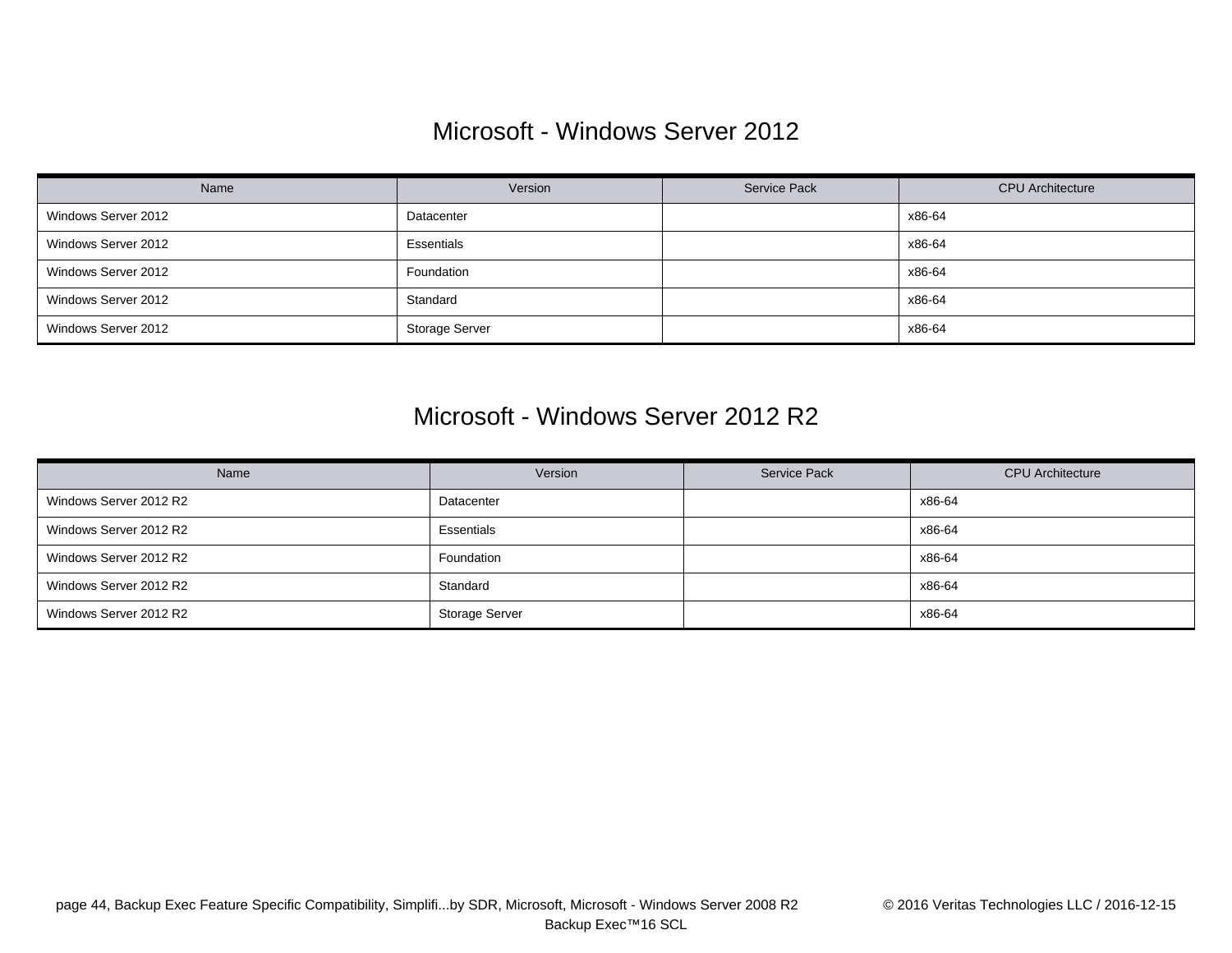## Microsoft - Windows Small Business Server 2008

| Name                               | Version  | Service Pack    | <b>CPU</b> Architecture |
|------------------------------------|----------|-----------------|-------------------------|
| Windows Small Business Server 2008 | Premium  | SP <sub>2</sub> | x86-32, x86-64          |
| Windows Small Business Server 2008 | Standard | SP <sub>2</sub> | x86-32, x86-64          |

### Microsoft - Windows Small Business Server 2011

| Name                                      | Version        | <b>Service Pack</b> | <b>CPU</b> Architecture |
|-------------------------------------------|----------------|---------------------|-------------------------|
| <b>Windows Small Business Server 2011</b> | Essentials     |                     | x86-32, x86-64          |
| <b>Windows Small Business Server 2011</b> | Essentials     | SP <sub>1</sub>     | x86-32, x86-64          |
| Windows Small Business Server 2011        | Premium Add-on |                     | x86-32, x86-64          |
| <b>Windows Small Business Server 2011</b> | Premium Add-on | SP <sub>1</sub>     | x86-32, x86-64          |
| <b>Windows Small Business Server 2011</b> | Standard       |                     | x86-32, x86-64          |
| <b>Windows Small Business Server 2011</b> | Standard       | SP <sub>1</sub>     | x86-32, x86-64          |

### Microsoft - Windows Vista

| Name          | Version         | <b>Service Pack</b> | <b>CPU</b> Architecture |
|---------------|-----------------|---------------------|-------------------------|
| Windows Vista | <b>Business</b> | SP <sub>2</sub>     | x86-32, x86-64          |
| Windows Vista | Enterprise      | SP <sub>2</sub>     | x86-32, x86-64          |
| Windows Vista | Ultimate        | SP <sub>2</sub>     | x86-32, x86-64          |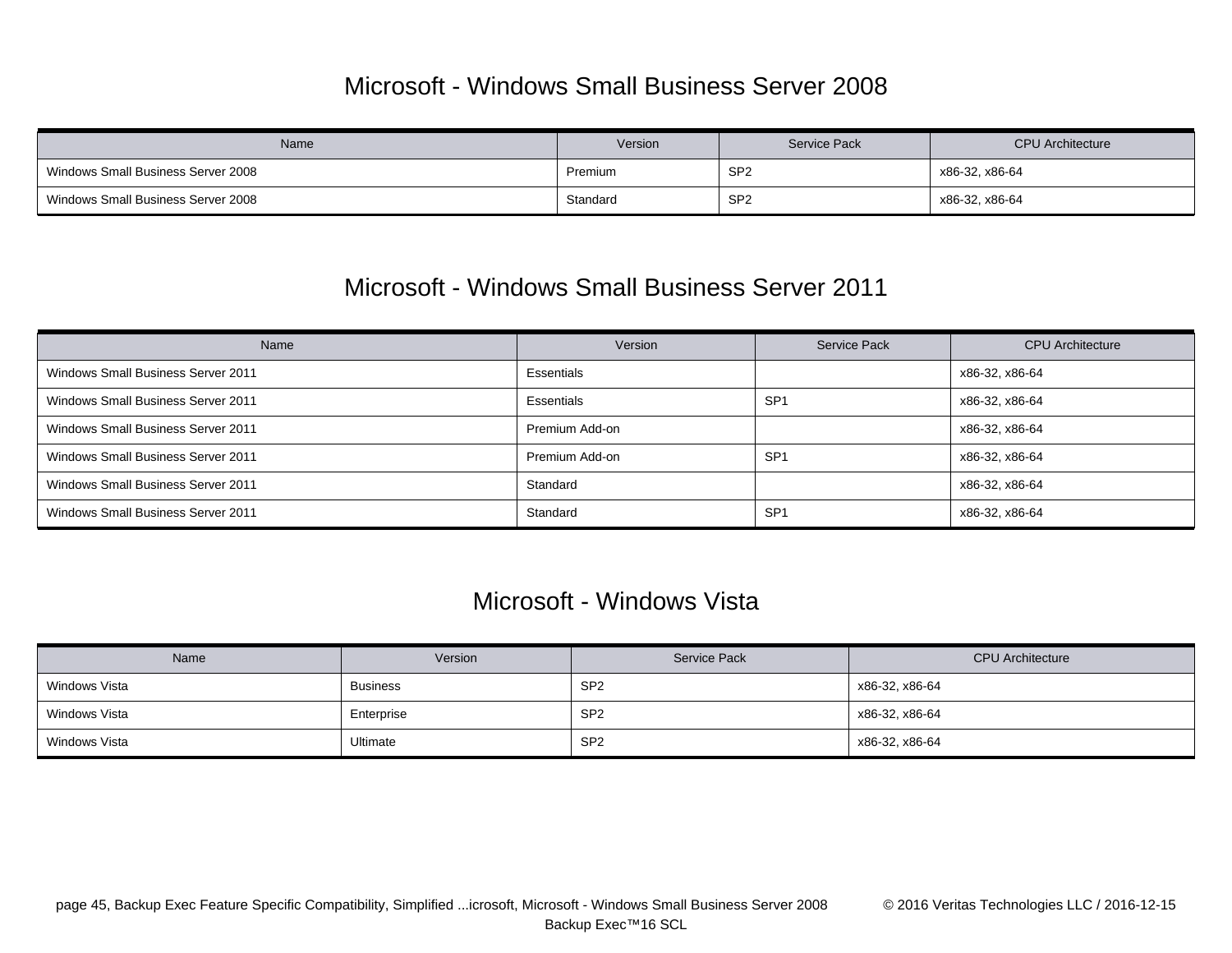# ISO Creation Supported by SDR

**Microsoft** 

## Microsoft - Windows 7

| Name      | Version      | Service Pack    | <b>CPU</b> Architecture |
|-----------|--------------|-----------------|-------------------------|
| Windows 7 | Enterprise   | SP <sub>1</sub> | x86-32, x86-64          |
| Windows 7 | Professional | SP <sub>1</sub> | x86-32, x86-64          |
| Windows 7 | Ultimate     | SP <sub>1</sub> | x86-32, x86-64          |

### Microsoft - Windows 8

| Name      | Version    | Service Pack | <b>CPU Architecture</b> |
|-----------|------------|--------------|-------------------------|
| Windows 8 | Enterprise |              | x86-32, x86-64          |
| Windows 8 | Pro        |              | x86-32, x86-64          |

### Microsoft - Windows 8.1

| Name        | Version    | Service Pack | <b>CPU</b> Architecture |
|-------------|------------|--------------|-------------------------|
| Windows 8.1 | Enterprise |              | x86-32, x86-64          |
| Windows 8.1 | Pro        |              | x86-32, x86-64          |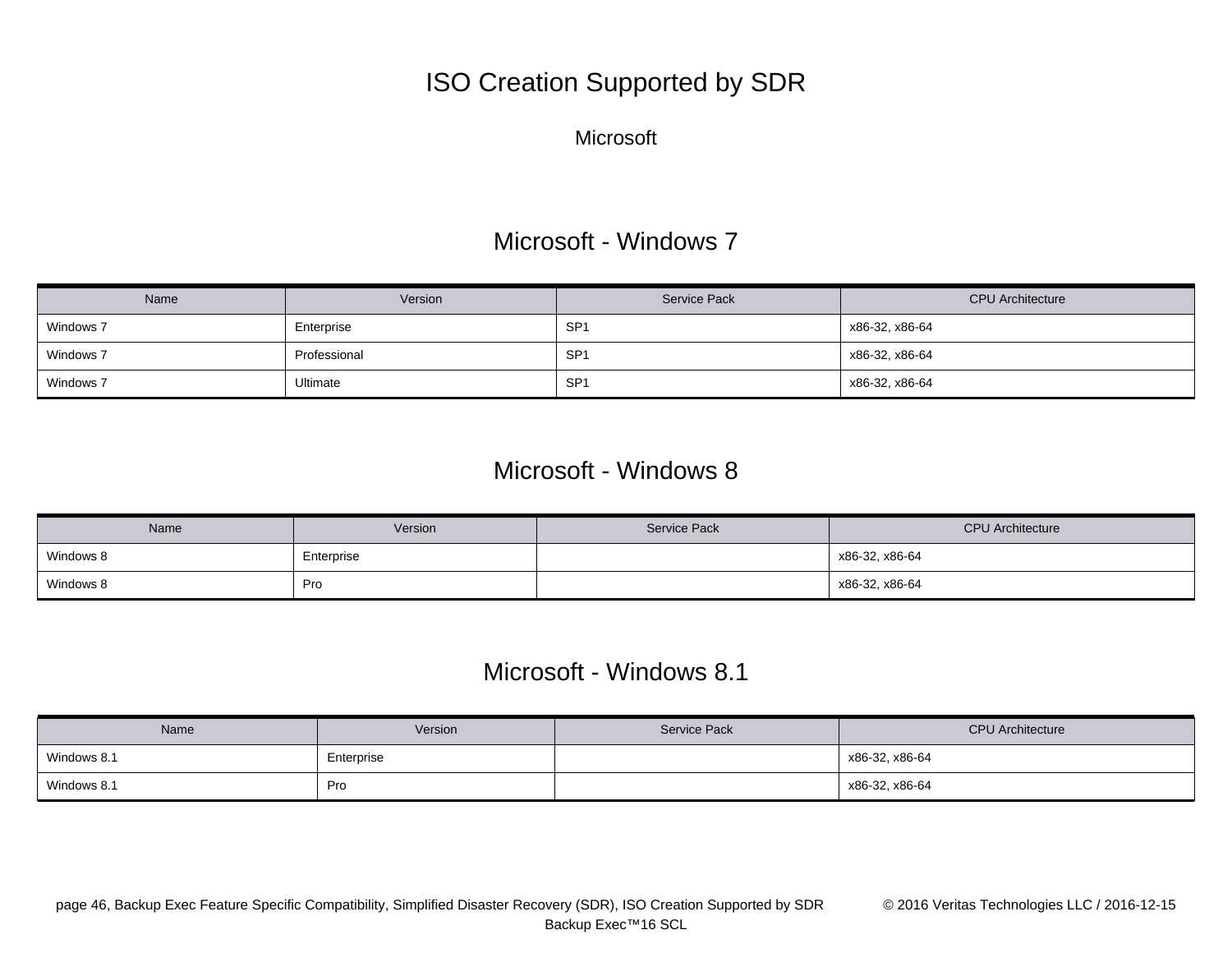### Microsoft - Windows Essential Business Server 2008

| Name                                   | Version  | <b>Service Pack</b> | <b>CPU</b> Architecture |
|----------------------------------------|----------|---------------------|-------------------------|
| Windows Essential Business Server 2008 | Premium  | SP <sub>2</sub>     | x86-32, x86-64          |
| Windows Essential Business Server 2008 | Standard | SP <sub>2</sub>     | x86-32, x86-64          |

### Microsoft - Windows Server 2008

| Name                | Version                   | <b>Service Pack</b> | <b>CPU</b> Architecture |
|---------------------|---------------------------|---------------------|-------------------------|
| Windows Server 2008 | <b>Datacenter Edition</b> | SP <sub>2</sub>     | x86-32, x86-64          |
| Windows Server 2008 | <b>Enterprise Edition</b> | SP <sub>2</sub>     | x86-32, x86-64          |
| Windows Server 2008 | Foundation                | SP <sub>2</sub>     | x86-32, x86-64          |
| Windows Server 2008 | <b>Standard Edition</b>   | SP <sub>2</sub>     | x86-32, x86-64          |

### Microsoft - Windows Server 2008 R2

| <b>Name</b>            | Version                   | Service Pack    | <b>CPU</b> Architecture |
|------------------------|---------------------------|-----------------|-------------------------|
| Windows Server 2008 R2 | <b>Datacenter Edition</b> | SP <sub>1</sub> | x86-64                  |
| Windows Server 2008 R2 | <b>Enterprise Edition</b> | SP <sub>1</sub> | x86-64                  |
| Windows Server 2008 R2 | <b>Standard Edition</b>   | SP <sub>1</sub> | x86-64                  |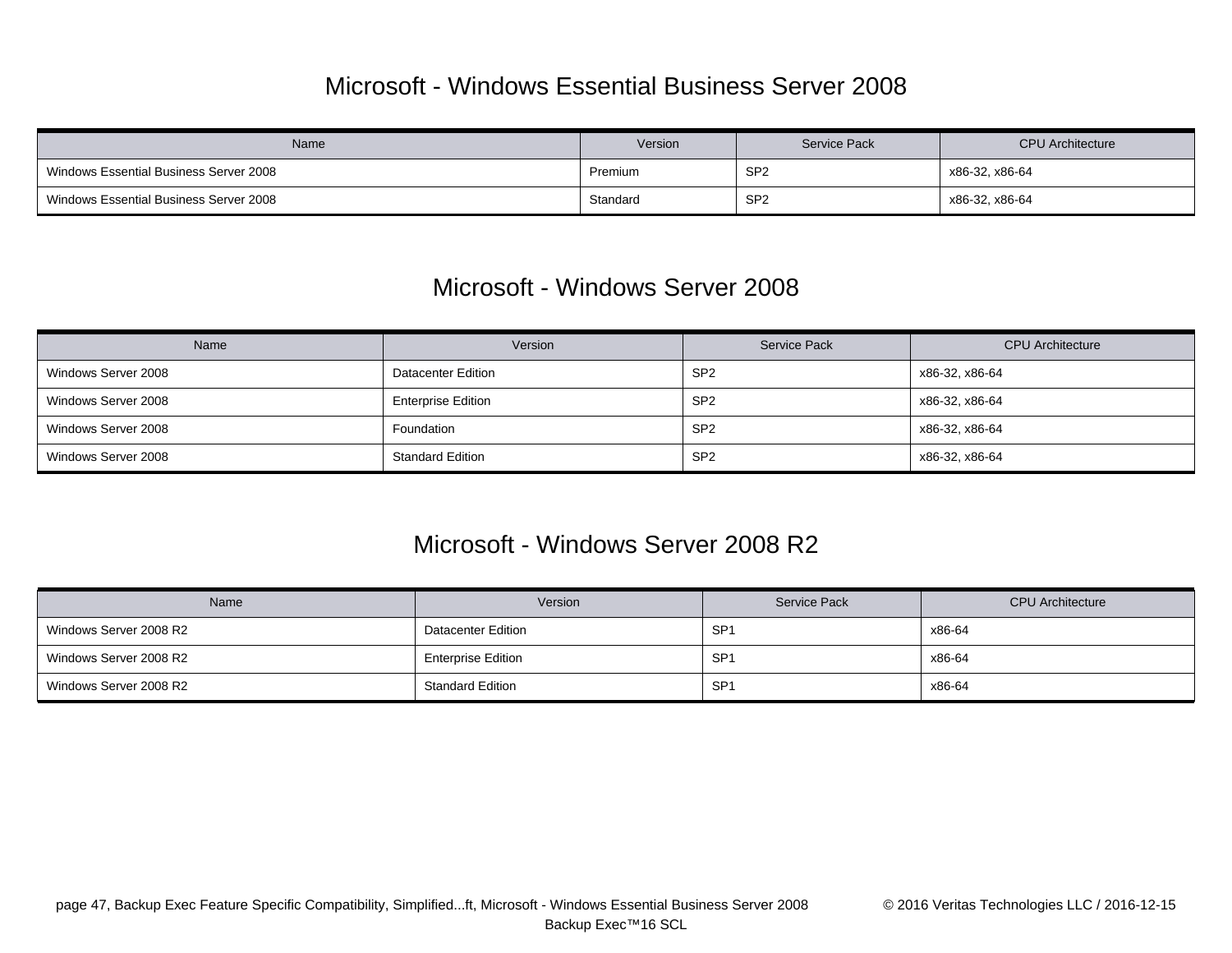### Microsoft - Windows Server 2012

| Name                | Version               | Service Pack | <b>CPU</b> Architecture |
|---------------------|-----------------------|--------------|-------------------------|
| Windows Server 2012 | Datacenter            |              | x86-64                  |
| Windows Server 2012 | Essentials            |              | x86-64                  |
| Windows Server 2012 | Foundation            |              | x86-64                  |
| Windows Server 2012 | Standard              |              | x86-64                  |
| Windows Server 2012 | <b>Storage Server</b> |              | x86-64                  |

### Microsoft - Windows Server 2012 R2

| Name                   | Version               | Service Pack | <b>CPU</b> Architecture |
|------------------------|-----------------------|--------------|-------------------------|
| Windows Server 2012 R2 | Datacenter            |              | x86-64                  |
| Windows Server 2012 R2 | Essentials            |              | x86-64                  |
| Windows Server 2012 R2 | Foundation            |              | x86-64                  |
| Windows Server 2012 R2 | Standard              |              | x86-64                  |
| Windows Server 2012 R2 | <b>Storage Server</b> |              | x86-64                  |

### Microsoft - Windows Small Business Server 2008

| Name                               | Version  | Service Pack    | <b>CPU</b> Architecture |
|------------------------------------|----------|-----------------|-------------------------|
| Windows Small Business Server 2008 | Premium  | SP <sub>2</sub> | x86-32, x86-64          |
| Windows Small Business Server 2008 | Standard | SP <sub>2</sub> | x86-32, x86-64          |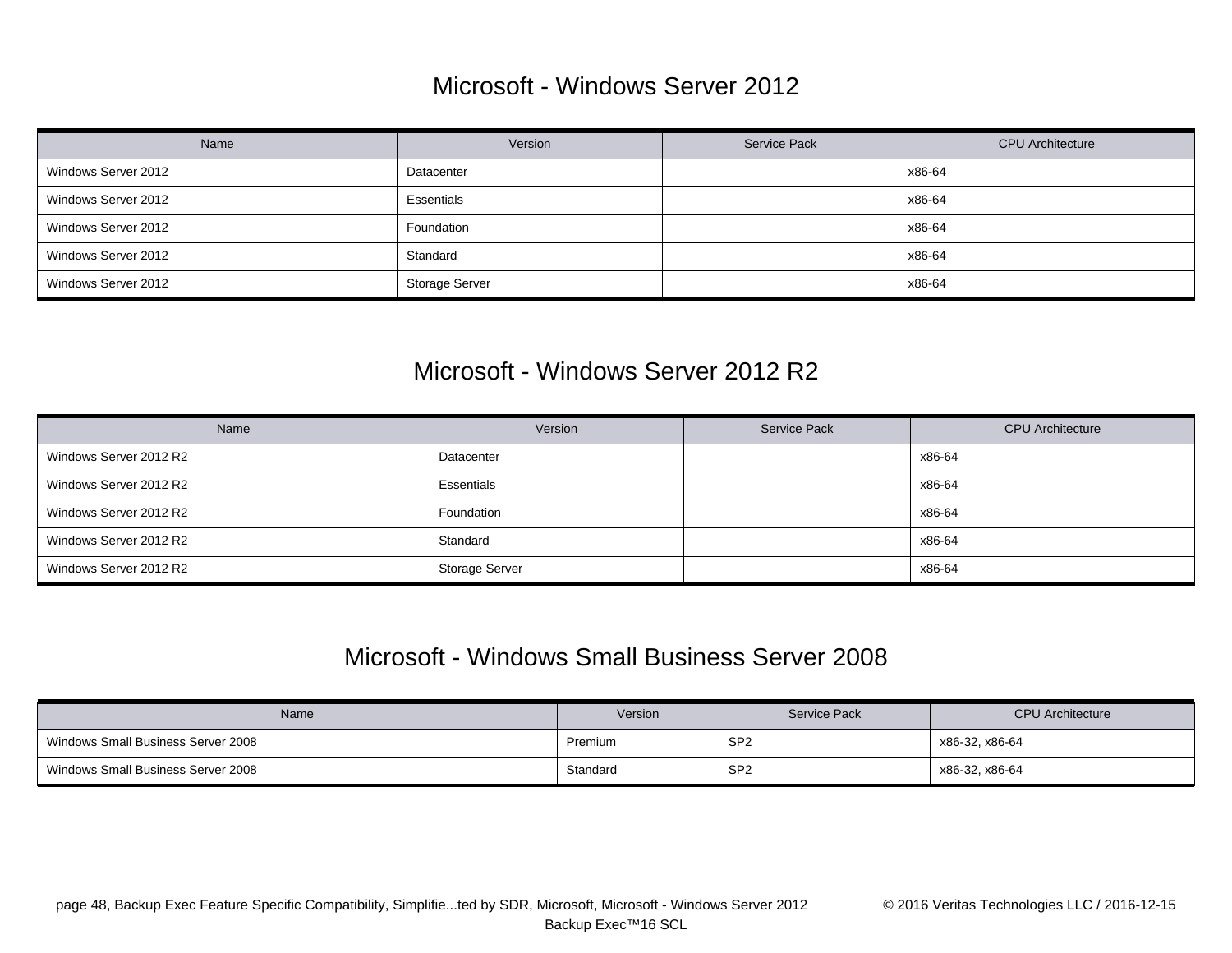## Microsoft - Windows Small Business Server 2011

| Name                               | Version        | <b>Service Pack</b> | <b>CPU</b> Architecture |
|------------------------------------|----------------|---------------------|-------------------------|
| Windows Small Business Server 2011 | Essentials     | SP <sub>1</sub>     | x86-32, x86-64          |
| Windows Small Business Server 2011 | Premium Add-on | SP <sub>1</sub>     | x86-32, x86-64          |
| Windows Small Business Server 2011 | Standard       | SP <sub>1</sub>     | x86-32, x86-64          |

## Convert to Virtual

#### **Notes:**

• The Convert to Virtual feature supports both Hyper-V and VMware ESX environments.

- Windows Server 2008 SP2 is not supported as a target Hyper-V host for the virtual machine. The target machine must be running Windows Server 2008 R2, or later.
- For the Convert to Virtual feature, conversion of Fibre Channel disk devices (not used as Windows volumes), USB devices, Removable disks, and ISCI disks are not supported. Both Hyper-V and VMware have these limitations.

• VMware Converter does not convert GPT disks.

• Physical-to-virtual and one-time conversions of 32-bit VMware servers are no longer supported.

## Supported Operating Systems

| Version                    | x32bit    | x64bit    |
|----------------------------|-----------|-----------|
| Windows Server 2008        | Supported | Supported |
| Windows Server 2008 R2 [1] | N/A       | Supported |
| Windows Server 2012        | N/A       | Supported |
| Windows Server 2012 R2     | N/A       | Supported |

<span id="page-48-0"></span>1. Windows 2008 R2 SP1 or later required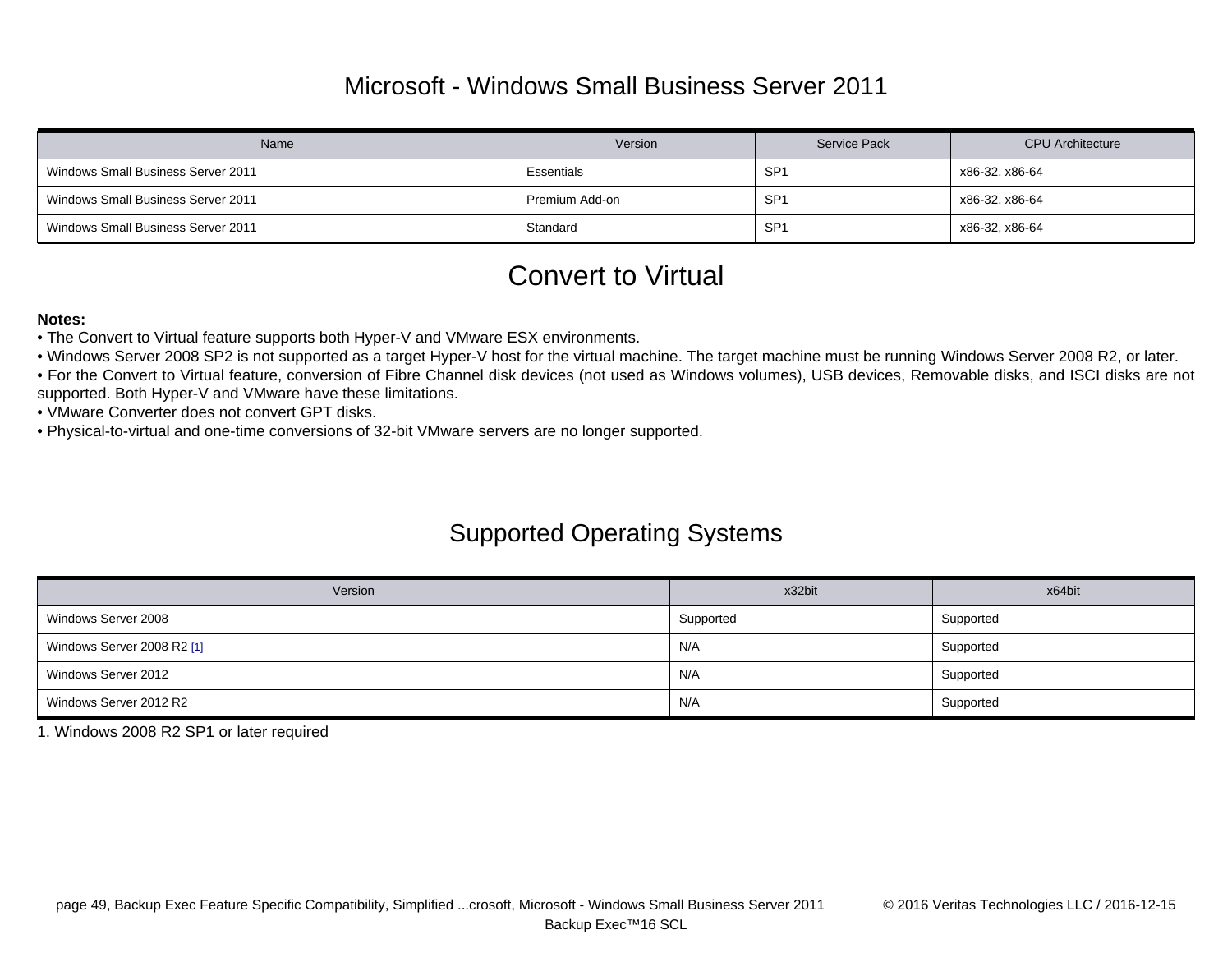# Supported Applications

| Name                     | x32bit    | x64bit    |
|--------------------------|-----------|-----------|
| Exchange 2007            | N/A       | Supported |
| Exchange 2010            | N/A       | Supported |
| Exchange 2013            | N/A       | Supported |
| SQL 2005 [1]             | Supported | Supported |
| <b>SQL 2008</b>          | Supported | Supported |
| SQL 2008 R2              | Supported | Supported |
| SQL 2012                 | Supported | Supported |
| Active Directory 2008    | Supported | Supported |
| Active Directory 2008 R2 | N/A       | Supported |
| Active Directory 2012    | N/A       | Supported |
| Active Directory 2012 R2 | N/A       | Supported |

<span id="page-49-0"></span>1. Requires SQL Server/Express 2005 SP4

# Remote Admin Console (RAC)

### **Notes:**

The Remote Administrator Console can be installed on any operating system listed in the "Backup Exec 16 Server - Operating System Compatibility" section and on any operating systems listed in the following table.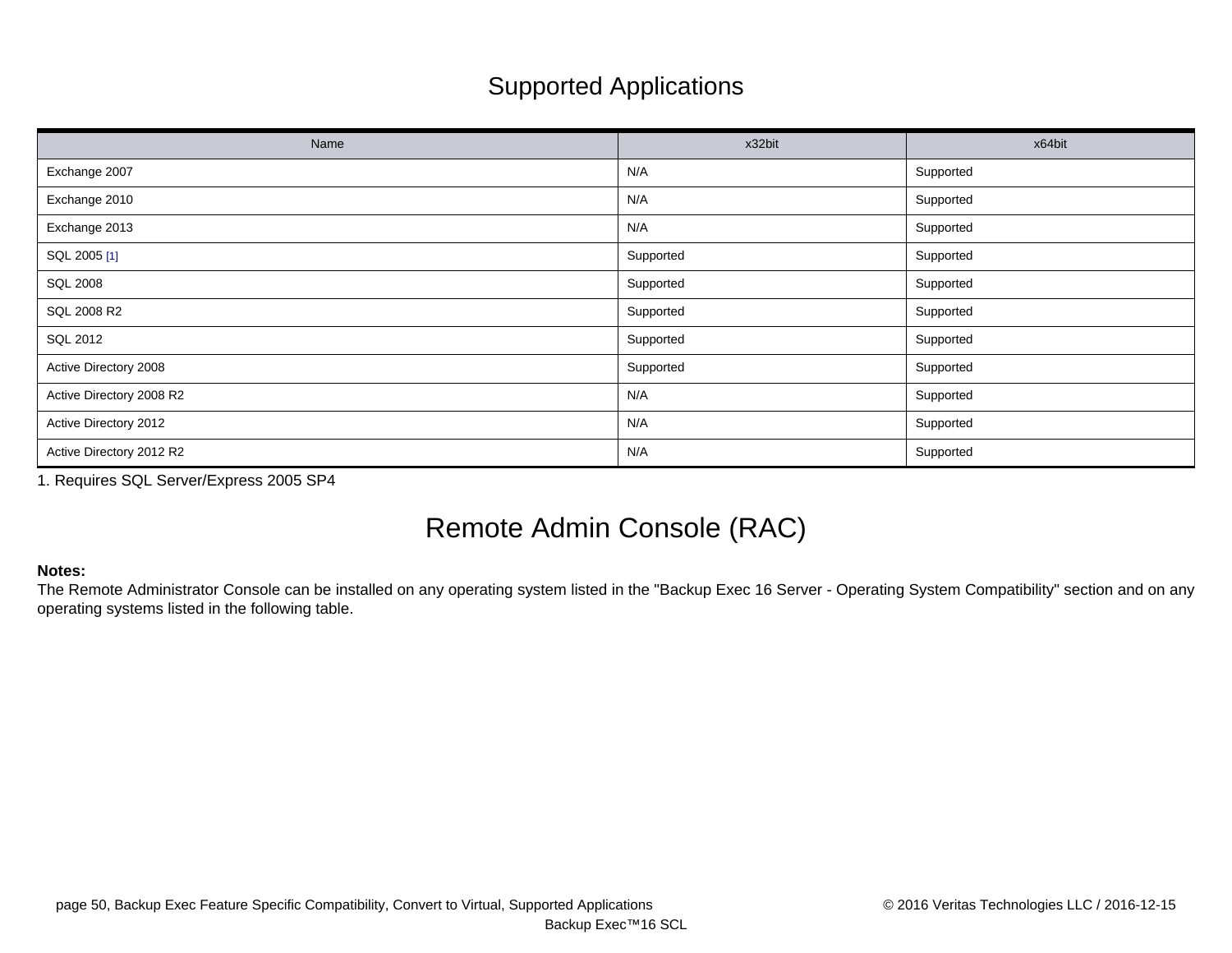# Additional Operating System Compatibility

| Name          | Version         | Service Pack    | <b>CPU</b> Architecture |
|---------------|-----------------|-----------------|-------------------------|
| Windows 7     | Enterprise      | SP <sub>1</sub> | x86-64bit               |
| Windows 7     | Ultimate        | SP <sub>1</sub> | x86-64bit               |
| Windows 7     | Professional    | SP <sub>1</sub> | x86-64bit               |
| Windows 8     | Pro             |                 | x86-64bit               |
| Windows 8     | Enterprise      |                 | x86-64bit               |
| Windows 8.1   | Pro             |                 | x86-64bit               |
| Windows 8.1   | Enterprise      |                 | x86-64bit               |
| Windows Vista | Professional    | SP <sub>2</sub> | x86-64bit               |
| Windows Vista | Ultimate        | SP <sub>2</sub> | x86-64bit               |
| Windows Vista | <b>Business</b> | SP <sub>2</sub> | x86-64bit               |
| Windows 10    | Enterprise      |                 | x86-64bit               |
| Windows 10    | Home            |                 | x86-64bit               |
| Windows 10    | Pro             |                 | x86-64bit               |

## Backup Exec Server Compatibility

| Remote Admin Console (RAC) | Backup Exec Server |
|----------------------------|--------------------|
| Backup Exec 16             | Backup Exec 16     |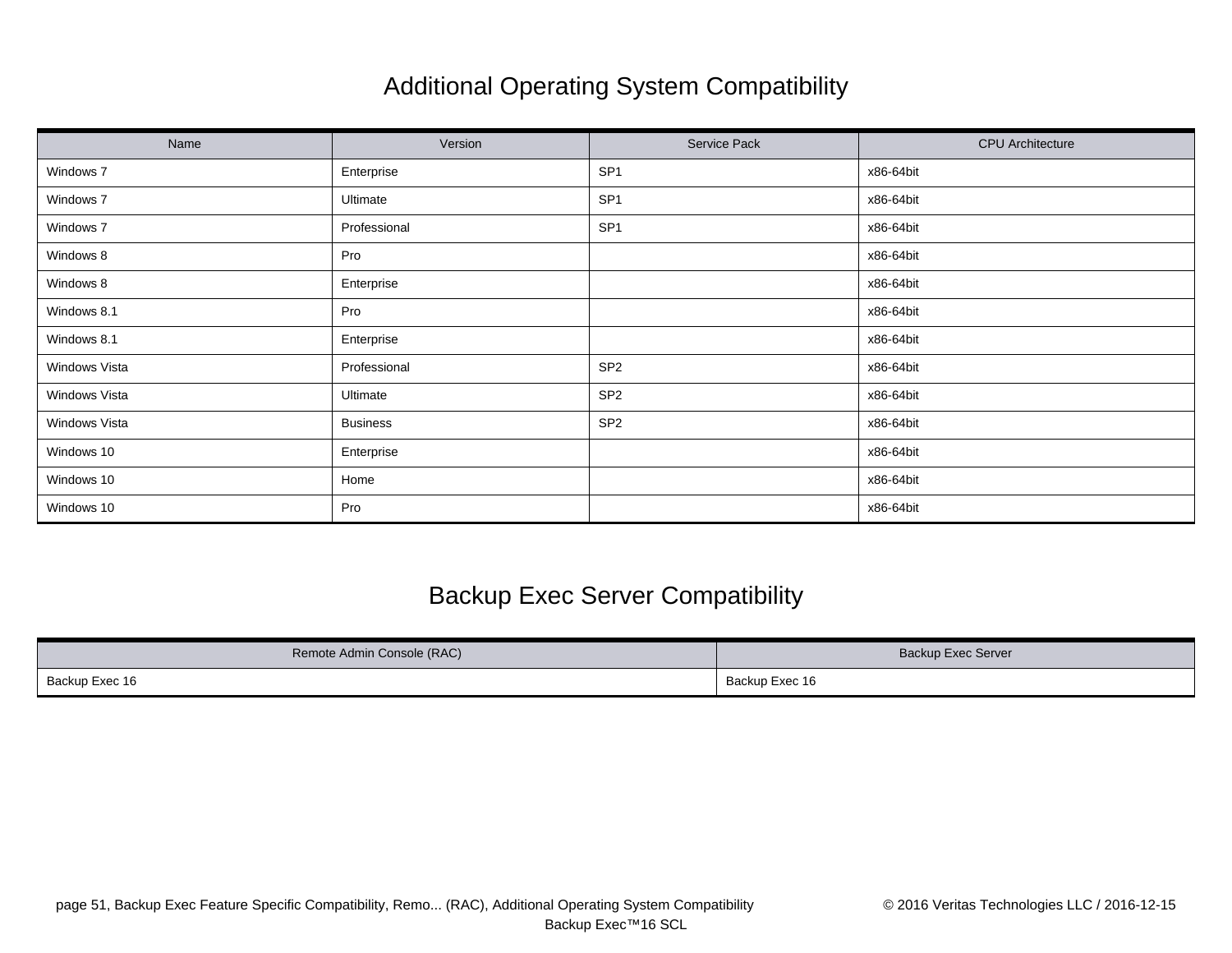# Backup Exec Database Repository Compatibility

The following data management systems can be used for the Backup Exec Database (BEDB) when installing Backup Exec.

| Name                             | Version | <b>Service Pack</b> |
|----------------------------------|---------|---------------------|
| Microsoft SQL Server and Express | 2008 R2 | SP <sub>2</sub>     |
| Microsoft SQL Server and Express | 2012    |                     |
| Microsoft SQL Server and Express | 2012    | SP <sub>1</sub>     |
| Microsoft SQL Server and Express | 2012    | SP <sub>2</sub>     |
| Microsoft SQL Server and Express | 2014    |                     |
| Microsoft SQL Server and Express | 2014    | SP <sub>1</sub>     |
| Microsoft SQL Server and Express | 2014    | SP <sub>2</sub>     |
| Microsoft SQL Server and Express | 2016    |                     |
| Microsoft SQL Server and Express | 2016    | SP <sub>1</sub>     |

# Backup Exec Management Command Line Interface

#### **Note:**

• BEMCLI is installed with Backup Exec and replaces BEMCMD.

### **Minimum requirements to run BEMCLI:**

- Windows PowerShell V2 or V3
- .NET 3.5 or 4.0

• PowerShell's execution policy must set to a value that is less restrictive than Restricted (e.g. AllSigned). For more information, see Get-Help Set-ExecutionPolicy.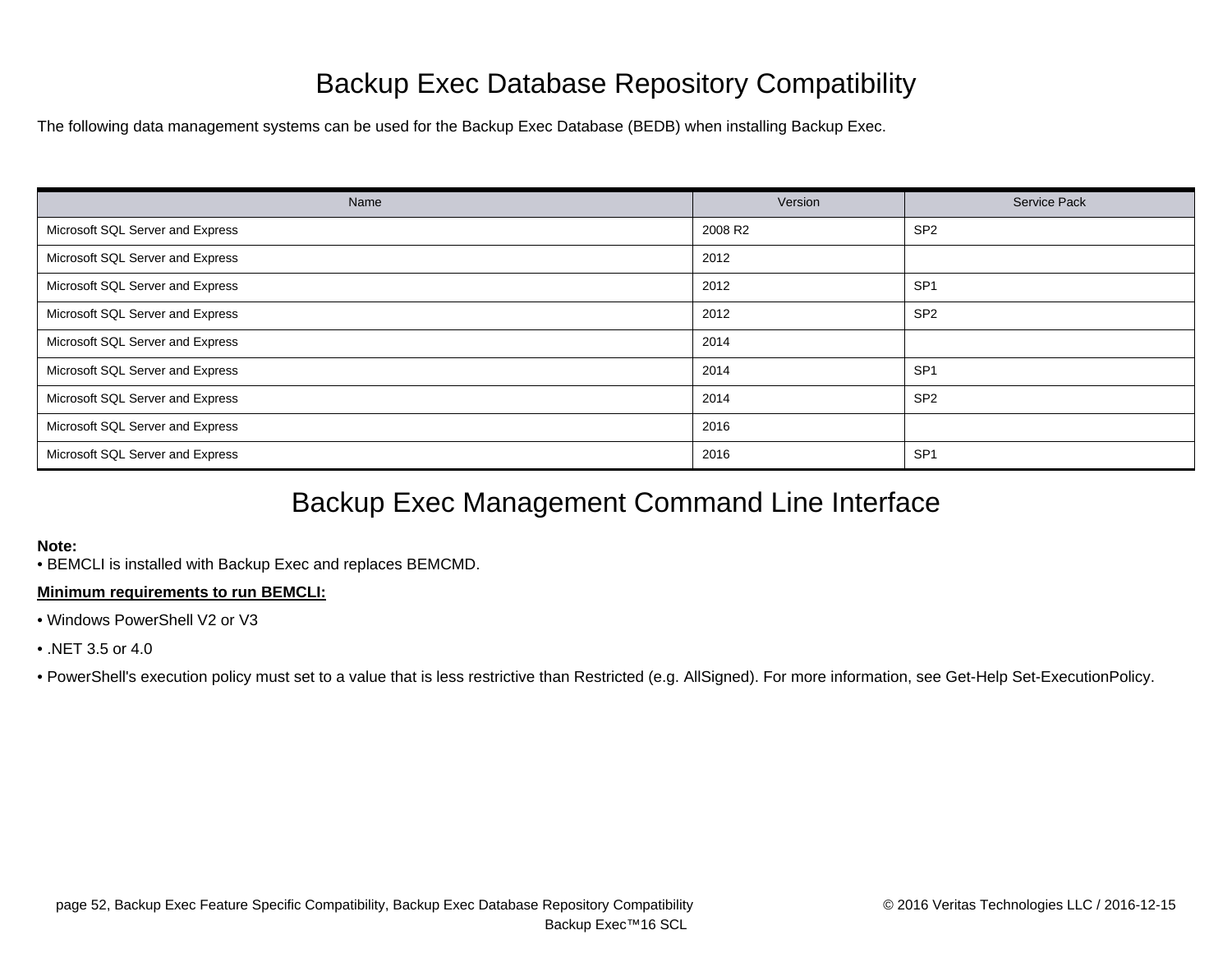# Exchange GRT restore to PST file

This feature allows a user to restore directly to a PST file from a GRT enabled backup of a Exchange database. The PST file must use Outlook friendly mailbox folder structure of being beneath the 'Top of Information Store' only. Sub-folder below this level are not supported.

### **Outlook versions required on the target server:**

- 32-bit Outlook 2007
- 32-bit Outlook 2010
- Outlook 2013 is not supported.
- 64-bit Outlook clients in any version are not supported.

### **File naming convention:**

- Restore creates PST file name which matches mailbox display name in UI
- File name collisions handled with '(n)' suffix. IE: John Smith [John Smith].pst and John Smith [John Smith](1).pst

### **File size limits:**

- Outlook 2007 has 20 GB limit
- The maximum size of the .PST file is 20 GB. If the restore exceeds the size limit, the data is spanned across multiple .PST files which are numbered consecutively.
- When you restore multiple mailboxes in the same job, each mailbox that you restore has a PST file.

Microsoft articles on how to change PST file size limits:

- • [<http://support.microsoft.com/kb/832925>](http://support.microsoft.com/kb/832925)
- • [<http://support.microsoft.com/kb/830336>](http://support.microsoft.com/kb/830336)

| <b>Microsoft Outlook Versions</b> | Exchange 2007 32-bit | Exchange 2007 64-bit | Exchange 2010 64-bit | Exchange 2013 64-bit | Exchange 2016 64-bit |
|-----------------------------------|----------------------|----------------------|----------------------|----------------------|----------------------|
| Outlook 2007 32-bit               | Supported            | Supported            | Supported            | Supported            | Supported            |
| Outlook 2007 64-bit               | Not Supported        | Not Supported        | Not Supported        | Not Supported        | Not Supported        |
| Outlook 2010 32-bit               | Supported            | Supported            | Supported            | Supported            | Supported            |
| Outlook 2010 64-bit               | Not Supported        | Not Supported        | Not Supported        | Not Supported        | Not Supported        |
| Outlook 2013 32-bit               | Not Supported        | Not Supported        | Not Supported        | Not Supported        | Not Supported        |
| Outlook 2013 64-bit               | Not Supported        | Not Supported        | Not Supported        | Not Supported        | Not Supported        |
| Outlook 2016 32-bit               | Not Supported        | Not Supported        | Not Supported        | Not Supported        | Not Supported        |
| Outlook 2016 64-bit               | Not Supported        | Not Supported        | Not Supported        | Not Supported        | Not Supported        |

page 53, Backup Exec Feature Specific Compatibility, Exchange GRT restore to PST file © 2016 Compatibility, Exchange GRT restore to PST file © 2016 Compatibility, exchange GRT restore to PST file © 2016 Compatibility, Exch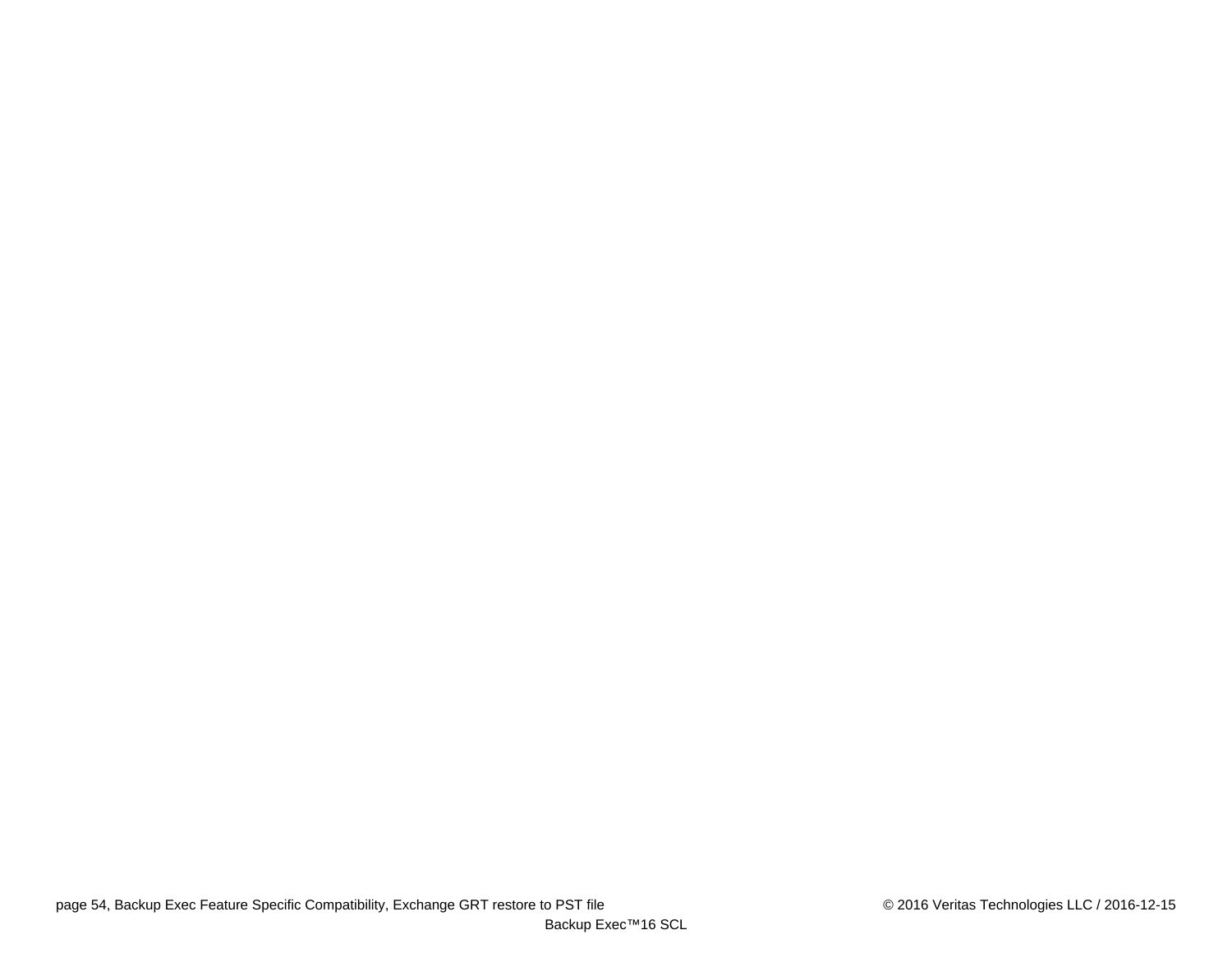# 3rd Party Software Compatibility

# 32-bit and 64-bit Interoperability

### <span id="page-54-0"></span>**Notes:**

• The 64-bit Backup Exec server table illustrates interoperability between a 64-bit Backup Exec server and various remote systems and applications.

• If an agent or option is not listed in the tables below, it is supported on both 32-bit and 64-bit (64-bit) platforms.

## 64-bit Backup Exec server

| Agent                         | 32-bit Windows OS | 64-bit Windows OS | Linux     |
|-------------------------------|-------------------|-------------------|-----------|
| Active Directory 2008         | Supported         | Supported         | N/A       |
| Active Directory 2008 R2      | N/A               | Supported         | N/A       |
| Active Directory 2012         | N/A               | Supported         | N/A       |
| Active Directory 2012 R2      | N/A               | Supported         | N/A       |
| Microsoft Exchange 2007       | Not Supported     | Supported         | N/A       |
| Microsoft Exchange 2010       | N/A               | Supported         | N/A       |
| Microsoft Exchange 2013       | N/A               | Supported         | N/A       |
| Microsoft SharePoint 2007 [1] | Supported         | Supported         | N/A       |
| Microsoft SharePoint 2010 [1] | N/A               | Supported         | N/A       |
| Microsoft SharePoint 2013 [1] | N/A               | Supported         | N/A       |
| Microsoft SQL 2005            | Supported         | Supported         | N/A       |
| Microsoft SQL 2008            | Supported         | Supported         | N/A       |
| Microsoft SQL 2008 R2         | Supported         | Supported         | N/A       |
| Microsoft SQL 2012            | N/A               | Supported         | N/A       |
| Microsoft SQL 2014            | N/A               | Supported         | N/A       |
| Oracle                        | Supported         | Supported         | Supported |
| <b>Enterprise Vault</b>       | N/A               | Supported         | N/A       |

<span id="page-54-1"></span>1. SQL Server/Express 2008 32-bit and 64-bit versions are supported as database backend servers.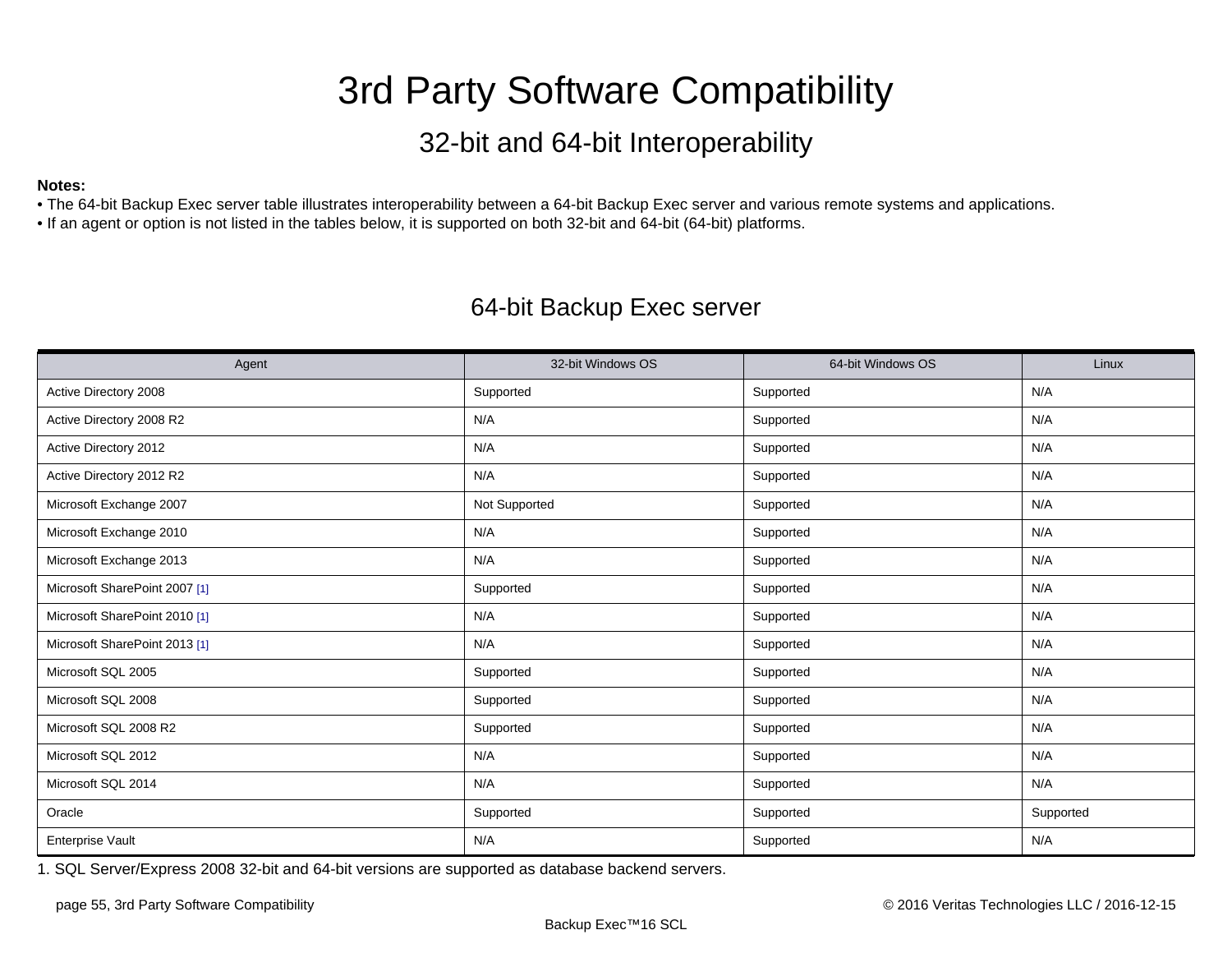# Cluster Support

For Windows operating systems, Backup Exec supports file share clusters for all supported versions and variations of Windows that feature cluster services (MSCS).

### **Note:**

• File System Archiving cannot be done from the Windows 2008 cluster shares. Windows 2008 R2 cluster shares are required.

| Name                         | <b>Notes</b>                                               |
|------------------------------|------------------------------------------------------------|
| Microsoft SQL Server 2005    | Microsoft Cluster Server                                   |
| Microsoft SQL Server 2008    | Microsoft Cluster Server                                   |
| Microsoft SQL Server 2008 R2 | Microsoft Cluster Server                                   |
| Microsoft SQL Server 2012    | Microsoft Cluster Server                                   |
| Microsoft SQL Server 2016    | Microsoft Cluster Server                                   |
| Microsoft Exchange 2007      | CCR, LCR, SCC, Microsoft Cluster Server [1]                |
| Microsoft Exchange 2010      | <b>DAG</b> [2]                                             |
| Microsoft Exchange 2013      | <b>DAG</b> [2]                                             |
| Microsoft Exchange 2016      | <b>DAG</b> [2]                                             |
| Oracle                       | Supported with RAC, Microsoft Cluster Server and FailSafe. |

<span id="page-55-0"></span>1. CDO must be installed on the Exchange server to run GRT backup and restore jobs.

<span id="page-55-1"></span>2. Window Enterprise Edition is still required since a DAG (Database Availability Group) still uses pieces of Windows Failover Clustering.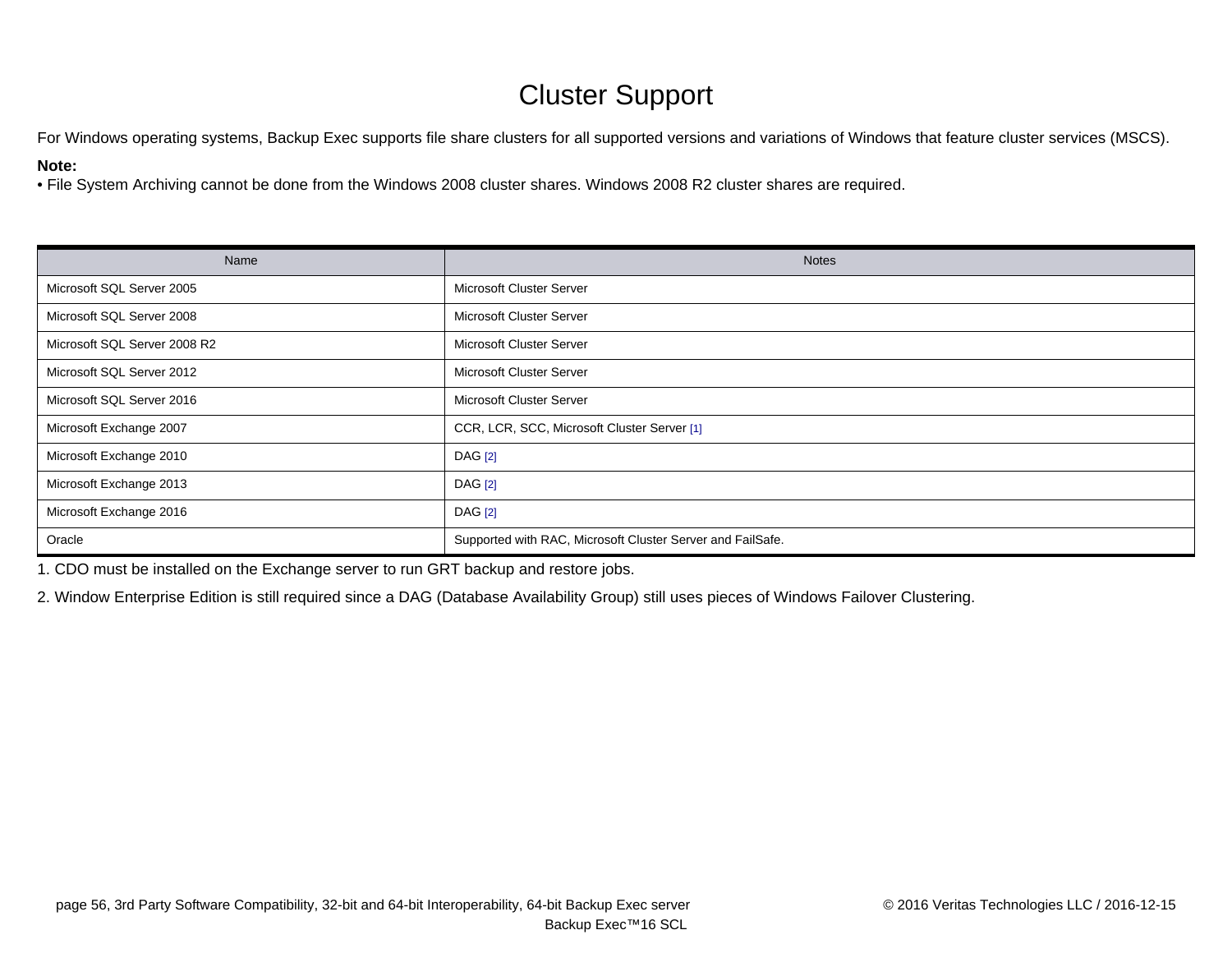# End-of-Life information

# Features and requirements no longer supported by Backup Exec

<span id="page-56-0"></span>EOL Notice: These operating systems, backward compatibility for restores, rolling upgrades, third-party software applications, and Veritas products are no longer supported for use with this version of Backup Exec for Windows.

• The Version EOL Started identifies the version of Backup Exec that no longer provides the support and includes all subsequent releases.

### Backup Exec Server Operating System Compatibility

| Name                             | Version                   | <b>Service Pack</b> | <b>CPU Architecture</b> | <b>Version EOL Started</b> |
|----------------------------------|---------------------------|---------------------|-------------------------|----------------------------|
| Microsoft Windows Server 2003 R2 | All Versions and Editions | All Service Packs   | x86-64                  | Backup Exec 16             |

### Microsoft - Agent for Windows Servers

| <b>Name</b>                      | Version                   | <b>Service Pack</b> | <b>CPU</b> Architecture | Version EOL Started |
|----------------------------------|---------------------------|---------------------|-------------------------|---------------------|
| Microsoft Windows Server 2003    | All Versions and Editions | All Service Packs   | x86-32, x86-64          | Backup Exec 16      |
| Microsoft Windows Server 2003 R2 | All Versions and Editions | All Service Packs   | x86-32. x86-64          | Backup Exec 16      |

### Agent for Linux Compatibility

| Name                          | Version | <b>Service Pack</b> | <b>CPU</b> Architecture | Version EOL Started |
|-------------------------------|---------|---------------------|-------------------------|---------------------|
| SUSE Linux Enterprise Server  | 10      | SP2, SP3            | x86-32, x86-64          | Backup Exec 16      |
| Novell Open Enterprise Server |         | SP <sub>3</sub>     | x86-32, x86-64          | Backup Exec 16      |